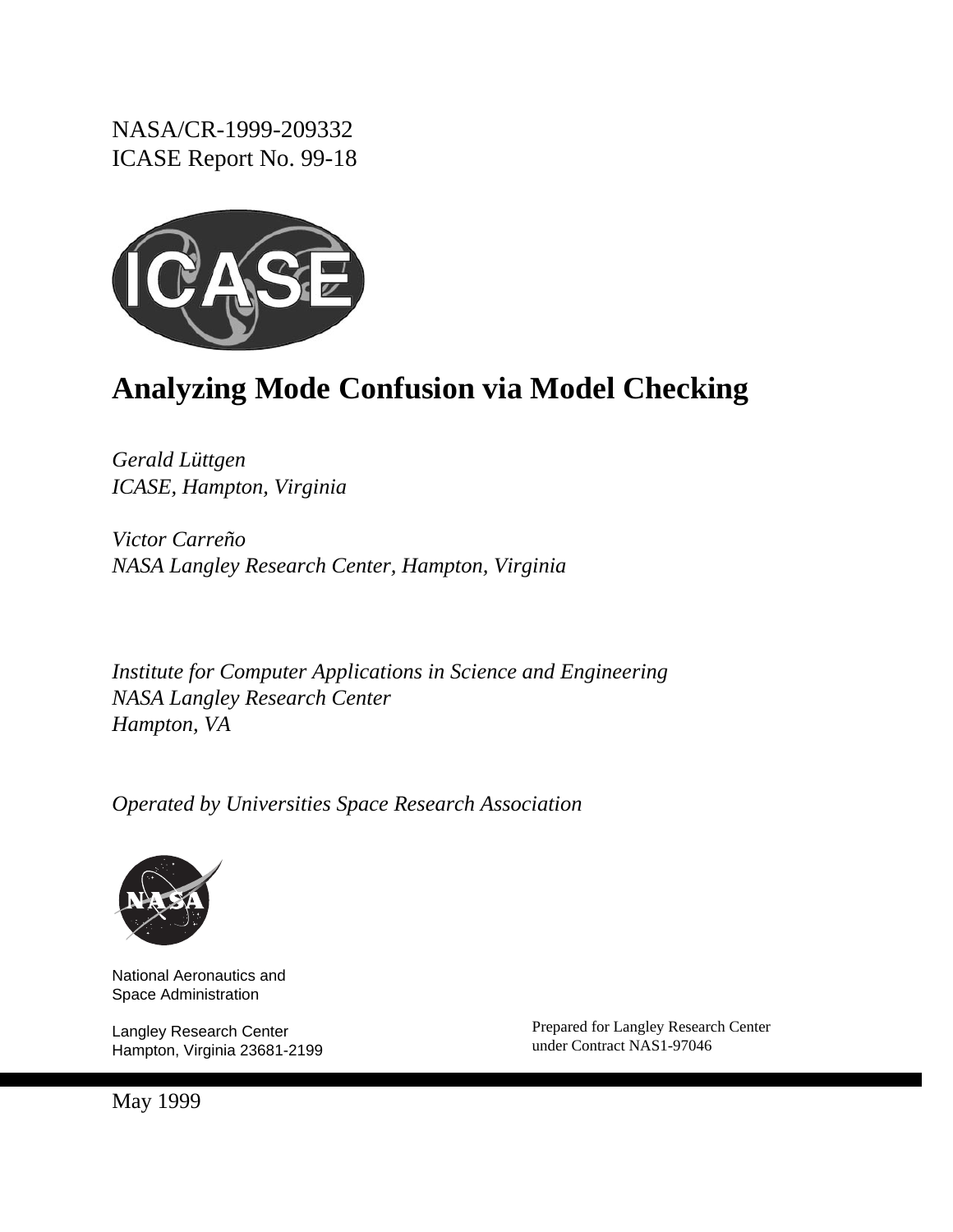## ANALYZING MODE CONFUSION VIA MODEL CHECKING

#### GERALD LÜTTGEN\* AND VICTOR CARREÑO<sup>†</sup>

Abstract. Mode confusion is one of the most serious problems in *aviation safety*. Today's complex digital flight decks make it difficult for pilots to maintain awareness of the actual states, or modes, of the flight deck automation. NASA Langley leads an initiative to explore how formal techniques can be used to discover possible sources of mode confusion. As part of this initiative, a flight guidance system was previously specified as a finite Mealy automaton, and the *theorem prover* PVS was used to reason about it.

The objective of the present paper is to investigate whether *state-exploration techniques*, especially model checking, are better able to achieve this task than theorem proving and also to compare several verification *tools* for the specific application. The flight guidance system is modeled and analyzed in Mur $\phi$ , SMV, and Spin. The tools are compared regarding their *system description language*, their practicality for analyzing mode confusion, and their capabilities for error tracing and for animating diagnostic information. It turns out that their strengths are complementary.

Key words. mode confusion, model checking, modeling, state exploration, verication tools

#### Subject classification. Computer Science

1. Introduction. Although *digital system automation* in the flight deck of aircrafts has contributed to aviation safety, we are starting to experience some undesirable side effects as a result of the high degree of automation. Automation has signicantly reduced the overall pilot workload; however, in some instances the workload has just been re-distributed, causing short periods of very high workloads. This is usually the case during transition periods when the aircraft moves from one phase of flight to another or when data re-entry is necessary due to, e.g., route changes. It is during these transitional phases that pilots may get confused about the states, or modes, of the flight deck automation. Mode confusion may cause pilots to interact inappropriately with the on-board automation, with possibly catastrophic consequences. Indeed, incidents and accidents in aviation are increasingly attributed to this aspect of *pilot-automation interaction* [2].

NASA Langley Research Center, in partnership with avionics manufacturers and other organizations, is engaged in a program to explore ways to minimize the impact of mode confusion on aviation safety. One approach being studied is to identify the sources of mode confusion by formally modeling and analyzing avionics systems in order to determine if such sources exist in the systems. The mode logic of a flight guidance system was selected as a target system to develop this approach and to determine its feasibility. The flight guidance system offers a realistic avionics system and has been modeled and specified in many notations and languages including CoRE  $[9, 21]$ , SCR  $[14, 20]$ , Z  $[10, 31]$ , ObjecTime  $[22, 28]$ , and PVS  $[5, 25]$ . In the PVS effort, the behavior of the flight guidance system was encoded as a finite state machine. Properties, identified as possible sources of mode confusion by engineers, pilots, and experts in human factors [18], were

Institute for Computer Applications in Science and Engineering (ICASE), Mail Stop 132C, NASA Langley Research Center, Hampton, VA 23681, e-mail: luettgen@icase.edu. This research was supported by the National Aeronautics and Space Administration under NASA Contract No. NAS1-97046 while the first author was in residence at ICASE.

yAssessment Technology Branch, NASA Langley Research Center, Hampton, VA 23681, e-mail: v.a.carreno@larc.nasa.gov.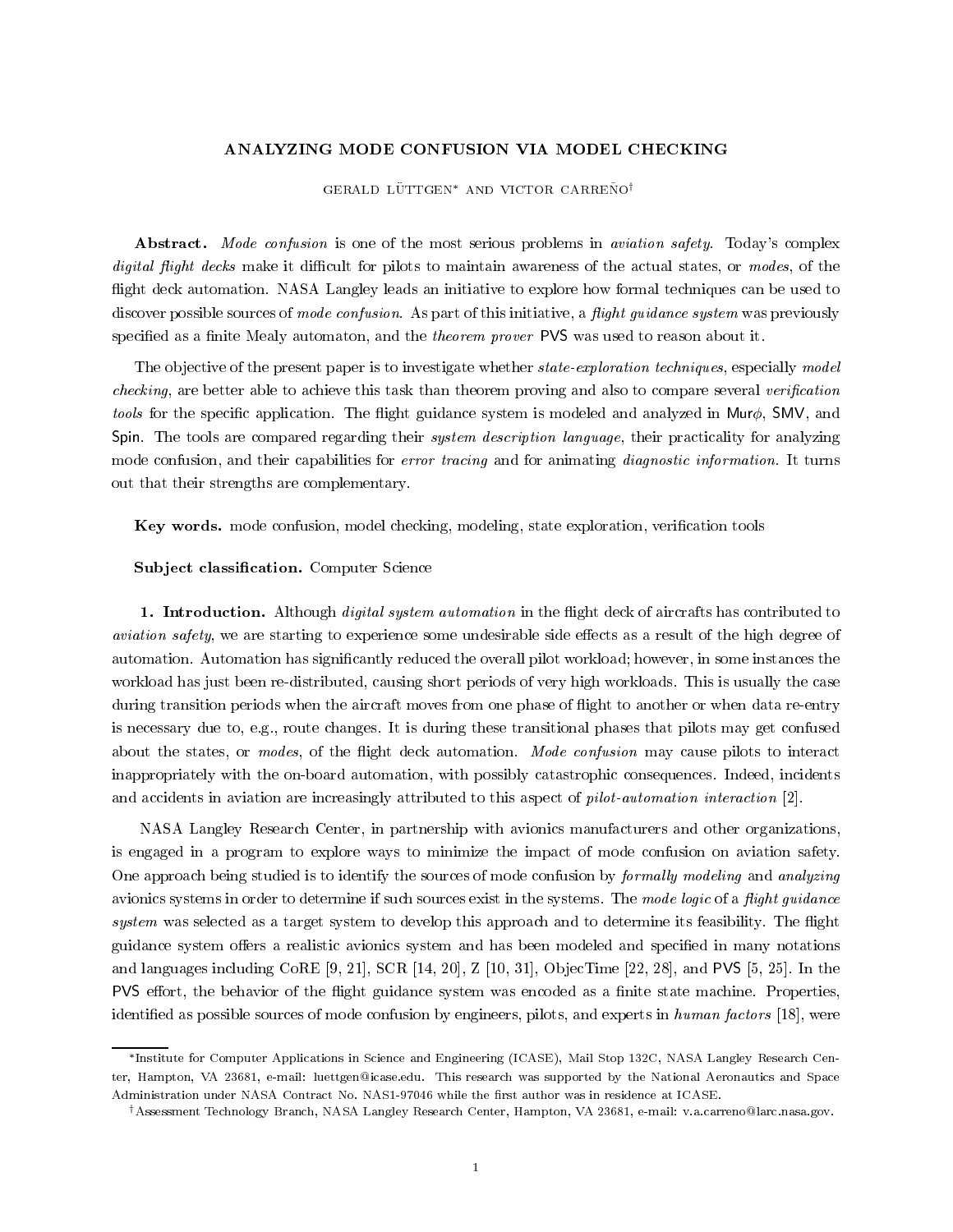defined in the PVS language. Some of these properties include *inconsistent behavior*, *ignored crew inputs*, and *indirect mode changes*. Proofs in the PVS model, which encodes a Mealy automaton, were undertaken to either show that a property holds or to discover conditions that preclude the property from becoming true. The employed style of theorem proving resembles a form of *state exploration*. Hence, the question arises whether state exploration techniques, such as *model checking* [6, 8, 26], are better suited for this task. The issues to be considered are whether model checking techniques are appropriate, whether the modeling and verification consumes less resources than theorem proving, and whether unsuccessful verification attempts return sufficient information which lead an engineer to potential design flaws. In order to get answers to our questions, we model and analyze the mode logic by applying three popular and publicly available state-exploration/model-checking tools, namely Mur $\phi$  [7, 23], SMV [19, 29], and Spin [15, 30].

The results of this paper show that all three model checking tools have the capability of modeling the mode logic of the flight guidance system and analyzing properties related to mode confusion. However, each verification tool has its own strengths and weaknesses. Therefore, we put our emphasis on comparing the suitability of Mur $\phi$ , SMV, and Spin in the context of our application. We draw our comparison along three aspects: (1) the suitability of the tools' languages for *modeling* the mode logic, (2) the suitability of the tools for specifying and verifying the mode confusion properties of interest, and (3) the tools' ability to generate and *animate diagnostic information*. The first aspect is of importance because it influences the way in which we model the example system. The second aspect refers to the expressiveness of the language in which system properties are encoded, and also to the degree of orthogonality between the specification of the system and the specication of its properties. The third aspect is perhaps the most important one for engineers since system designs are often incorrect in early design stages. Finally, it should be noted that our comparative case study is not intended to determine which verification tool is 'the best.' All comparisons made only refer to a certain class of applications; the main characteristics of the flight guidance system are its synchronous, reactive, and deterministic behavior.

The remainder of this paper is organized as follows. Section 2 gives an overview of the flight guidance system, of its mode logic, and of potential sources for mode confusion. Sections 3, 4, and 5 show the modeling and analysis of the mode logic in Mur $\phi$ , SMV, and Spin, respectively. Section 6 discusses the strengths of each verification tool for our application and refers to related work, while Section 7 contains our conclusions and directions for future work. Finally, the appendices include the full models of the mode logic.

2. Flight Guidance Systems and Mode Logics. The flight guidance system is a central component of the *flight control system* (see Fig. 2.1). It continuously determines the difference between the actual state of an aircraft  $-$  its position, speed, and attitude as measured by its sensors  $-$  and its desired state as given by the crew and/or the *flight management system*. In response, the flight guidance system generates commands to minimize this difference, which the *autopilot* may translate into movements of the aircraft's *actuators*. These commands are calculated by *control law algorithms* that are selected by the mode logic.



Fig. 2.1. Flight control system.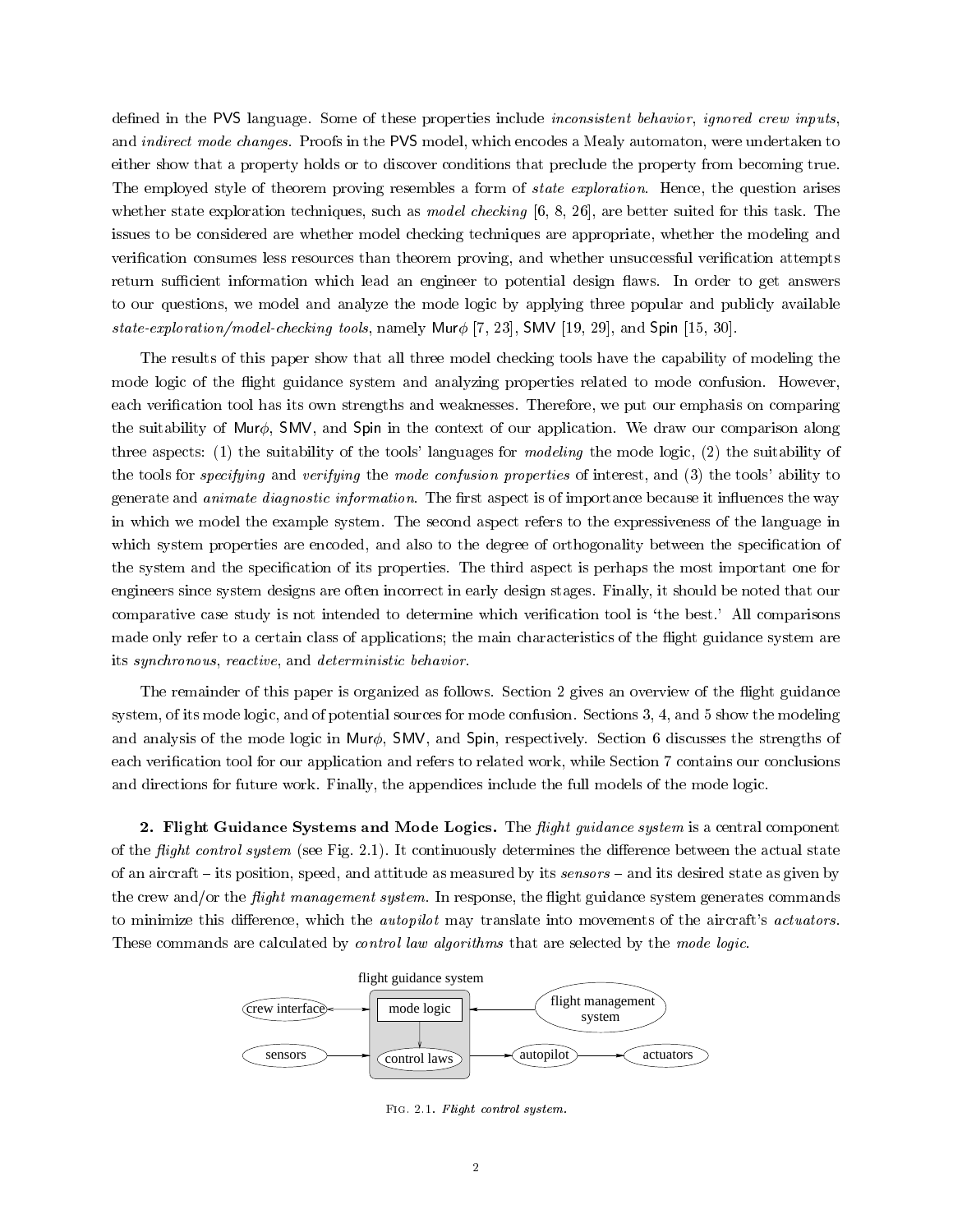In the following we focus on the mode-logic part of flight guidance systems. Especially, we leave out the modeling of the control laws and, if no confusion arises, use interchangeably the terms flight guidance system and mode logic. For the purposes of this paper, it suffices to understand the functionality of the mode logic and how it is decomposed into sub-components. The flight guidance system essentially acts as a deterministic machine which iscomposed of several synchronous sub-machines. It receives events from its environment  $-$  i.e., the crew interface, the aircraft's sensors, and the flight management system  $-$  in a nondeterministic fashion and reacts to them by changing its state appropriately. The functionality of a flight guidance system varies with application, vendor, customer preferences, and other factors.

Fig. 2.2 shows a typical mode logic for a business jet/commuter jet flight guidance system. The mode logic can be represented and modeled by three interacting components: the lateral guidance, the vertical guidance, and the flight director. The mode of the flight director  $-\text{ which can be either cues}, no-cues, or off$ { determines whether or not the 
ight guidance system is being used as a navigational aid either manually by the crew or automatically through the autopilot. The lateral guidance subsumes the roll mode (Roll), the heading mode (HDG), the navigation mode (NAV), and the lateral go-around mode (LGA), whereas the vertical guidance subsumes the *pitch* mode (Pitch), the vertical speed mode (VS), and the vertical goaround mode (VGA). Each mode can be either *cleared* or *active*, with the navigation mode having additional sub-states in the *active* state. The behavior of each component places constraints on the other components. For example, when the flight director is on, there must be exactly one mode active in the lateral guidance and one mode active in the vertical guidance. In some situations, an external event may require several simultaneous mode changes. Indeed, the behavior of the flight guidance system reflects a kind of two-level semantics similar to *Statecharts* [13], where both semantic levels are not independent but connected via the synchrony hypothesis [1]. This hypothesis guarantees that a system completes its reaction to an external event before the next external event arrives.



FIG. 2.2. Architecture of the model logic of the flight guidance system.

Before we discuss the modeling of the flight guidance system within the verification tools  $Mur\phi$ , SMV, and Spin, we briefly mention some properties of our system, which can be classified as mandatory properties and mode confusion properties. Some of the former properties are: (i) if the flight director is off, all lateral and vertical guidance modes must be cleared, (ii) if the flight director is on, then exactly one lateral and one vertical mode is active, and (iii) the lateral and vertical default modes are activated when the flight director is on and when all other modes are cleared. These and other mandatory properties must be true if we have accurately modeled the system. Regarding mode confusion, several categories are identified in [18]. We have selected three categories to use in the analysis of our system: (1) inconsistent behaviors, i.e., a crew interface input (switch, dial, etc.) has different functionality for different system states, (2) ignored operator inputs, i.e., a crew input does not result in a change of state, and (3) indirect mode changes, i.e., the system changes its state although no crew input is present. To discover if there are possible sources of mode confusion, we formulate the negation of each property  $-$  there are no inconsistent behaviors, no ignored inputs, and no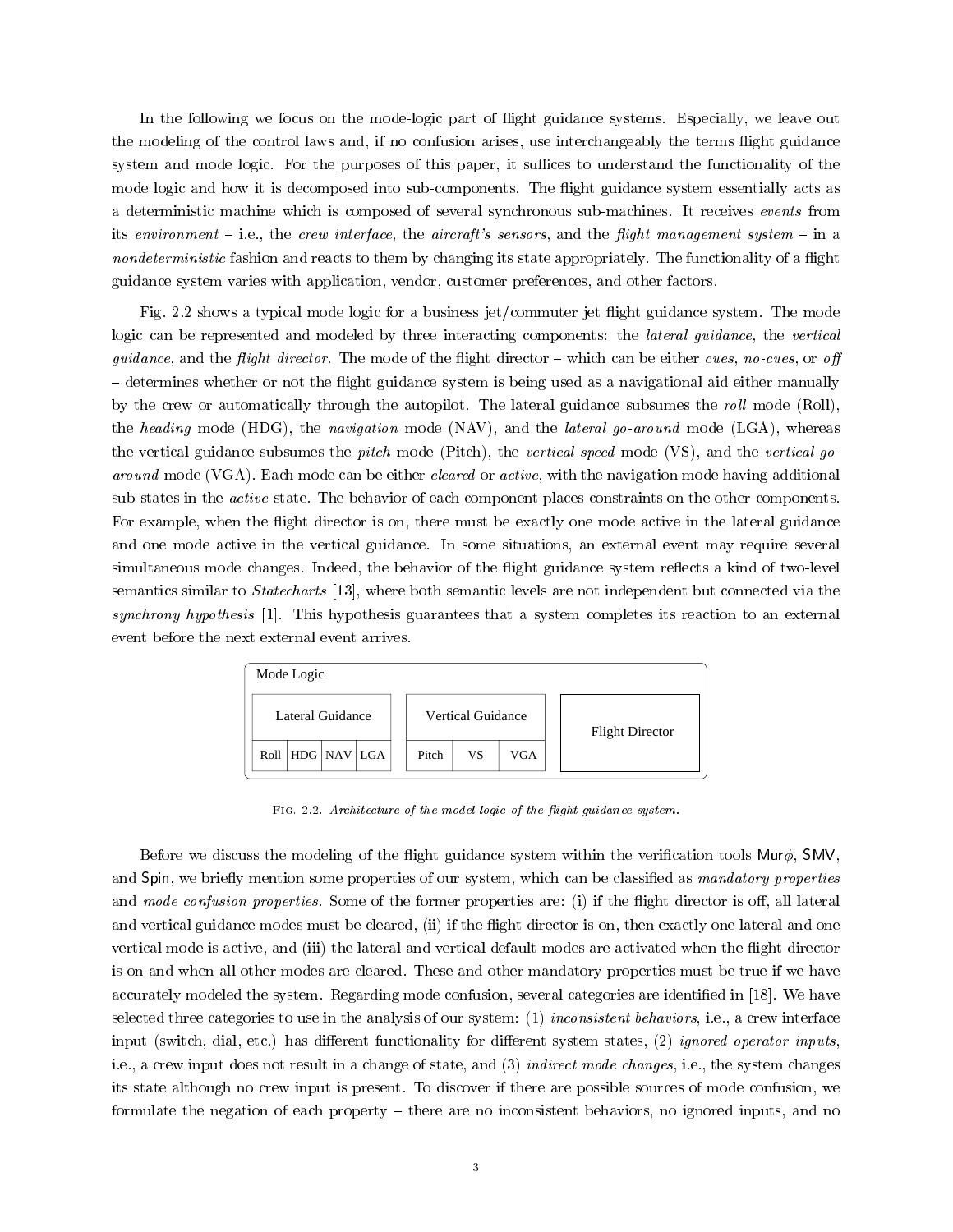indirect mode changes  $-$  and try to prove it. Conditions that prevent us from successfully completing the proof, manifested by unprovable subgoals in a theorem prover and error traces in model-checking tools, are the ones we intend to uncover. As expected, this process is labor intensive when using theorem proving [22]. The work described here investigates if model checking is a more efficient way of performing the analysis.

**3.** Modeling the Mode Logic in Mur $\phi$ . The Mur $\phi$  Verification System [7, 23], a state-exploration tool developed by David Dill's group at Stanford University, consists of a *compiler* and a *description language*. The compiler takes a Mur $\phi$  description and generates a C++ special-purpose verifier for it. This verifier can then be used for checking *assertions* and *deadlock behavior* of the system under consideration.

The Mur<sub>φ</sub> description language is a *high-level language* which borrows from many constructs found in programming languages, such as Pascal. It may be used to model synchronous as well as asynchronous hardware and software systems which can be compiled into finite Kripke structures, i.e., finite automata whose states are attached with the semantic information of interest. Mur $\phi$  descriptions may include declarations of constants, finite data-types (such as Booleans, enumeration types, finite subranges of integers, record types, and array types), global and local variables, and unnested procedures and functions. Moreover, they contain transition rules for describing system behavior, a description of the initial states, and a set of state invariants and *assertions*. Each transition rule may consist of a *guard*  $-\text{which is never needed in our application scenario$  $-$  and an *action*, i.e., a statement which modifies the values of global variables. A *state* in Mur $\phi$ 's execution model is an assignment to all global variables in the description under investigation. A *transition* is then determined by a rule, taken nondeterministically from the set of transition rules whose condition is true in the current state. The rule's execution updates all or some global variables according to its action.

TABLE 3.1 Specification of module simple guidance in Mur $\phi$ 

```
TYPE sg_modes : ENUM { cleared, active };
TYPE sg_events : ENUM { activate, deactivate, switch, clear };
TYPE sg_signals : ENUM { null, activated, deactivated };
PROCEDURE simple_guidance(VAR mode:sg_modes; event:sg_events; VAR signal:sg_signals);
 IF mode=cleared THEN SWITCH event CASE activate : signal := activated;
                                                                           mode := active:
                                  CASE deactivate : signal := null;
                                  CASE switch : signal := activated; mode := active;
                                  CASE clear : signal := null;
                      END;
 FLSE
                      SWITCH event CASE activate : signal := null;CASE deactivate : signal := null; mode := cleared;
                                  CASE switch : signal := deactivated; mode := cleared;
                                  CASE clear : signal := deactivated; mode := cleared;
                      END;
END; END;
```
In the center of the Mur $\phi$  model of the flight guidance system is the deterministic procedure fgs. This procedure encodes the system's reaction to some environment event envert enverted the mode logic. For the purposes of this paper it is not important to name the fourteen different environment events interacting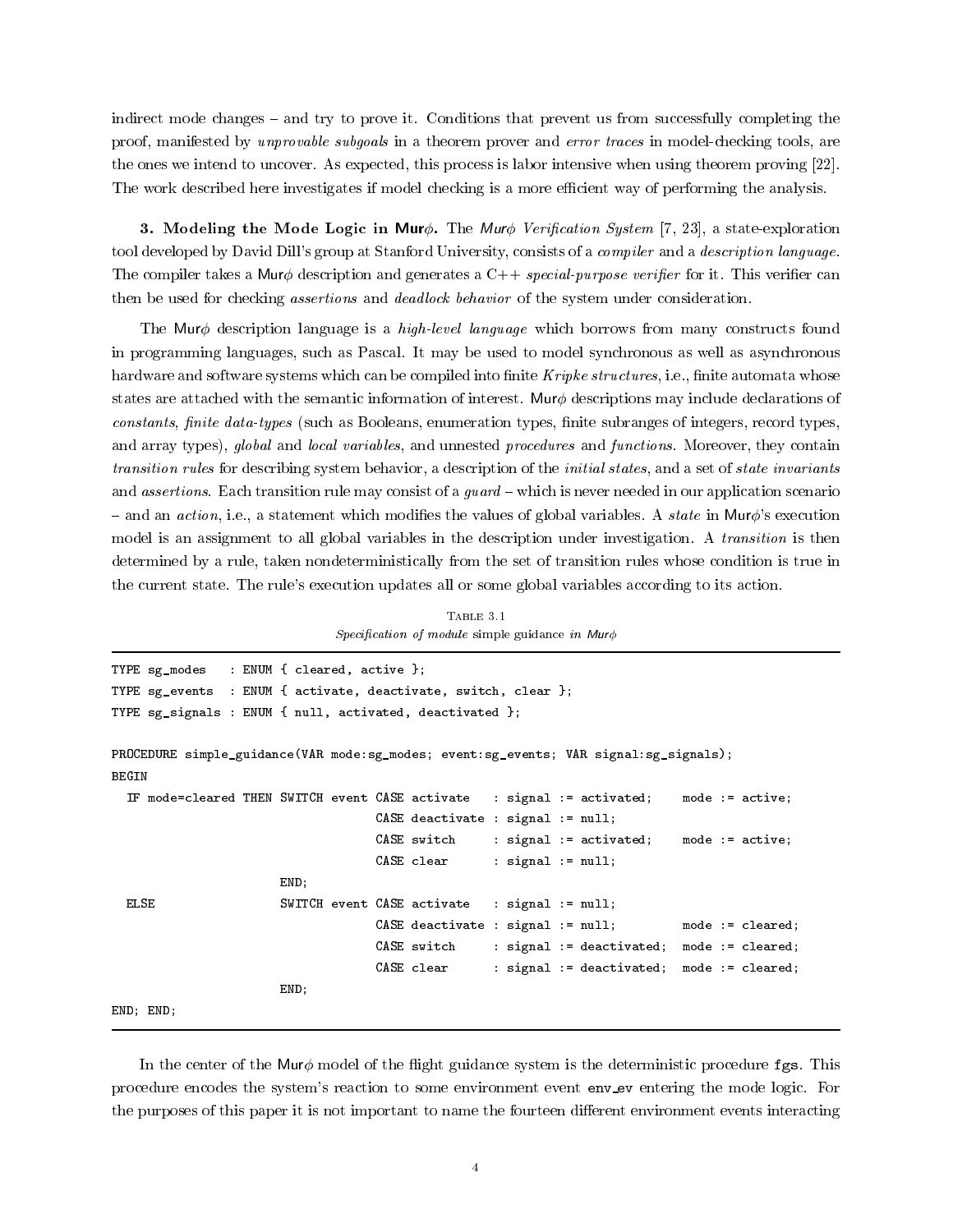with the mode logic. However, by declaring a transition rule for each environment event envery as RULE "rule\_for\_env\_event" BEGIN fgs(env\_ev); END, we model the nondeterministic behavior of the environment which arbitrarily chooses the event entering the system at each synchronous step. Please observe that our encoding of the environment does not require us to store event names explicitly in a global variable, but rather to inject them to fgs via a call-by-value parameter. Due to space constraints we do not completely specify procedure fgs here. Instead, we concentrate on modeling the vertical-guidance component of the flight guidance system. Let us define the modes of the vertical-guidance component as instantiations of an abstract data-type module simple guidance, specified in Mur $\phi$  as procedure, which encodes each mode's behavior as a Mealy automaton behaving like a Boolean switch (cf. Table 3.1). The module is parameterized by the mode mode under consideration (as call-by-reference parameter), the input event event (as call-by value parameter), and the output event signal (as call-by-reference or return parameter). The parameters are of enumeration types sg mode, sg events, and sg signals, respectively, where type sg mode ranges over the values cleared and active, type sg\_event ranges over activate, deactivate, switch, and clear, and type sg\_signal ranges over null, activated, and deactivated. The body of simple guidance specifies the reaction of a mode to input event event, with respect to its current state mode. This reaction is described by an if-statement, two case-selections, and assignments to variable mode and return parameter signal.

TABLE 3.2  $Specification$  of module vertical guidance in Mur $\phi$ 

```
VAR pitch, vs, vga : sg_modes;
PROCEDURE vertical_guidance(env_ev:env_events);
VAR sig : sg_signals;
BEGIN CLEAR sig;
  IF pitch_event(env_ev) THEN simple_guidance(pitch, pitch_conv(env_ev), sig);
                                     sig=activated THEN simple_guidance(vs, deactivate, sig);
                               IF
                                                          simple_guidance(vga, deactivate, sig);
                               END;
 ELSIF vs\_event(exp) THEN simple_guidance(vs, vs\_conv(exp), sig);
                                     sig=activated THEN simple_guidance(pitch, deactivate, sig);
                               TF
                                                          simple_guidance(vga, deactivate, sig);
                               ELSIF sig=deactivated THEN simple_guidance(pitch, activate, sig);
                               END;
 ELSIF vga_event(env_ev) THEN simple_guidance(vga, vga_conv(env_ev), sig);
                               T<sub>F</sub>
                                     sig=activated THEN simple_guidance(pitch, deactivate, sig);
                                                          simple_guidance(vs, deactivate, sig);
                               ELSIF sig=deactivated THEN simple_guidance(pitch, activate, sig);
                               END;
```
END; END;

We can now specify the vertical-guidance module as a procedure, called vertical guidance (cf. Table 3.2), by employing procedure simple guidance for describing the behavior of the modes pitch, vs, and vga, which are defined as global variables. The task of procedure vertical guidance is firstly to recognize whether the environment event enve is a search to the system refers to mode Pitch, to mode VS, or to mode VGA. This is achieved with help of the three auxiliary functions pitch event, vs event, and vga event, re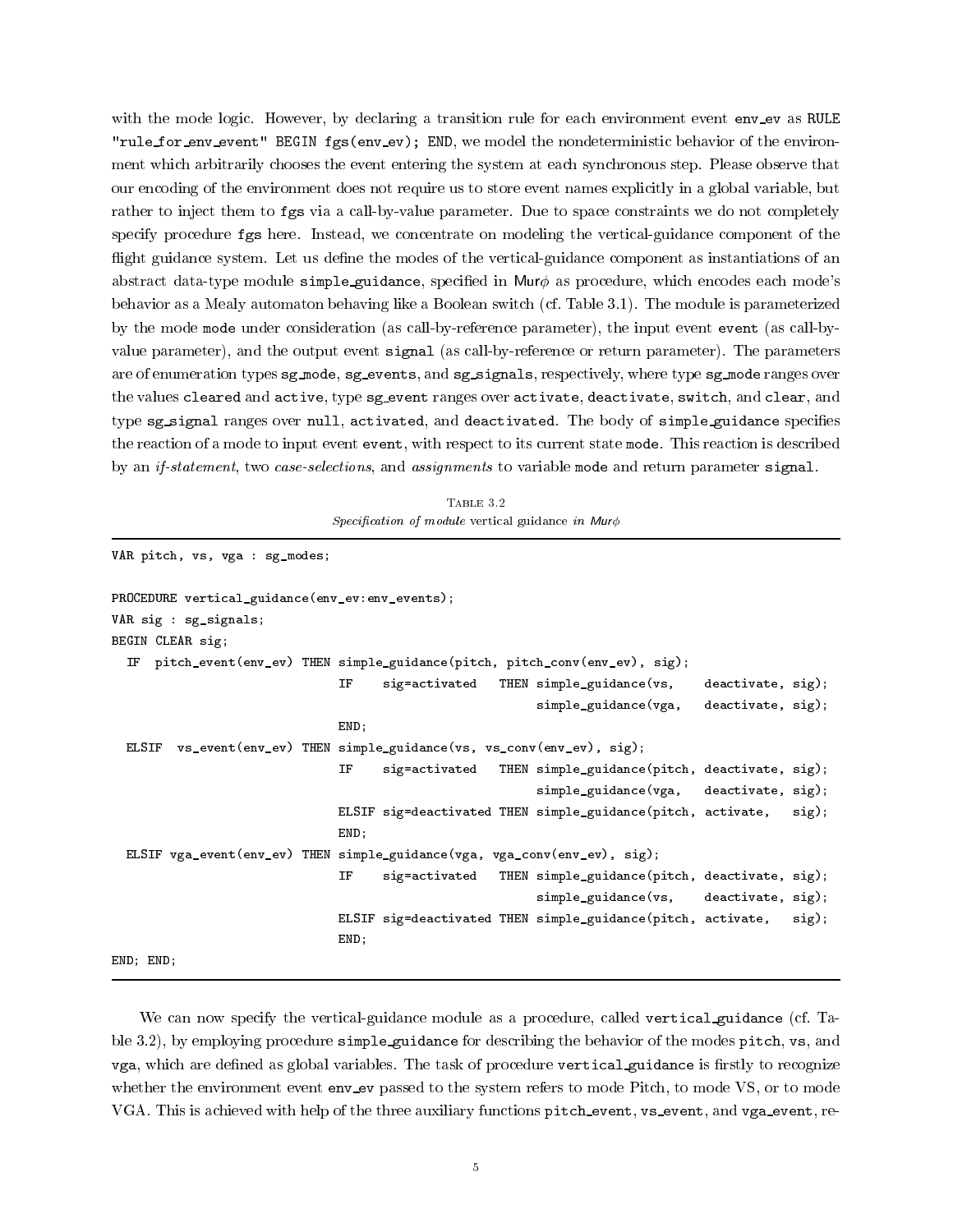spectively. Then env\_ev is translated to an event of type sg\_events via the auxiliary functions pitch\_conv, vs conv, and vga conv, respectively, and passed to the mode to which it belongs. If this mode is activated by the event, i.e., simple guidance returns value activated via local variable sig, then the other two modes must instantly be deactivated by invoking simple guidance with respect to the appropriate modes and event deactivate. It should be mentioned that the above modeling of components simple guidance and vertical guidance is carried over one-to-one from the PVS model of the flight guidance system, which was developed by NASA Langley and Rockwell Collins [5, 22]. In fact, every PVS construct used in [22] corresponds to a construct in Mur $\phi$ 's description language. However, we sometimes find it useful to translate functions in PVS to procedures in Mur $\phi$  that have an additional call-by-reference parameter for returning the computed value. In PVS, only functions can be specied, although procedures would sometimes be more preferable from a software-engineering point of view.

Table 3.3 $Specification$  of some mode confusion properties in Mur $\phi$ 

```
VAR old_pitch, old_vs, old_vga : sg_modes;
PROCEDURE mode_confusion_properties(env_ev:env_events);
BEGIN
 ALIAS mode_change : pitch != old_pitch | vs != old_vs | vga != old_vga; DO
    IF env_ev=vs_switch_hit THEN
      -- check for response to pressing VS button
      assert (old_vs=cleared -> vs=active ) "vs_toggle_1";
      assert (old_vs=active -> vs=cleared) "vs_toggle_2";
   END;
    -- search for ignored crew inputs (property violated)
    assert (crew_input(env_ev) -> mode_change) "search_for_ignored_crew_inputs";
    -- no unknown ignored crew inputs
    assert ((crew_input(env_ev) & !ignored_crew_input(ev)) -> mode_change) "no_unknown_ignored";
    -- search for indirect mode changes (property violated)
    assert (!crew_input(env_ev) -> !mode_change) "search_for_indirect_mode_changes";
    -- no unknown indirect mode changes
    assert ((!crew_input(env_ev) & !indirect_mode_change(env_ev)) -> !mode_change) "no_unknown...";
 END;
 -- update state variables
 old_pitch := pitch; old_vs := vs; old_vga := vga;
END;
```
We now turn our focus to specifying mode confusion properties. As states are generated by the Mur $\phi$ verifier, assert statements, that were explicitly included in the action of a rule, are checked. If some assertion is violated  $-$  i.e., the assert statement is evaluated to false in some reachable system state  $$ the Mur $\phi$  verifier halts and outputs the string which the user associated with the assert statement under consideration. Moreover, the verifier outputs diagnostic information which consists of a sequence of states leading from the initial state to the error state. The verifier also halts if the current state possesses no successor states, i.e., if it is deadlocked. Let us return to the three categories of mode confusion mentioned in Section 2 by showing how an exemplary property of each category can be stated as an assertion.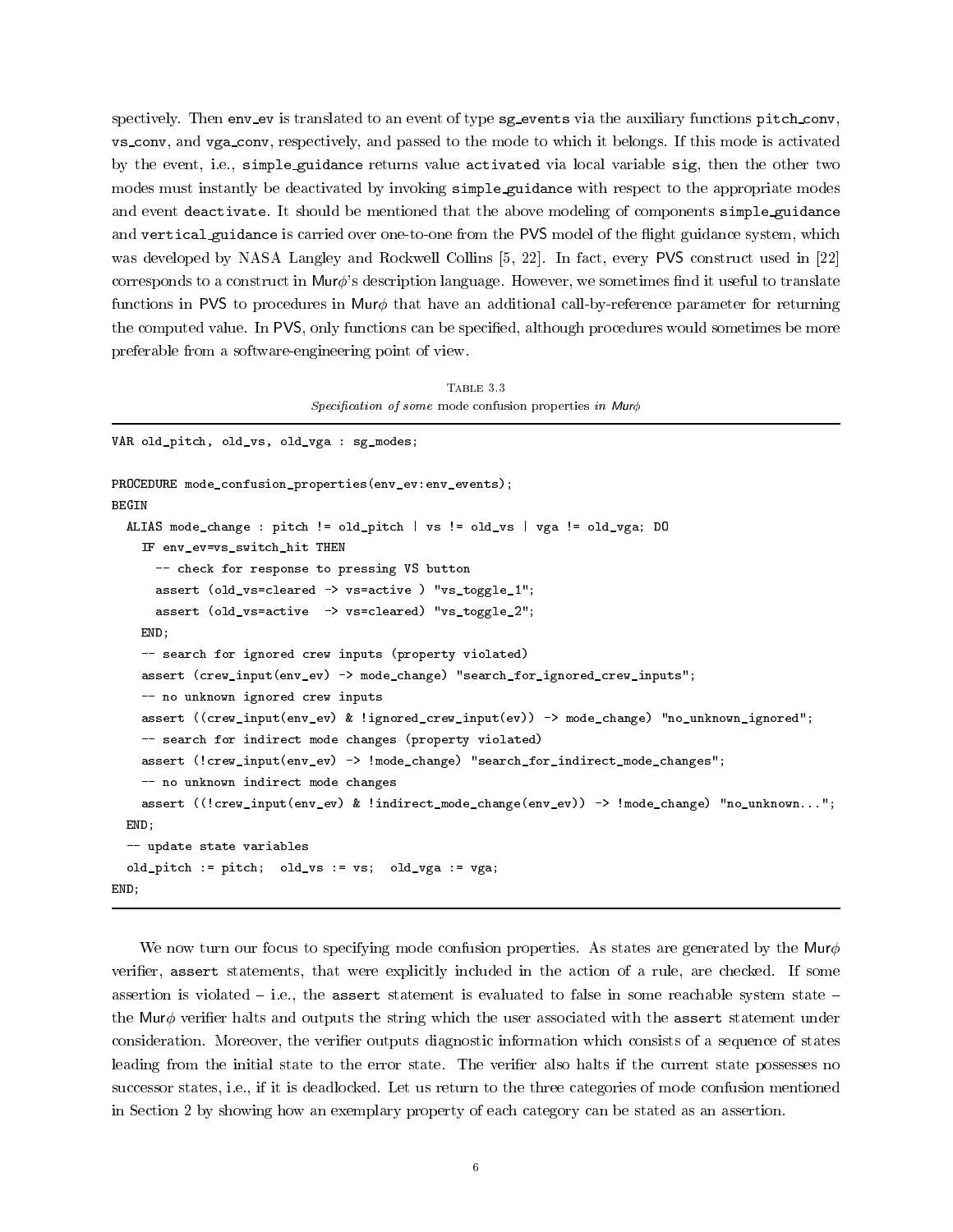In the system description of our mode logic, we encapsulate all assertions in the single procedure mode\_confusion\_properties, which is invoked as the last statement in procedure fgs and which takes the current environment event env ev as parameter (cf. Table 3.3; the notation " $-$ -" introduces a comment line in Mur $\phi$ , != denotes inequality, and  $\vert$ , &, !, and  $\vert$ > stand for logical disjunction, conjunction, negation, and implication, respectively). Since all mode confusion properties of interest concern the transition from one system state to the next, we need to store the global variables' values of the previously visited state. For this purpose, we introduce new global variables old pitch, old vs, and old vga. The need for this overhead arises because Murø's verification capabilities are restricted to reason about simple *state invariants* only and not about more general "state transition invariants." Therefore, such state transition invariants need to be encoded as state invariants, which doubles the size of the state vector for our system description. The first two assertions in Table 3.3, belonging to the first category of mode confusion properties, state that environment event vs\_switch\_hit acts like a toggle with respect to mode VS, i.e., (i) if mode VS was in state cleared and event vs switch hit arrived, then it is now in state active, and (ii) analogously with exchanged roles of cleared and active.

As example of the second category of mode confusion properties, we check whether no crew inputs are ignored, i.e., whenever an event that originated from the crew enters the mode logic, then at least one global variable changes its value. We can specify this property as implication crew input (env ev) -> mode\_change, where crew\_input is a Boolean function determining whether environment event env\_ev originates from the crew and where mode\_change is a shortcut, introduced as an ALIAS statement in Mur $\phi$ . As expected (cf. Section 2), this mode confusion property does not always hold. Using the error trace returned by Mur $\phi$  helps us in identifying the causes, as is our objective. We do not go into the details here but mention that we filter out the identified cause by including an additional predicate ignored crew input, stating the negation of the cause, in the premise of the assertion (cf. Table 3.3). We then re-run the Mur $\phi$  verifier and iterate the described process until the assertion becomes true, thereby gradually capturing all crew-input scenarios responsible for mode confusion. When comparing our approach to the one taken in PVS  $[22]$  – i.e., trying theorem proving until either obtaining proof goal true or until reaching an unsatisfiable proof  $\alpha$  goal – we feel that ours is more effective. We discovered that the variant of ignored crew input used in the PVS model is stronger than necessary, thereby wrongfully identifying some situations as sources of mode confusion. The difficulty with the analysis in PVS is the following. Mur $\phi$  returns error traces that pinpoint the condition violating the assertion, whereas in a PVS failed proof the condition must be extracted from a proof sequent consisting of assertions and subgoals. Extracting conditions from a proof sequent is often more time-consuming and usually requires a better understanding of the system's behavior.

Similar to the assertion "*checking for ignored crew inputs*" we approach the third category of mode confusion properties. The property we consider is "no indirect mode changes," which prohibits a system's state to change if the current environment event is not originated by the crew. Using Mur $\phi$ , we discover the conditions that invalidate this property. As before, we weaken the property by introducing a predicate indirect mode change, until all sources of indirect mode changes are detected. The mandatory properties mentioned in Section 2 are formalized as  $\mathsf{Mur}\phi$  invariant statements and proved. The difference between an assert statement and an invariant statement in Mur $\phi$  is that the former appears in the system description part of the model, while the latter is orthogonal to the system description. The reason for specifying mode confusion properties in the system description is their reference to the auxiliary variables old\_pitch, old\_vs, and old\_vga. In order to keep the state space small, the auxiliary variables must be re-assigned to the actual values of pitch, vs, and vga, respectively, before a step of the synchronous system is completed.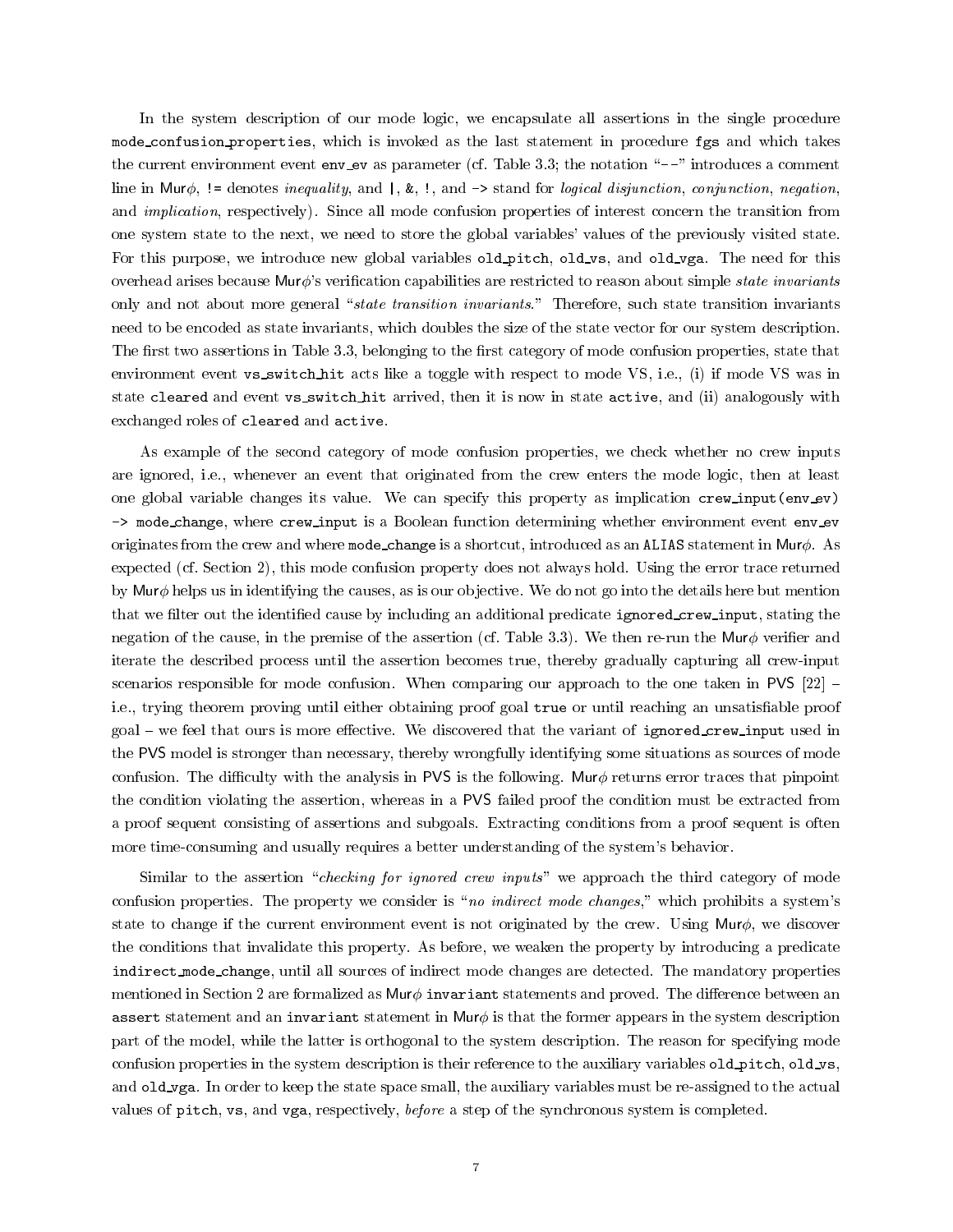Summarizing, Murø's description language turned out to be very useful for our task, especially since the already developed PVS model of the flight guidance system [22] could be simply carried over. Unfortunately, Mur $\phi$ 's capability for expressing system properties is quite restrictive, forcing us to encode state transition invariants as state invariants, thereby doubling the number of global variables and, as a consequence,  $Mur\phi$ 's memory requirements. The full Mur $\phi$  model subsumes about 30 assertions and leads to a Kripke structure having 242 states. In each state of the Kripke structure any of the 14 environment events may potentially enter the system; this gives 3 388 = 242 - 242 transitions in total. The state-space exploration undertaken und by the Mur $\phi$  verifier took under 2 seconds on a SUN SPARCstation 20. This is an impressive result when compared to the semi-automatic proofs in PVS [22].

4. Modeling the Mode Logic in SMV. The SMV system [19, 29], originally developed by Ken McMillan at Carnegie-Mellon University, is a *model-checking tool* for verifying *finite-state systems*, described in a simple description language, against specifications in the *temporal logic* CTL  $[6, 8]$ . The SMV verifier implements a symbolic model-checking algorithm [4] based on Binary Decision Diagrams (BDDs) [3].

SMV's description language is a very simple, yet elegant language for specifying finite Kripke structures, which has the feel of a *hardware description language*. The language's data types are *Booleans* (where *false* and true are encoded as 0 and 1, respectively), enumeration types, and arrays. Its syntax resembles a style of parallel assignments, and its semantics is similar to single assignment data flow languages. For structuring specifications, SMV allows modular hierarchical descriptions. In contrast to Mur $\phi$ , SMV descriptions are not compiled into a special-purpose verifier, but are *interpreted* instead. The interpreter makes sure that the specified system is indeed implementable by checking for *multiple assignments* to the same variable, *circular* assignments, and type errors. The SMV language also includes constructs for stating system specifications in the temporal logic (fair)CTL [8], which allows one to express a rich class of temporal properties, including safety, liveness, and fairness properties. In the present application of the synchronous flight guidance system, we focus on safety properties, to which invariants belong.

TABLE  $4.1$  $Specification$  of module simple guidance in  $SMV$ 

|     | MODULE simple_guidance(activate, deactivate, switch, clear) |  |                                                             |             |  |
|-----|-------------------------------------------------------------|--|-------------------------------------------------------------|-------------|--|
| VAR |                                                             |  | mode : {cleared, active};                                   |             |  |
|     | $ASSIGN\ init (mode) := cleared;$                           |  |                                                             |             |  |
|     |                                                             |  | $next(model)$ := case deactivated   deactivate : cleared;   |             |  |
|     |                                                             |  | activated                                                   | $:$ active; |  |
|     |                                                             |  | 1                                                           | : mode:     |  |
|     |                                                             |  | esac;                                                       |             |  |
|     |                                                             |  | DEFINE activated := (mode=cleared) & (activate $ $ switch); |             |  |
|     |                                                             |  | deactivated := $(mode=active)$ & $(clear$ switch);          |             |  |

A module description in SMV consists of four parts: (1) the MODULE clause, stating the module's name and a list of formal (call-by-reference) parameters, (2) the VAR clause, declaring (global) variables needed for describing the module's behavior, (3) the ASSIGN clause, which specifies the initial value of all variables (cf. init) and how each variable is updated from state to state (cf. next), and (4) the DEFINE clause, which allows one to introduce abbreviations for more complex terms. Similar to the Mur $\phi$  model, the main module MAIN of our SMV specication encodes the environment of the 
ight guidance system, which nondeterministically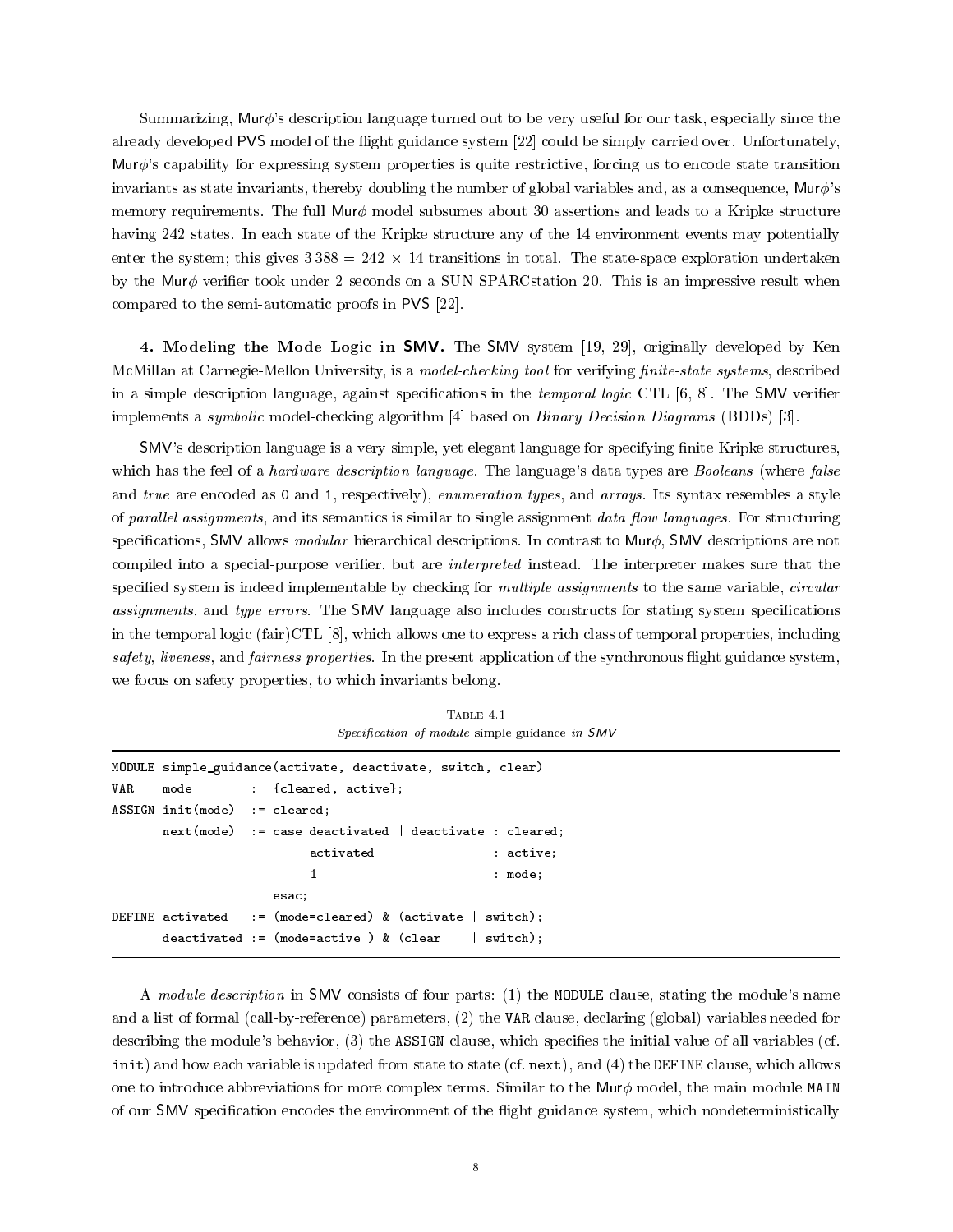sends events to the mode logic. This is done by defining variable envev of enumeration type env-events, which contains all environment events, and by adding "init(env ev) := env events; next(env ev) := env\_events" to the ASSIGN clause. Analogous to the Mur $\phi$  model, we specify a module simple guidance (see Table 4.1) and, thereby, show how Mealy machines may be encoded in SMV. Module simple guidance takes the four input events activate, deactivate, switch, and clear - which can be either absent or present - as parameters. The state associated with simple guidance is variable mode which may adopt values cleared and active. Note that the values of enumeration types are encoded by the SMV interpreter using a collection of Boolean variables, such that transition relations can be represented by BDDs. The initial value init(mode) of mode is cleared. The behavioral part of simple guidance is described in the next(mode) statement, which consists of a case expression. The value of this expression is determined by the first expression on the right hand side of the colon such that the condition on the left hand side is true. The symbols,  $=$ ,  $\&$ , and  $\vert$  stand for *equality, logical conjunction*, and *logical disjunction*, respectively. The terms activated and deactivated are defined as abbreviations of more complex terms in the DEFINE clause. The values of mode, activated and deactivated are accessible from outside the module. Therefore, a DEFINE clause may be used for encoding output events of Mealy automata.

|                |                            | Specification of module vertical guidance in SMV                                    |    |       |
|----------------|----------------------------|-------------------------------------------------------------------------------------|----|-------|
|                |                            | MODULE vertical_guidance(vs_pitch_wheel_changed, vs_switch_hit, ga_switch_hit,      |    |       |
|                |                            | sync_switch_pressed, ap_engaged_event)                                              |    |       |
|                |                            | VAR pitch : simple_guidance(pitch_activate, pitch_deactivate,                       | 0, | $0$ : |
| <b>VS</b>      | : simple_guidance(         | 0, vs_deactivate, vs_switch_hit,                                                    |    | $0$ : |
| vga            |                            | : simple_guidance( 0, vga_deactivate, ga_switch_hit, vga_clear);                    |    |       |
|                |                            | DEFINE pitch_activate := (vs_event & vs.deactivated)   (vga_event & ga.deactivated) |    |       |
|                | vs_pitch_wheel_changed;    |                                                                                     |    |       |
|                |                            | pitch_deactivate := $(vs_e)$ (vs.activated)   $(vga_e)$ (vga_event & ga.activated); |    |       |
|                |                            | $vs\_deactive := (pitch\_event & pitch}.action).$                                   |    |       |
| vga_deactivate |                            | := (pitch_event & pitch.activated)   (vs_event & vs.activated);                     |    |       |
| vga_clear      |                            | := ap_engaged_event   sync_switch_pressed;                                          |    |       |
| pitch_event    | := vs_pitch_wheel_changed; |                                                                                     |    |       |
| vs_event       | := vs_switch_hit;          |                                                                                     |    |       |
| vga_event      |                            | := ap_engaged_event   sync_switch_pressed                                           |    |       |
|                | ga_switch_hit;             |                                                                                     |    |       |

TABLE 4.2

Before we model the vertical guidance component, we comment on why we have encoded the input event of the simple guidance Mealy machine using four different signal lines  $-$  i.e., adopting a hardwaredescription language point of view – instead of a single event of some enumeration type subsuming all four values. If activate, deactivate, switch, and clear were combined in an enumeration type, a syntactic  $-$  though not semantic  $-$  circularity would be introduced which could not be resolved by SMV, i.e., our description of the mode logic would be rejected. Another difference between simple guidance as a module in SMV and as an *abstract data-type* in Mur $\phi$  is that the mode variable is encapsulated within the SMV module, whereas it is a call-by-reference parameter in  $\text{Mur}\phi$ 's abstract data type. We feel that SMV reflects the architecture of the flight guidance system better, since mode belongs to component simple guidance and should not be declared outside.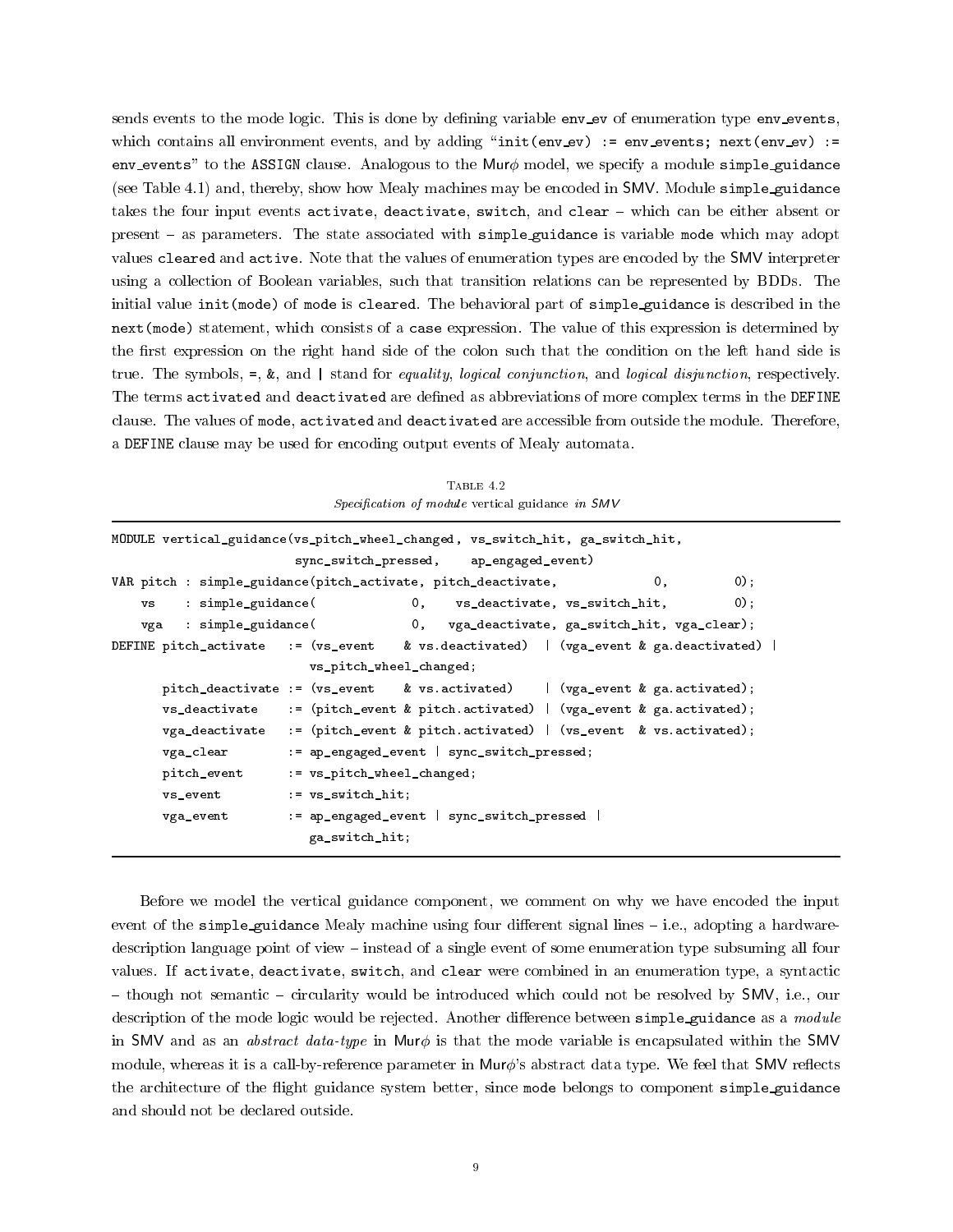The behavior of each mode of the vertical guidance model (cf. Table 4.2), Pitch, VS, and VGA, can now be described by instantiating the module simple guidance, as is done in the VAR clause of module vertical guidance. Thereby, global variables pitch.mode, vs.mode, and vga.mode are created as part of the state vector of our SMV model. All actual parameters of each simple guidance module can be specified as Boolean terms on the input parameters of module vertical guidance, which are essentially environment events triggering an action regarding the vertical aircraft axis. Note that the Boolean functions pitch event, vs event, and vga event used in the Mur $\phi$  description are encoded here in the DEFINE clause of vertical guidance. Our modeling of vertical guidance is self-explanatory and visualizes the differences between the SMV and the Mur $\phi$  languages. While in Mur $\phi$  each synchronous step of the flight guidance system can be modeled by a *sequential algorithm*, it must be described in SMV by *parallel assignments*.

TABLE  $4.3$  $Specification$  of some mode confusion properties in  $SMV$ 

| DEFINE mode_change := ! (vertical.pitch.mode = cleared $\langle -\rangle$ AX vertical.pitch.mode = cleared) |  |  |  |  |  |  |
|-------------------------------------------------------------------------------------------------------------|--|--|--|--|--|--|
| $\frac{1}{2}$ (vertical.pitch.mode = active <-> AX vertical.pitch.mode = active ) $\vert \ldots \vert$      |  |  |  |  |  |  |
|                                                                                                             |  |  |  |  |  |  |
| -- check for response to pressing VS button                                                                 |  |  |  |  |  |  |
| SPEC AG (vertical.vs.mode=cleared & env_ev=vs_switch_hit -> AX vertical.vs.mode=active)                     |  |  |  |  |  |  |
| SPEC AG (vertical.vs.mode=active & env_ev=vs_switch_hit -> AX vertical.vs.mode=cleared)                     |  |  |  |  |  |  |
| -- search for ignored crew inputs (property violated)                                                       |  |  |  |  |  |  |
| SPEC AG ( $crew\_input \rightarrow mode\_change$ )                                                          |  |  |  |  |  |  |
| -- no unknown ignored crew inputs                                                                           |  |  |  |  |  |  |
| SPEC AG (crew_input & !ignored_crew_input $\rightarrow$ mode_change)                                        |  |  |  |  |  |  |
| -- search for indirect mode changes (property violated)                                                     |  |  |  |  |  |  |
| SPEC AG $(!crew\_input \rightarrow !mode\_change)$                                                          |  |  |  |  |  |  |
| -- no unknown indirect mode changes                                                                         |  |  |  |  |  |  |
| SPEC AG ((! $crew\_input$ & !indirect_mode_change) -> !mode_change)                                         |  |  |  |  |  |  |

In SMV, properties are specified in the temporal logic *Computational Tree Logic* (CTL) [6, 8]. Fairness constraints may also be imposed on SMV models but are not needed for our purposes since we are strictly interested in invariants related to aspects of mode confusion. In SMV, temporal properties are introduced within the same file as the system description by the keyword SPEC. We do not need to introduce CTL formally here, as we use only a very limited sublanguage of it. All of our properties are of the form  $AG\phi$ , where AG stands for "always generally," i.e., every state on every path through the system satisfies property  $\phi$ . The formula AX $\phi$  expresses that all successor states of the current state satisfy formula  $\phi$ . In this light, the first formula in Table 4.3, related to checking the response to pressing the VS button, states: "every reachable state in the underlying Kripke structure of the model satisfies that, if mode VS in vertical guidance is currently cleared and event vs switch hit enters the system, then mode VS in vertical guidance is active in every successor state of the current state." Note that the symbols -> and  $\le$ -> used in Table 4.3 stand for *logical implication* and *equivalence*, respectively. The identifiers mode change, crew input, indirect mode change, and ignored crew input are abbreviations of Boolean expressions defined in a DEFINE clause, as exemplarily shown for mode\_confusion. The presence of operator AX in CTL remedies the need to keep track of old values of mode variables. Thereby, the size of the associated state vector of the SMV model is cut in half when compared to the Mur $\phi$  model. Moreover, a fully orthogonal treatment of model and property specifications is achieved. The SMV system verified about thirty assertions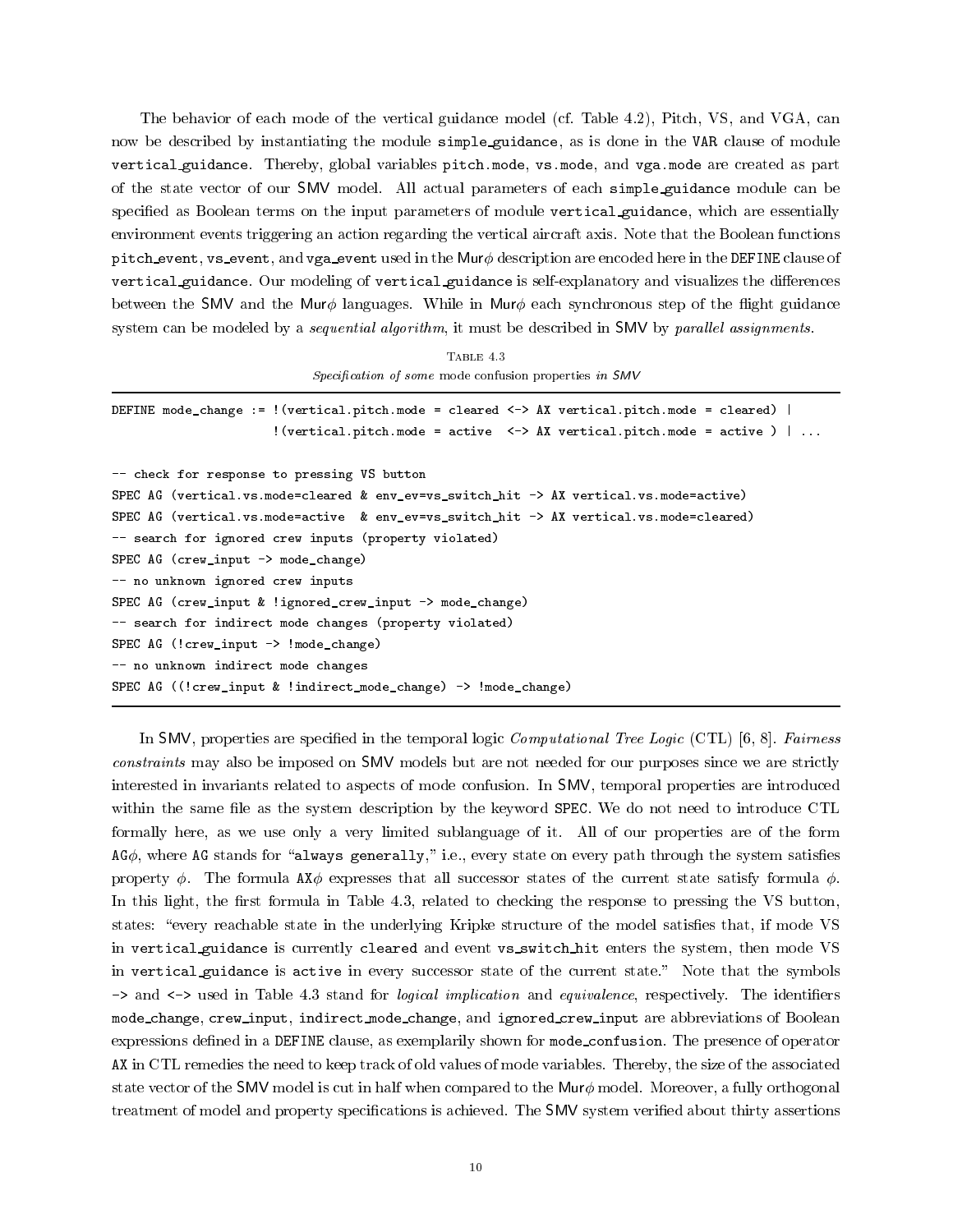in slightly more than half a second using 438 BDD nodes and allocated less than 1 MByte memory on a SUN SPARCstation 20. The two properties "search for ignored crew inputs" and "search for indirect mode changes" were invalidated as in the Mur $\phi$  model. The returned error traces – reporting the assignments of each variable and each identifier declared in a DEFINE clause in every state of the traces - are of help in identifying potential problems with the model. SMV also includes an *interactive mode* which provides a very simple assistant for interactive debugging. The state space of the SMV model consists of 3 388 states, which corresponds to the 242 states of the Mur $\phi$  model since the actual environment event  $-$  out of 14 possible events  ${\bf m}$  and store in  ${\bf m}$  is a variable in SMV ( ${\bf m}$  -  ${\bf m}$  ). The store  ${\bf m}$ 

Summarizing, SMV performed very well on our example and showed the suitability of *symbolic* model checking to the flight guidance system. In fact, the mode logic's behavior can be described by Boolean terms and, thus, represented efficiently using BDDs. CTL turned out to be an excellent language for specifying mode confusion properties due to the presence of next-state operator AX. SMV's modeling language has the feel of a hardware description language and is not as high level as  $Mur\phi$ 's language. However, SMV's module concept allowed us to model the *architecture*, but not the functionality, of the flight guidance system one-to-one to the original PVS specification [22].

5. Modeling the Mode Logic in Spin. Last, but not least, we explore the utility of the verification tool Spin [15, 16, 30], which was developed by Gerard Holzmann at Bell Labs, for our case study. Spin is designed for analyzing the logical consistency of concurrent systems. It is especially targeted towards modeling and reasoning about distributed systems, such as communication protocols, where several concurrent processes exchange messages by communicating synchronously via handshaking or asynchronously via buffered channels. The description language of Spin, called Promela, allows one to specify *nondeterministic* processes, message channels, and variables in a C-like syntax. Given a system description in Promela, whose semantics is again defined as a Kripke structure, Spin can  $-$  in contrast to Mur $\phi$  and SMV  $-$  perform random or interactive *simulations* of the system's execution. Similar to  $\mathsf{Mur}\phi$ , it can generate a special-purpose verier, i.e., a C-program, which performs an exhaustive exploration of the system's state space. Such a state exploration may  $-$  among other things  $-$  check for *deadlocks* and *unreachable code*, validate *invariants*, and verify properties specified in a *linear-time logic* [8, 11]. Linear-time logic is not as expressive as the branching-time logic fairCTL employed in SMV. However, it is rich enough to specify all properties of interest in this paper. Spin's verifier was implemented having memory efficiency in mind, e.g., it includes optional partial-order techniques [12] and bitstate hashing [17].

TABLE 5.1 Specification of the main process init in Spin

| init{ env_ev=null; |                                                                  |                                                  |         |
|--------------------|------------------------------------------------------------------|--------------------------------------------------|---------|
| do                 |                                                                  |                                                  |         |
| $::$ atomicfif     |                                                                  | /* loop body encodes 1 synchronous step */       |         |
|                    | :: env_ev=vs_switch_hit                                          | /* nondeterministic choice of env. event */      |         |
|                    | $\mathbf{1}$ $\mathbf{1}$ $\mathbf{1}$ $\mathbf{1}$ $\mathbf{1}$ | $/*$ 13 more cases, one for each env. event $*/$ |         |
| $fi$ :             |                                                                  |                                                  |         |
|                    | $fgs(env\_ev);$                                                  | /* perform synchronous step                      | $\ast/$ |
|                    | $env$ ev=null $\}$                                               | /* env. event is no longer needed                | $\ast/$ |
| od }               |                                                                  |                                                  |         |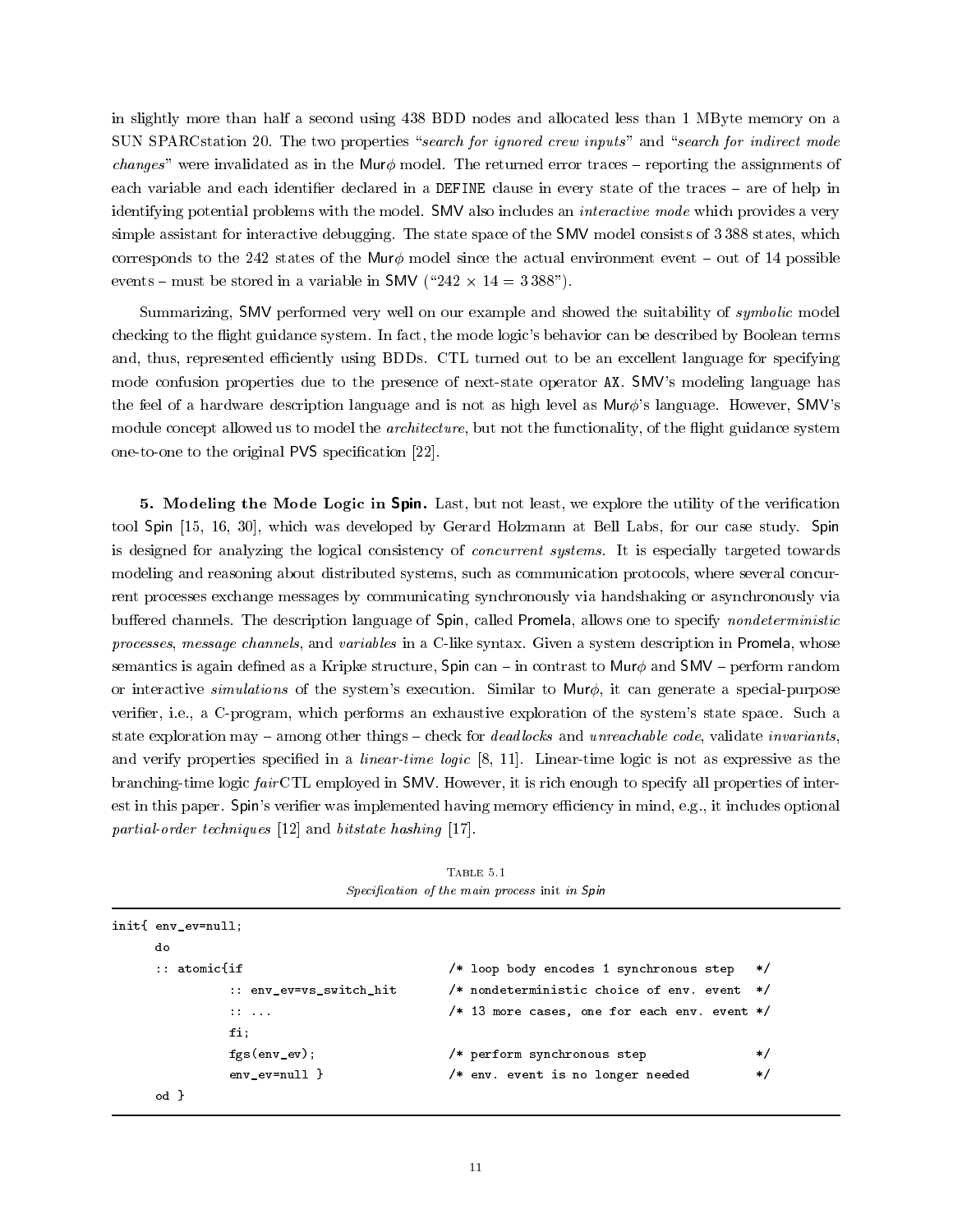Since our flight guidance system is a synchronous system, it falls out of the intended scope of Spin. Nevertheless, we show that Spin allows us to successfully carry out our case study. The Promela fragment depicted in Table 5.1 encodes our synchronous model using a single process, namely Spin's main process init. Here, the global variable env\_ev is of type mtype, which contains an enumeration of all event and signal names that may occur in the mode logic. Promela's type system supports basic data types (such as bit, bool, and byte), as well as arrays, structures (i.e., records), and channels. Unfortunately, it only allows a single declaration of an enumeration type, which must be named mtype. The statement atomic in init attempts to execute all statements in its body in one *indivisible* step. Especially, it does not store intermediate states which might arise during the execution of the body. Thus, we may use this construct for encoding our complex algorithm – see procedure fgs of the Mur $\phi$  model in Section 3 – performing a single synchronous step. The repetition statement do together with the nested nondeterministic-choice statement if nondeterministically chooses which environment event to assign to variable env\_ev. Since env\_ev is no longer needed outside of fgs it is reset to dummy value null and, thus, does not contribute to the observable state space. The reason that we have not simply spelled out fgs(vs\_switch\_hit), and so on for each environment variable, is that  $-$  as we argue below  $-$  fgs needs to be implemented as an *inline*. Expanding this long inline fourteen times turns out to be inefficient.

TABLE  $5.2$ Specification of module simple guidance in Spin

| inline simple_guidance(mode, event, signal) |  |  |  |    |  |                                                                         |                                     |              |
|---------------------------------------------|--|--|--|----|--|-------------------------------------------------------------------------|-------------------------------------|--------------|
|                                             |  |  |  |    |  | { if :: mode==cleared $\rightarrow$ if :: event==activate               | -> signal=activated;                | mode=active  |
|                                             |  |  |  |    |  | $\cdots$ event==deactivate $\rightarrow$ signal=null                    |                                     |              |
|                                             |  |  |  |    |  | :: event==switch                                                        | -> signal=activated;                | mode=active  |
|                                             |  |  |  |    |  | :: event==clear                                                         | $\rightarrow$ signal=null           |              |
|                                             |  |  |  | fi |  |                                                                         |                                     |              |
|                                             |  |  |  |    |  | $\therefore$ mode==active $\rightarrow$ if $\therefore$ event==activate | -> signal=null                      |              |
|                                             |  |  |  |    |  | $\therefore$ event==deactivate -> signal=null;                          |                                     | mode=cleared |
|                                             |  |  |  |    |  | :: event==switch                                                        | -> signal=deactivated; mode=cleared |              |
|                                             |  |  |  |    |  | :: event==clear                                                         | -> signal=deactivated; mode=cleared |              |
|                                             |  |  |  | fi |  |                                                                         |                                     |              |
| fi }                                        |  |  |  |    |  |                                                                         |                                     |              |

Promela does not possess any kind of procedure construct other than the process declaration proctype. However, we may not introduce additional processes to the main process init, since then our model would not reflect a synchronous system any more. The only construct of Promela, which we can use for resembling the architecture of the flight guidance system, is the inline construct which may take (call-by-reference) parameters, such as the parameters mode, event, and signal for component simple guidance (cf. Table 5.2). When compiling a Promela description, each occurrence of simple guidance in vertical guidance is replaced with its body. The modes instantiating the parameter mode are global variables of type bit, where cleared and active are defined to represent the constants 0 and 1, respectively, using the preprocessor command #define. The events and signals clear, activate, deactivate, switch, null, activated, and deactivated are of type mtype. The body of simple guidance contains the Promela statement if. Its behavior is defined by a nondeterministic selection of one of its executable options, which are separated by double colons, and by executing it. In our case, each option consists of a guarded expression, which is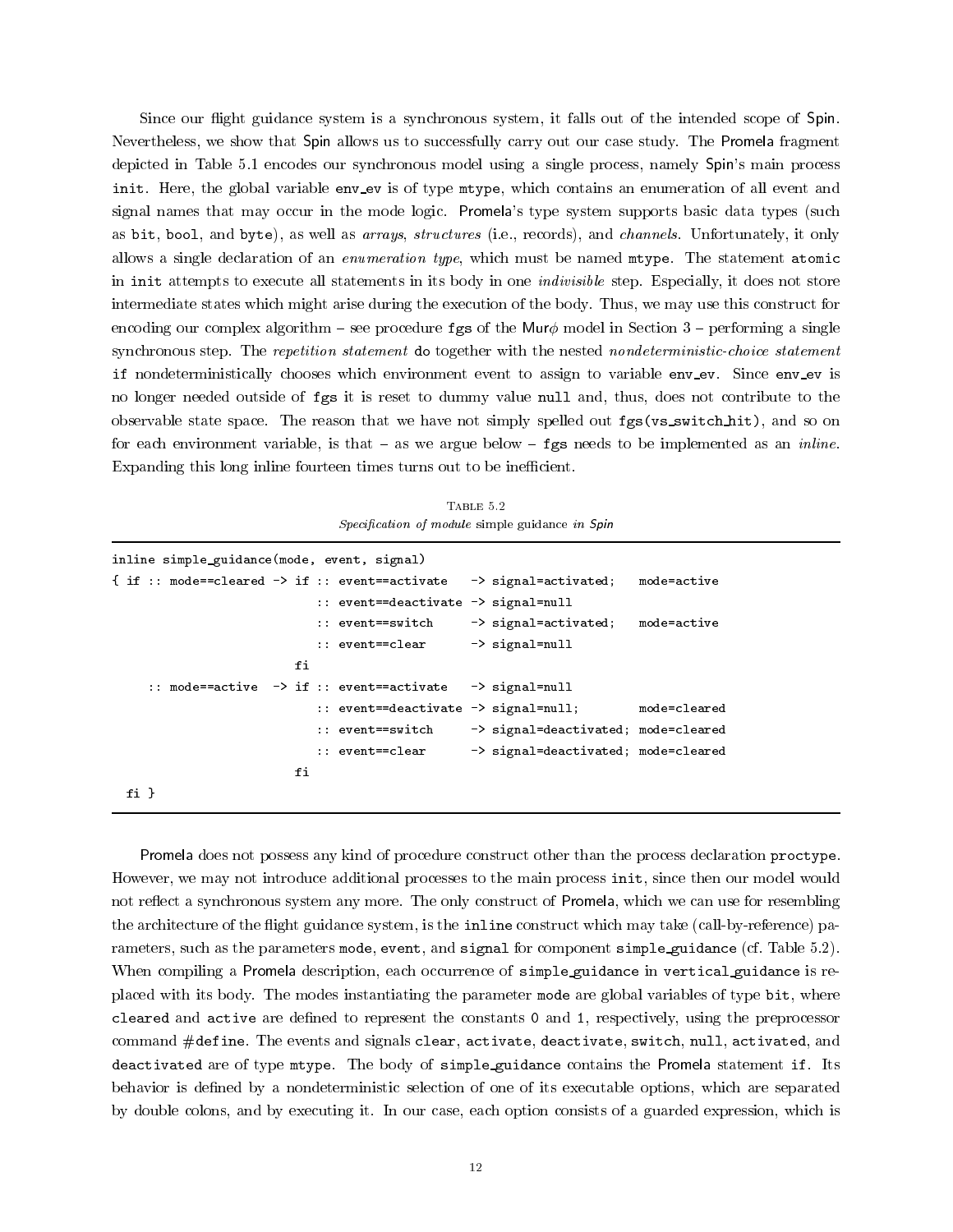executable if the expression on the left of -> evaluates to true in the current system state under consideration, and returns the result of evaluating the expression on the right hand side. As in the programming language C, the symbols == and = stand for the *equality* operator and the *assignment* operator, respectively. Using the Promela description of simple guidance, we can specify component vertical guidance as another inline parameterized by environment event env\_ev (cf. Table 5.3). The body of vertical\_guidance is self-explanatory and similar to the one of Mur $\phi$ . It should only be noted that guard else is always executable and that expression skip leaves the current system state unchanged. Moreover, the Boolean functions pitch event, vs event, and vga event are spelled out as inlines here.

TABLE 5.3  $Specification$  of module vertical guidance in Spin

```
bit pitch_mode=cleared; bit vs_mode=cleared; bit vga_mode=cleared;
inline pitch_event(env_ev) { env_ev==vs_pitch_wheel_changed }
inline vs_event(env_ev) { env_ev==vs_switch_hit }
inline vga_event(env_ev) { env_ev==ga_switch_hit || env_ev==ap_engaged_event || ... }
inline vertical_guidance(env_ev)
{ if :: pitch_event(env_ev) ->
       simple_guidance(activate, pitch_mode, pitch_signal);
       if :: pitch_signal==activated -> simple_guidance(deactivate, vs_mode, vs_signal);
                                      simple_guidance(deactivate, vga_mode, vga_signal)
          :: else -> skip
       fi
    :: vs_event(env_ev) ->
       simple_guidance(switch, vs_mode, vs_signal);
       if :: vs_signal==activated -> simple_guidance(deactivate, pitch_mode, pitch_signal);
                                      simple_guidance(deactivate, vga_mode, vga_signal)
          :: vs_signal==deactivated -> simple_guidance( activate, pitch_mode, pitch_signal)
          :: else -> skip
       f_i:: vga_event(env_ev) ->
       if :: env_ev==ga_switch_hit -> simple_guidance(switch, vga_mode, vga_signal)
          :: else -> simple_guidance( clear, vga_mode, vga_signal)
       fi;
       if :: vga_signal==activated -> simple_guidance(deactivate, pitch_mode, pitch_signal);
                                      simple_guidance(deactivate, vs_mode, vs_signal)
          :: vga_signal==deactivated -> simple_guidance( activate, pitch_mode, pitch_signal)
          :: else -> skip
       fi
    :: else -> skip
 fi }
```
The verification technique we employed in Spin for reasoning about the flight guidance system, namely assertions, is similar to the one we used in Mur $\phi$ . More precisely, Promela's assertion statement assert aborts the state exploration conducted by Spin's verier whenever its argument expression evaluates to false in some system state associated with the assertion statement. Our specification of the mode confusion properties are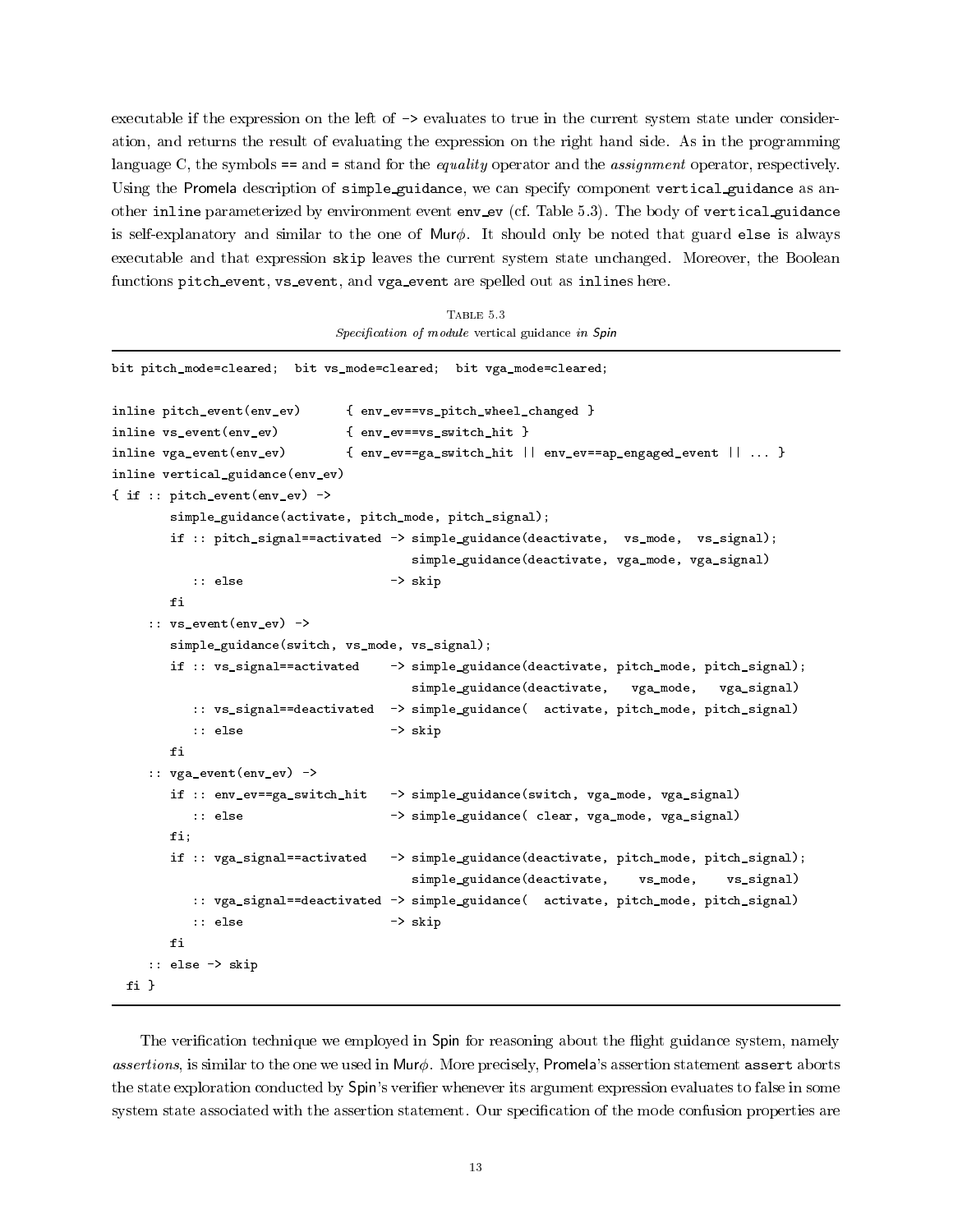```
bit old_pitch_mode=cleared; bit old_vs_mode=cleared; bit old_vga_mode=cleared;
/* check for response to pressing VS button */
assert(!(old_vs_mode==cleared) || (vs_mode==active));
assert(!(old_vs_mode==active ) || (vs_mode==cleared));
/* search for ignored crew inputs (property violated) */
assert(!(crew_input) || mode_change);
/* no unknown ignored crew inputs
                                                        \ast/assert(!(crew_input && !(ignored_crew_input)) || mode_change);
/* search for indirect mode changes (property violated) */
assert(!(!(crew_input)) || !(mode_change));
/* no unknown indirect mode changes
                                                        \ast/assert(!(!(crew_input) && !(indirect_mode_change)) || !(mode_change));
/* save the current mode values
                                                        * /
old_pitch_mode=pitch_mode; old_vs_mode=vs_mode; old_vga_mode=vga_mode;
```
TABLE 5.4 Specification of some mode confusion properties in Spin

depicted in Table 5.4, where '!', '&&', and '||' stand for the logical connectives not, and, and or, respectively. Moreover, the symbols  $/*$  and  $*/$  denote the begin and end of comments. In our specification, crew input, mode\_change, ignored\_crew\_input, and indirect\_mode\_change, which are defined as Boolean functions in Mur $\phi$ , are simply introduced via #defines. In order to encode expression mode\_change, we have to keep – as in the Mur $\phi$  model  $-$  a copy of the 'old' values of all global variables of interest. Stating the mode confusion properties in Spin's linear-time logic would not have any advantages over using assertions. The reason is that Spin's version of linear-time logic does not include the *next-state operator*, as we used for specifying these properties in SMV. This is because many verication methods employed in Spin, such as partial order techniques, have essentially no beneficial effects when the next-state operator is present. The verification results returned by the Spin verifier are similar to the ones for Mur $\phi$ . The Spin model of the flight guidance system also possesses  $242$  states and  $3388$  transitions  $(+ 1 \text{ "dummy" transition)}.$  Unfortunately, Spin crashes and core dumps when analyzing the invalid assertions search for ignored crew inputs and search for indirect mode changes. However, it still writes an error trace which can be fed into Spin's simulator. No other violated assertions were detected during the exhaustive state-space search which took under 2 seconds and required about 2.6 MBytes memory on a SUN SPARCstation 20. It should be pointed out that a previous effort by a NASA contractor to analyze a variant of the 
ight guidance system using Spin was unsuccessful because of an intractably large state space [24]. Unfortunately, from the report it is not clear what the exact causes are. We suspect that the manner in which the model was constructed is one of the main causes of the intractable state space, which was then checked for invariant properties using Spin's bitstate hashing algorithm [17].

Summarizing, the modeling and verification of our flight guidance system was feasible in Spin but less elegant than in Mur $\phi$ . This is mainly because of the lack of procedure and function constructs in Promela, which had to be encoded using inlines and  $\#$ defines. However, our criticism is qualified by the fact that Spin is actually not intended for modeling and reasoning about *synchronous systems*. If one is interested in asynchronous, concurrent systems, Spin provides the process declaration proctype as a means for encapsulating system components. We would like to see a richer type system in Spin, which can handle more than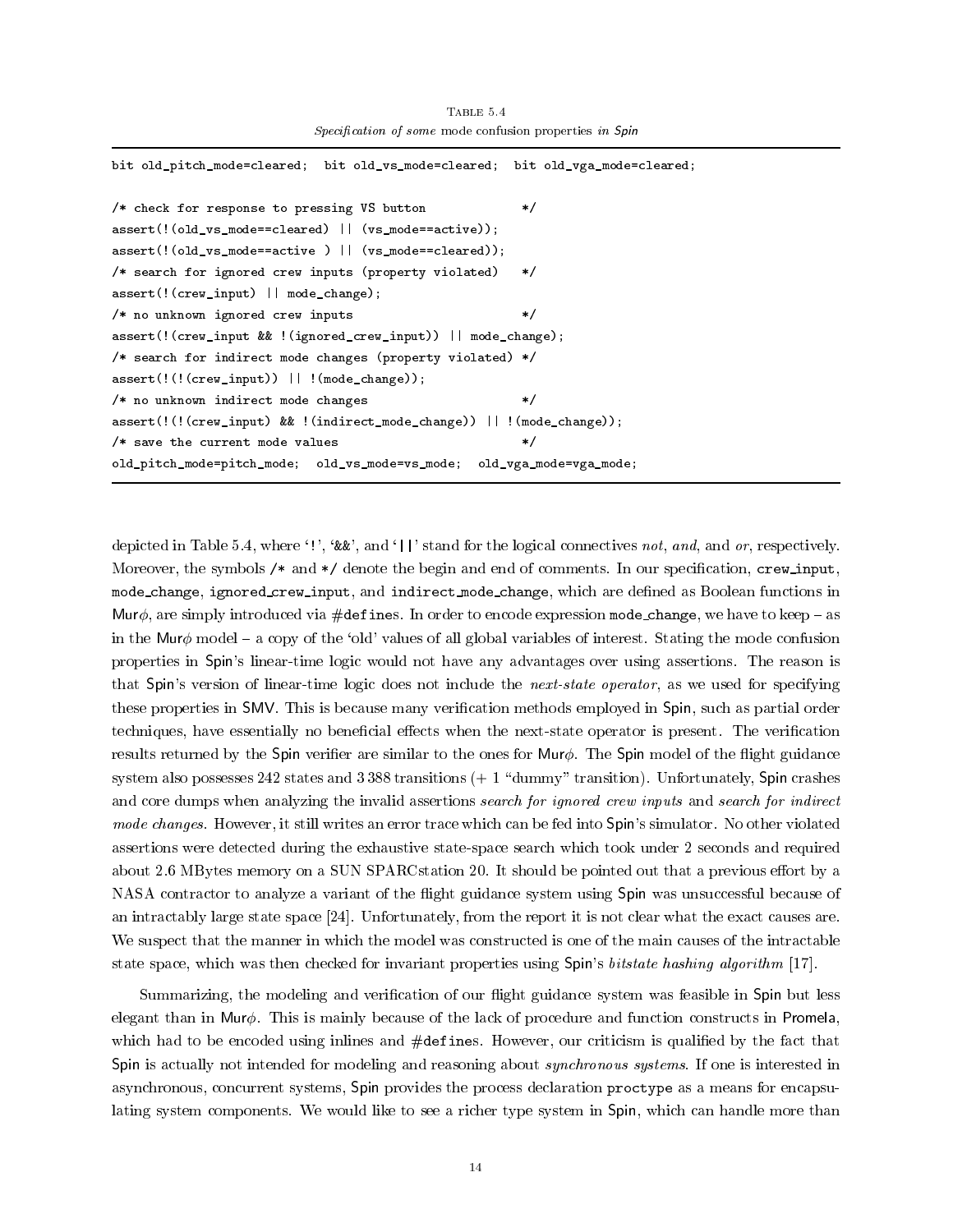one mtype definition. Type checking is a powerful tool for detecting inconsistencies and saves us a lot of time compared to checking specifications by hand. Also, we wish for the next-state operator to be included in Spin's linear-time logic. Similar to our comments for Mur $\phi$  we remark that this would cut the size of the state vector and Spin's memory requirements approximately in half. Especially useful to us were Spin's capabilities to simulate Promela models and to feed back error traces  $-$  *illustrating* the cause of an assertion's invalidity – into the simulator. Simulations helped us to identify the causes of ignored crew inputs and indirect mode changes in a very time-efficient manner. Beside the feature of monitoring variables, we found it useful that Spin highlights the part of the Promela description corresponding to the system state under investigation. The absence of rich simulation capabilities in Mur $\phi$  and SMV makes Spin the tool of choice for discovering design flaws interactively. Finally, Spin's nice graphical user interface, referred to as Xspin, distinguishes Spin from other verification tools.

6. Discussion and Related Work. In this section we discuss the most important strengths and weaknesses of each of the verification tools  $Mur\phi$ , SMV, and Spin regarding our case study. We structure our discussion by separating the issues related to the tools' (i) system description languages, (ii) property description languages, and (iii) capabilities for system simulation and for animating diagnostic information.

The system description languages of all three verication tools allow us to model the deterministic, synchronous behavior of the flight guidance system, as well as the nondeterministic behavior of the system's environment. Especially, Mur $\phi$ 's system description language proved to be very useful for the following reasons. First, Mur $\phi$  implements numerous language constructs and a rich type system, as found in many standard high-level imperative programming languages, such as Pascal. Second, it supports a modular programming style via parameterized procedures and functions. Third, it allows us to adapt the existing PVS specification of the mode logic in a straightforward manner  $[22]$ . One major difference between the languages is that Mur $\phi$  and Spin allow model encoding using a sequential algorithm, whereas SMV requires an algorithm description by parallel assignments. As a consequence, SMV has the feel of a low-level or hardware description language. However, SMV's module concept is slightly more elegant than  $\text{Mur}\phi$ 's procedure concept for our application, since mode variables can be declared within the module to which they belong and need not be declared outside. Regarding Spin's system description language Promela, one notices that it is actually designed to specify asynchronous systems, especially communication protocols. This is evident by the fact that it only offers the process declaration construct proctype for encapsulating code fragments. By using inline declarations we were able to circumvent this problem for our purposes. Finally, we want to mention one desired feature that the system description languages of all three tools are missing, namely the ability to organize the events of the flight guidance system in a taxonomy, e.g., by including subtyping in the description languages. The presence of such a concept would help us to naturally divide all events into lateral-mode and vertical-mode events, and further into Pitch events, HDG events, etc. This taxonomy was encoded in Mur $\phi$ and SMV using functions and in Spin using inlines.

Regarding the second issue concerning the property description languages of the three verication tools, we also identified several important differences. We first note that all of the mandatory and mode confusion properties of interest to us are invariants. Therefore, they can be stated as assertions and veried in reachability analysis tools, such as Mur $\phi$ , as well as more general model-checking tools, such as SMV and Spin. When specifying mode confusion properties, SMV's adaptation of the temporal logic CTL is most convenient, not because of its expressiveness which we hardly use, but since it allows one to implicitly refer to adjacent states in program paths using the `next-state' operator AX. This is important for describing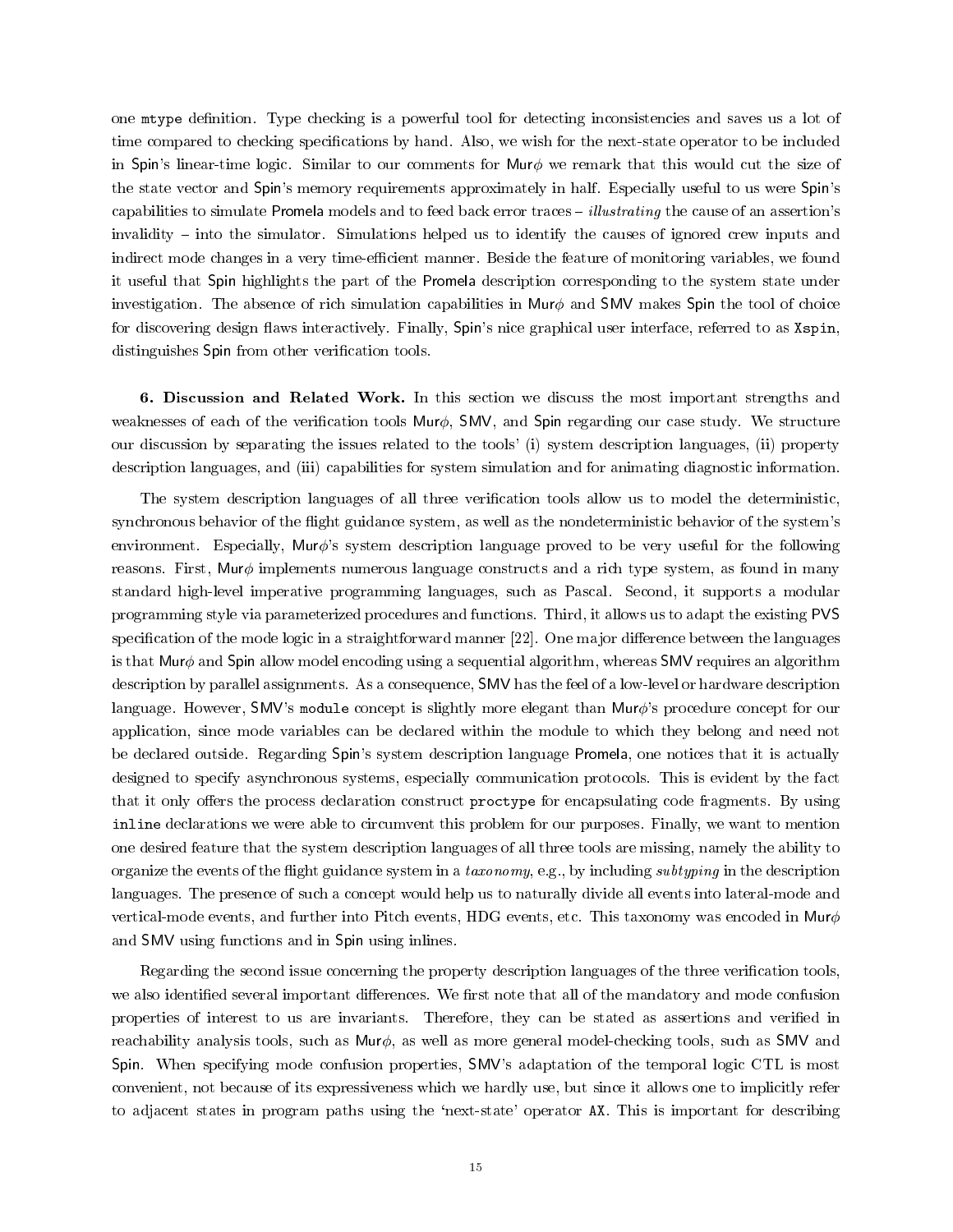property mode change which requires one to access the mode variables of adjacent states. In contrast to Mur $\phi$  and Spin, the encoding of mode confusion properties in SMV does not require the storage of old values of mode variables. Thereby, the size of the associated state vector is cut in half. Unfortunately, the 'next-state' operator is left out in Spin's version of linear-time logic. Therefore, we could employ Spin only as an assertion checker, similar to Mur $\phi$ . In addition to its suitable property description language, SMV's BDD-based model checker performed very well in our case study. Its high efficiency is due to the fact that mode logics have the characteristics of Boolean terms which can be represented in a very compact way using BDDs. However, the small state space of our example system precludes us from fairly comparing the run times of the Mur $\phi$ , SMV, and Spin verifiers. Finally, we remark again that Mur $\phi$  and Spin compile system and property descriptions into  $C++$  and  $C$ -code, respectively, which may be considered as building special-purpose veriers. This compilation process, however, is considerably slower than SMV's interpreter.

Regarding the third issue, only Spin provides rich features related to system simulation and to animation of diagnostic information. System simulation is especially useful when being combined with diagnostic information. Each tool returns an error trace whenever a desired system property is invalidated in the model under consideration. More precisely,  $Mur\phi$  and SMV output a textual description of an error trace. which displays the global variables' assignments at all states of this trace, and allow for textual, interactive simulations. Spin, however, is able to animate error traces using *message sequence charts, time sequence* panels, and data value panels which are integrated in its nice graphical user interface, known as Xspin. In our case study dealing with a synchronous, single-process system, only the data value panel was of use. However, this feature, together with the ability to highlight the source code line corresponding to the current state in the simulation, enabled us to detect sources of mode confusion in a very time-efficient manner compared to SMV and Mur $\phi$ , and especially when compared to the studies of failed proof subgoals in PVS.

Finally, related work other than the PVS case study regarding the flight guidance system [5] should be mentioned. The CoRE  $[9]$  and SCR  $[14]$  specifications of the flight guidance system  $[20, 21]$  were intended for illustrating the utility of the methods for specifying new generations of systems in a more rigorous, consistent, and structured way. Especially, they should replace the traditional custom of specifying such systems in plain English. In contrast to this paper, the SCR and CoRE specifications were not subject to any automated analysis tools, although some tool support for them exists [14]. The well-known Z specication standard [31] was applied to the flight guidance system in order to formally express concepts that appear rather informally in CoRE [10], such as the semantics of continuous variables. Recently, tools supporting the analysis of Z specications emerged, e.g., Z/EVES [27] which interfaces Z to the theorem prover EVES. This tool was applied to the Z specification of the flight guidance system for validating some of the mandatory properties mentioned also in this paper, as well as for proving disjointness and completeness of table entries and for determinism checks. The gained experiences with Z/EVES are very similar to the ones made with PVS [25]. Ob jecTime [28] is an environment for testing and simulation and was used as the driving engine of a partial flight deck visualization of the flight guidance system's behavior [22].

7. Conclusions and Future Work. This paper advocates the use of state-exploration and modelchecking techniques for analyzing flight guidance systems with respect to causes of mode confusion. Compared to theorem provers, model-checking tools are able to verify invariants *automatically*. When weighting the strengths of the verification tools Mur $\phi$ , SMV, and Spin with respect to our application, it turned out that these are complementary. Mur $\phi$  has the most pleasant system description language, including a rich type system and allows for high-level specications. SMV's adaptation of the temporal logic CTL as property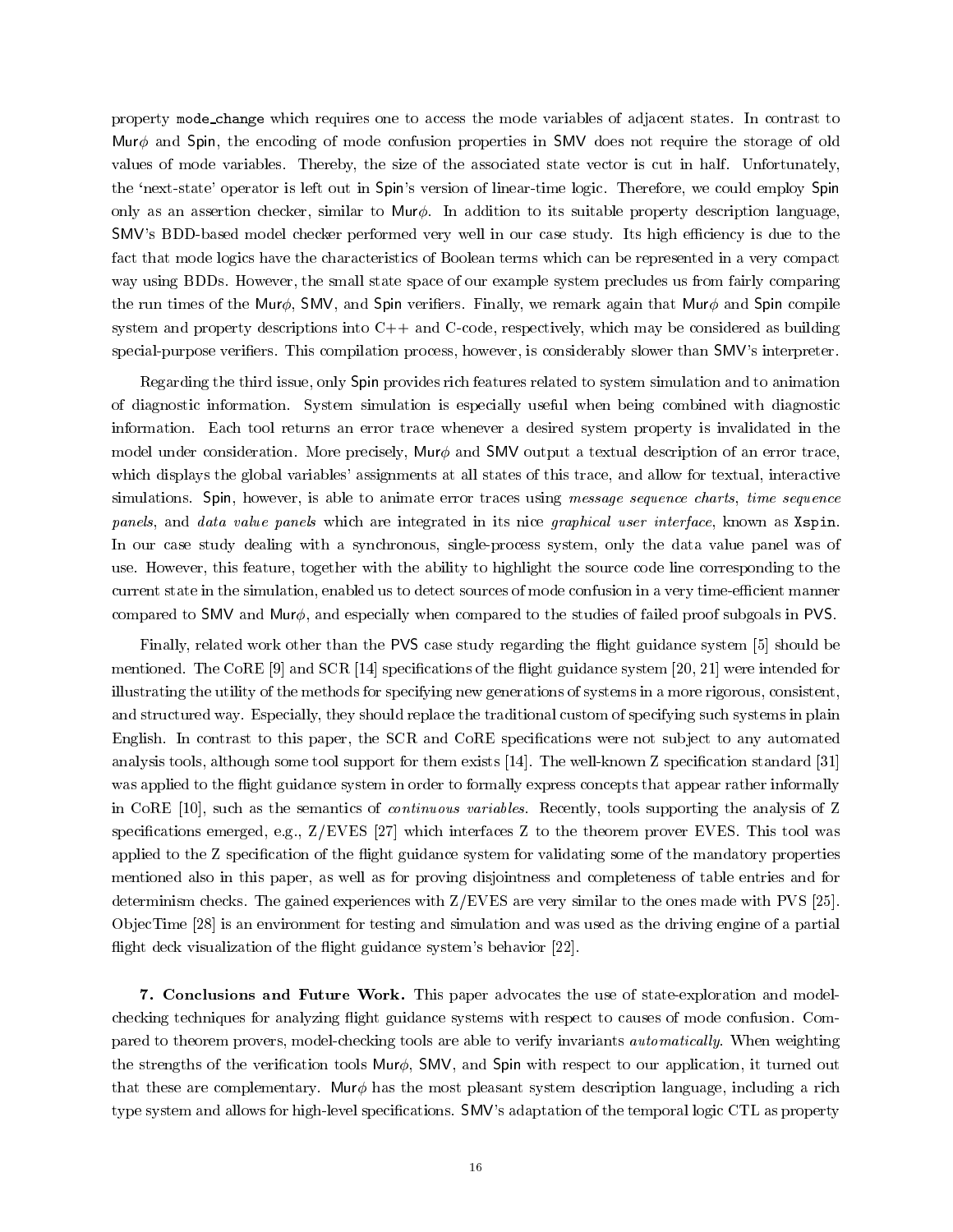description language supports the convenient specication of mode confusion properties. Spin's capability of animating diagnostic information, which is returned from unsuccessful verication attempts, is very useful. We hope that our experiences might give tool developers some useful ideas for combining the strengths of Mur $\phi$ , SMV, and Spin in a single tool.

Regarding future work, our case study should be extended to include more components of today's digital flight decks and to explore other interesting properties related to mode confusion. Also, the integration of verification tools with state-of-the-art specification languages, such as UML [28], must be a primary goal in order to make formal verification techniques accessible to engineers in industry or at applied research labs.

We thank Ricky Butler and Steve Miller for many enlightening discussions about mode confusion, as well as Ben Di Vito, Michael Mendler, and César Muñoz for carefully proofreading a draft of this paper.

## REFERENCES

- [1] G. BERRY AND G. GONTHIER, The ESTEREL synchronous programming language: Design, semantics, *implementation*, Science of Computer Programming, 19 (1992), pp. 87–152.
- [2] C. Billings, Aviation Automation: The Search for a Human Centered Approach, Lawrence Erlbaum Associates, Mahwah, NJ, USA, 1996.
- [3] R. Bryant, Graph-based algorithms for boolean function manipulation, IEEE Transactions on Computers, C-35 (1986).
- [4] J. BURCH, E. CLARKE, K. MCMILLAN, D. DILL, AND L. HWANG, Symbolic model checking:  $10^{20}$ states and beyond, Information and Computation, 98 (1992), pp.  $142-170$ .
- [5] R. BUTLER, S. MILLER, J. POTTS, AND V. CARRENO, A formal methods approach to the analysis of mode confusion, in Seventh Digital Avionics Systems Conference (DASC '98), Bellevue, WA, USA, November 1998, IEEE. Proccedings available on CD-ROM.
- [6] E. CLARKE, E. EMERSON, AND A. SISTLA, Automatic verification of finite-state concurrent systems using temporal logic specifications, ACM Transactions on Programming Languages and Systems, 8  $(1986)$ , pp. 244-263.
- [7] D. DILL, The Murphi verification system, in Computer Aided Verification (CAV '96), R. Alur and T. Henzinger, eds., vol. 1102 of Lecture Notes in Computer Science, New Brunswick, NJ, USA, July 1996, Springer-Verlag, pp. 390-393.
- [8] E. EMERSON, Temporal and modal logic, in Handbook of Theoretical Computer Science, J. van Leeuwen, ed., vol. B, North-Holland, 1990, pp. 995-1072.
- [9] S. FAULK, L. FINNERAN, J. KIRBY, AND A. MOINI, Consortium requirements engineering guidebook, Tech. Report SPC-92060-CMC, Software Productivity Consortium, Herndon, VA, USA, December
- [10] F. FUNG AND D. JAMSEK, Formal specification of a flight guidance system, NASA Contractor Report NASA/CR-1998-206915, Odyssey Research Associates, Ithaca, NY, USA, January 1998.
- [11] R. GERTH, D. PELED, M. VARDI, AND P. WOLPER, Simple on-the-fly automatic verification of linear temporal logic, in Protocol Specification Testing and Verification (PSTV '95), Warsaw, Poland, 1995, Chapman  $\&$  Hall, pp. 3-18.
- $[12]$  P. GODEFROID, Partial-Order Methods for the Verification of Concurrent Systems  $-An$  Approach to the State-Explosion Problem, vol. 1032 of Lecture Notes in Computer Science, Springer-Verlag, 1996.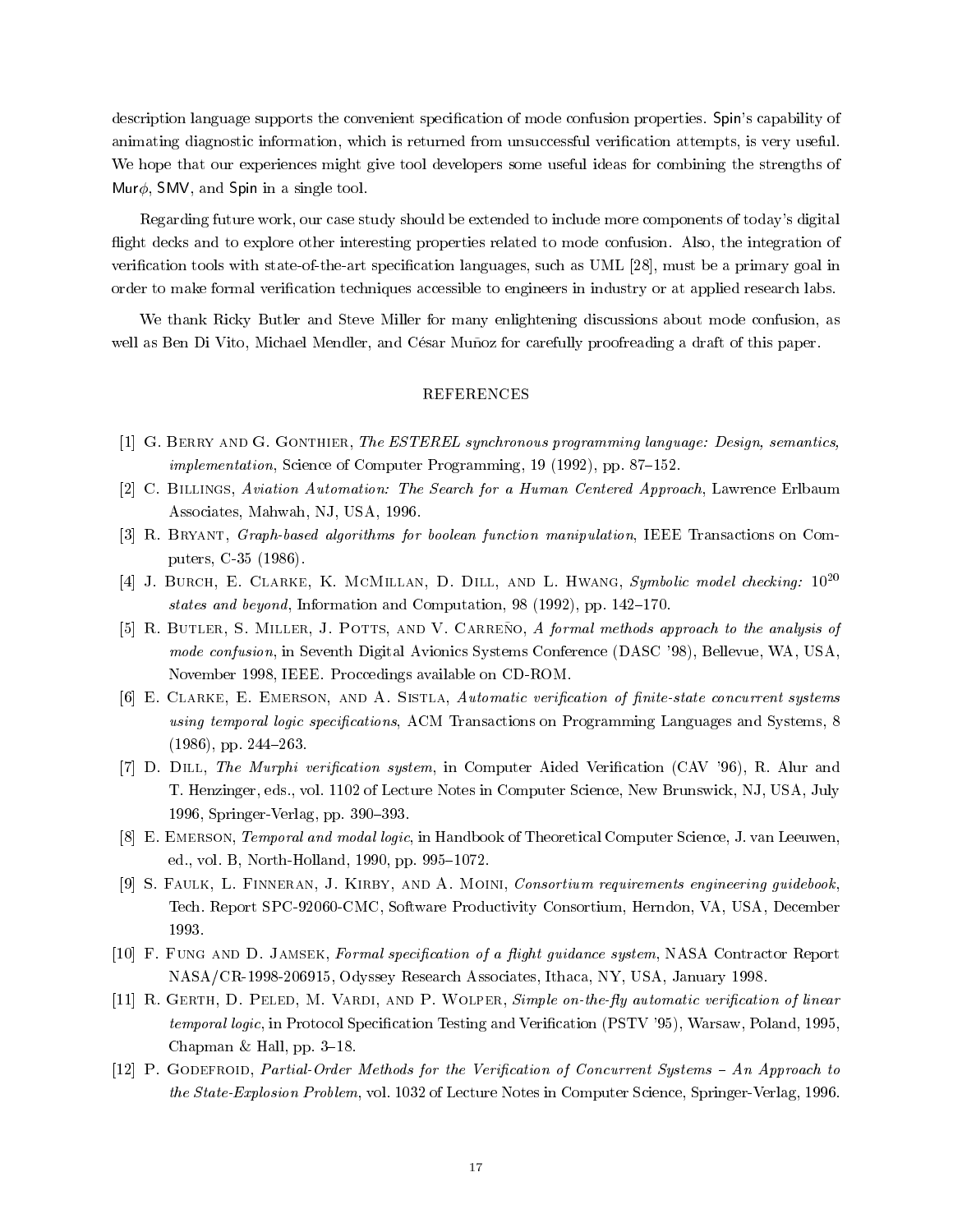- [13] D. HAREL, Statecharts: A visual formalism for complex systems, Science of Computer Programming, 8  $(1987)$ , pp.  $231-274$ .
- [14]  $\circ$ . Heitmeyer, A. Dull,  $\circ$ . Gasarch, and B. Labaw,  $\circ$ Cn : A toolset for specifying and analyzing requirements, in COMPASS '95: Tenth Annual Conference on Computer Assurance, Gaithersburg, MD, USA, 1995, National Institute of Standards and Technology, pp. 109–122.
- [15] G. Holzmann, Design and Validation of Computer Protocols, Prentice-Hall, 1991.
- $[16]$  , The model checker Spin, IEEE Transactions on Software Engineering, 23 (1997), pp. 279–295. Special issue on Formal Methods in Software Practice.
- $[17]$  , An analysis of bitstate hashing, Formal Methods in System Design, 13 (1998), pp. 287–305.
- [18] N. LEVESON, L. PINNEL, S. SANDYS, S. KOGA, AND J. REESE, Analyzing software specifications for mode confusion potential, in Workshop on Human Error and System Development, Glasgow, UK, March 1997.
- [19] K. McMillan, Symbolic Model Checking: An Approach to the State-Explosion Problem, PhD thesis, Carnegie-Mellon University, 1992.
- [20] S. MILLER, Specifying the mode logic of a flight guidance system in CoRE and SCR, in Second Workshop on Formal Methods in Software Practice (FMSP '98), M. Ardis, ed., Clearwater Beach, FL, USA, March 1998, ACM Press, pp.  $44-53$ .
- [21] S. MILLER AND K. HOECH, Specifying the mode logic of a flight guidance system in CoRE, Tech. Report WP-97-2011, Rockwell Collins, Inc., November 1997.
- [22] S. MILLER AND J.N.POTTS, Detecting mode confusion through formal modeling and analysis, NASA Contractor Report NASA/CR-1999-208971, Advanced Technology Center, Rockwell Collins, Inc., January 1999.
- [23] *Murphi*. Project Page at http://sprout.stanford.edu/dill/murphi.html.
- [24] D. NAYDICH AND J. NOWAKOWSKI, Flight guidance system validation using Spin, NASA Contractor Report NASA/CR-1998-208434, Odyssey Research Associates, Ithaca, NY, USA, June 1998.
- [25] S. OWRE, J. RUSHBY, N. SHANKAR, AND F. VON HENKE, Formal verification for fault-tolerant systems: Prolegomena to the design of PVS, IEEE Transactions on Software Engineering, 21 (1995), pp. 107-125.
- [26] A. PNUELI, Applications of temporal logic to the specification and verification of reactive systems: A survey of current trends, in Current Trends in Concurrency, vol. 224 of Lecture Notes in Computer Science, Springer-Verlag, 1986, pp. 510–584.
- [27] M. Saaltink, The Z/EVES system, in ZUM '97, the Z Formal Specication Notation: 10th International Conference of Z Users, J. Bowen, M. Hinchey, and D. Till, eds., vol. 1212 of Lecture Notes in Computer Science, Reading, UK, April 1997, Springer-Verlag, pp. 72-85.
- [28] B. SELIC AND J. RUMBAUGH, Using UML for modeling complex real-time systems, tech. report, ObjecTime Limited, 1998.
- [29] SMV. Project Page at http://www.cs.cmu.edu/~modelcheck/smv.html.
- [30] Spin. Pro ject Page at http://netlib.bell-labs.com/netlib/spin/whatispin.html.
- [31] J. SPIVEY, Understanding Z: A Specification Language and its Formal Semantics, Cambridge Tracts in Theoretical Computer Science 3, Cambridge University Press, Cambridge, UK, 1988.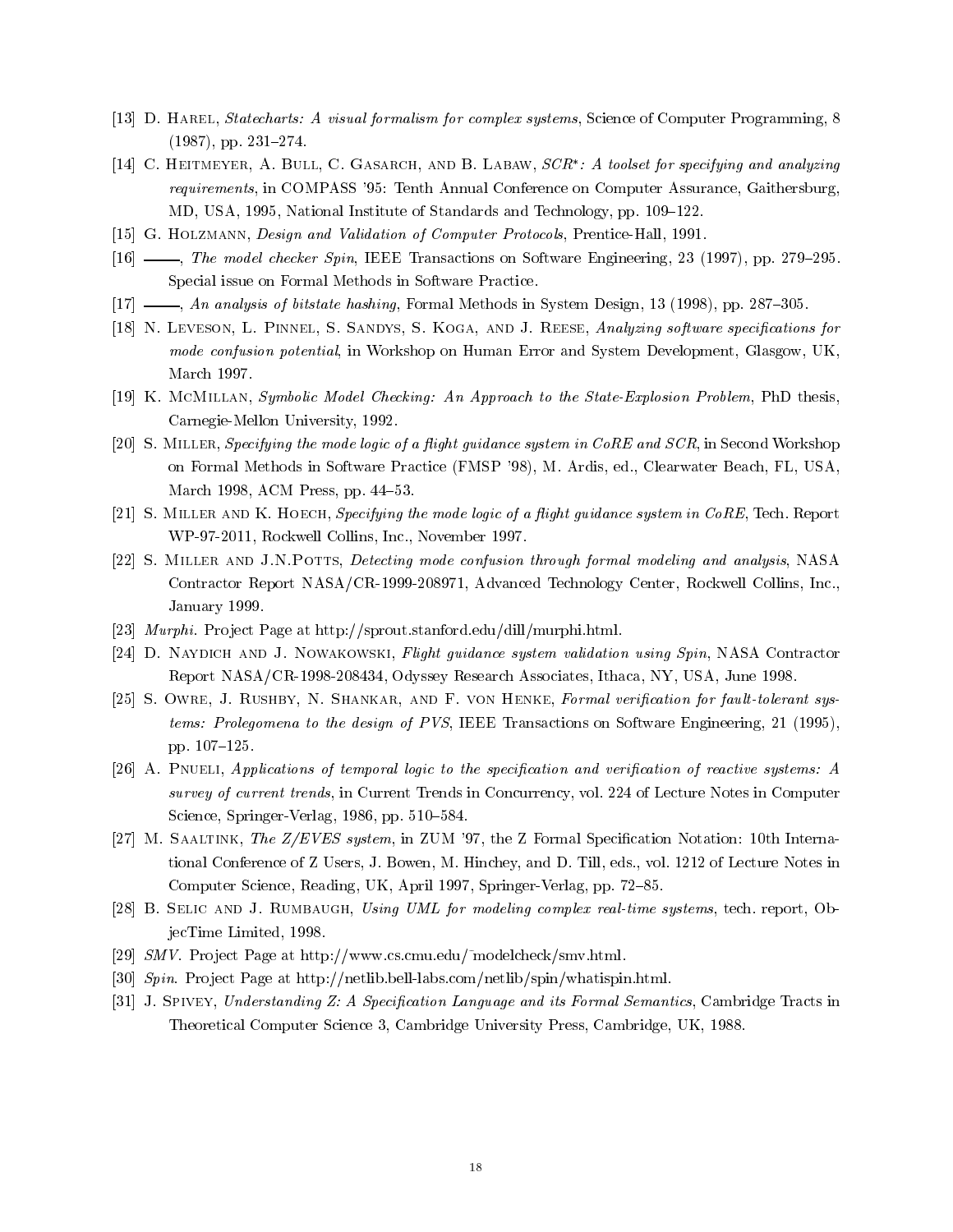## Appendix A. Specification and Verification Using Mur $\phi$ .

```
A.1. Full Model of the Mode Logic.
```

```
TYPE env_events : ENUM { hdg_switch_hit, nav_switch_hit,
                       nav_armed_long_enough_event, nav_track_cond_met_event,
                       ga_switch_hit, vs_pitch_wheel_changed,
                       vs_switch_hit, fd_switch_hit,
                       overspeed_start, overspeed_stop,
                       ap_engaged_event, ap_disengaged_event,
                       sync_switch_pressed, sync_switch_released
                     };
TYPE sg_mode : ENUM { sg_cleared, sg_active };
TYPE sg_signals : ENUM { sg_null, sg_activated, sg_deactivated };
TYPE sg_events : ENUM { sg_nil, sg_activate, sg_deactivate, sg_switch, sg_clear };
TYPE ag_mode : ENUM { ag_cleared, ag_track, ag_armed_initial, ag_armed_long_enough };
TYPE ag_signals : ENUM { ag_null, ag_activated, ag_deactivated };
TYPE ag_events : ENUM { ag_nil, ag_activate, ag_deactivate, ag_switch, ag_clear,
                       ag_armed_long_enough_ev, ag_track_cond_met };
TYPE fd_mode : ENUM { fd_off, fd_cues, fd_no_cues };
TYPE fd_signals : ENUM { fd_null, fd_turned_on, fd_turned_off };
TYPE fd_events : ENUM { fd_nil, fd_force_cues, fd_turn_on, fd_switch, fd_turn_off };
TYPE ag_state : RECORD mode : ag_mode; track_cond_met : boolean; END;
-- variables controled by the environment ----------------------------------------------------
VAR overspeed : boolean; ap_engaged : boolean;
-- mode variables ----------------------------------------------------------------------------
VAR pitch, old_pitch : sg_mode; vs, old_vs : sg_mode; vga, old_vga : sg_mode;
    roll, old_roll : sg_mode; hdg, old_hdg : sg_mode; lga, old_lga : sg_mode;
    nav, old_nav : ag_state; fd, old_fd : fd_mode;
-- auxiliary functions, building a taxonomy on events ----------------------------------------
FUNCTION hdg_event(env_ev:env_events) : boolean;
BEGIN
 IF env_ev=hdg_switch_hit
 THEN RETURN true;
 ELSE RETURN false;
 END;
END;
```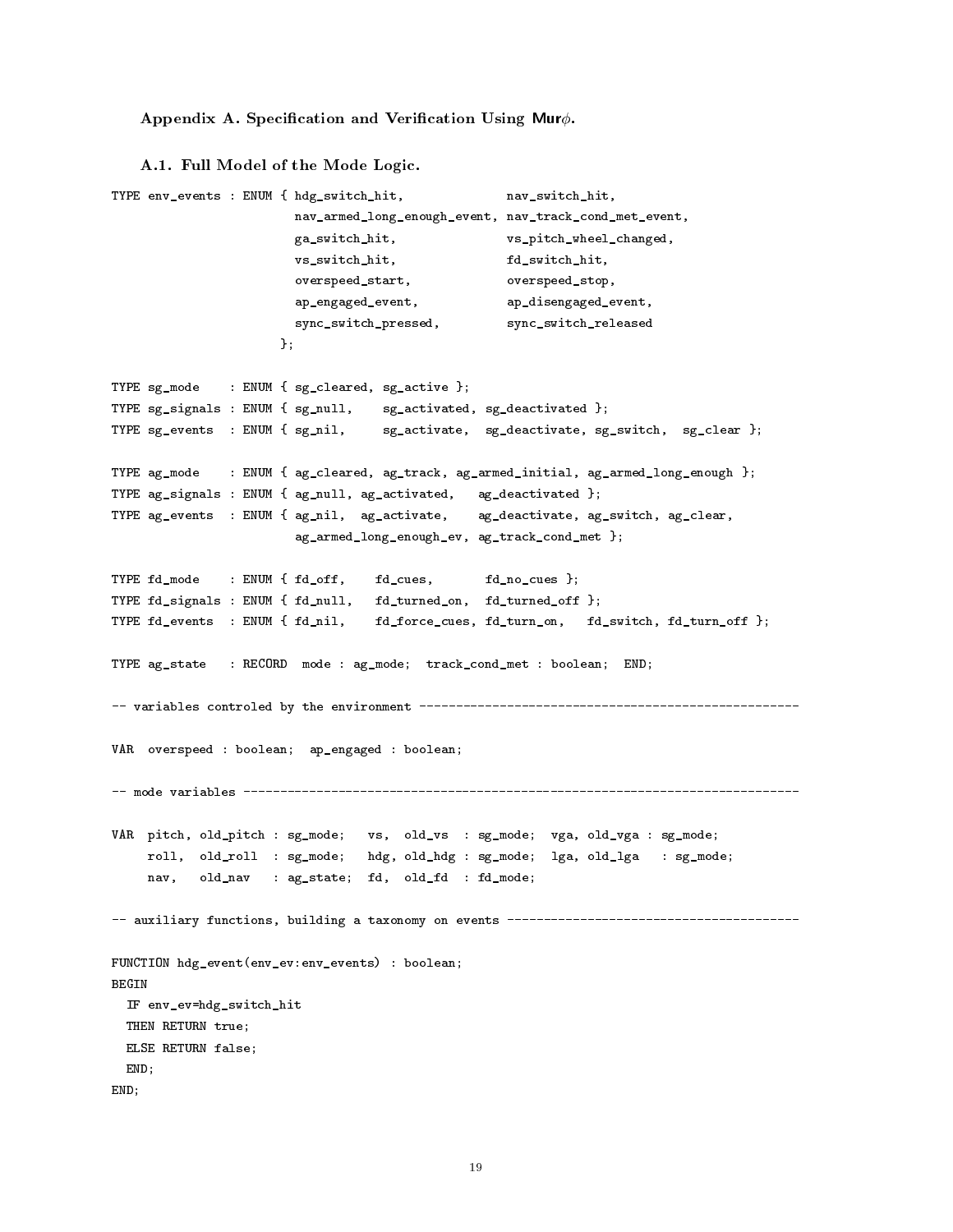```
FUNCTION nav_event(env_ev:env_events) : boolean;
BEGIN
  IF (env_ev=nav_switch_hit) | (env_ev=nav_armed_long_enough_event) |
     (env_ev=nav_track_cond_met_event)
 THEN RETURN true;
 ELSE RETURN false;
 END;
END;
FUNCTION lga_event(env_ev:env_events) : boolean;
BEGIN
  IF (env_ev=ga_switch_hit) | (env_ev=ap_engaged_event) | (env_ev=sync_switch_pressed)
 THEN RETURN true;
 ELSE RETURN false;
 END;
END;
FUNCTION pitch_event(env_ev:env_events) : boolean;
BEGIN
 IF env_ev=vs_pitch_wheel_changed
 THEN RETURN true;
 ELSE RETURN false;
 END;
END;
FUNCTION vs_event(env_ev:env_events) : boolean;
 IF env_ev=vs_switch_hit
 THEN RETURN true;
 ELSE RETURN false;
 END;
END;
FUNCTION vga_event(env_ev:env_events) : boolean;
BEGIN
 IF (env_ev=ga_switch_hit) | (env_ev=ap_engaged_event) | (env_ev=sync_switch_pressed)
 THEN RETURN true;
 ELSE RETURN false;
 END;
END;
```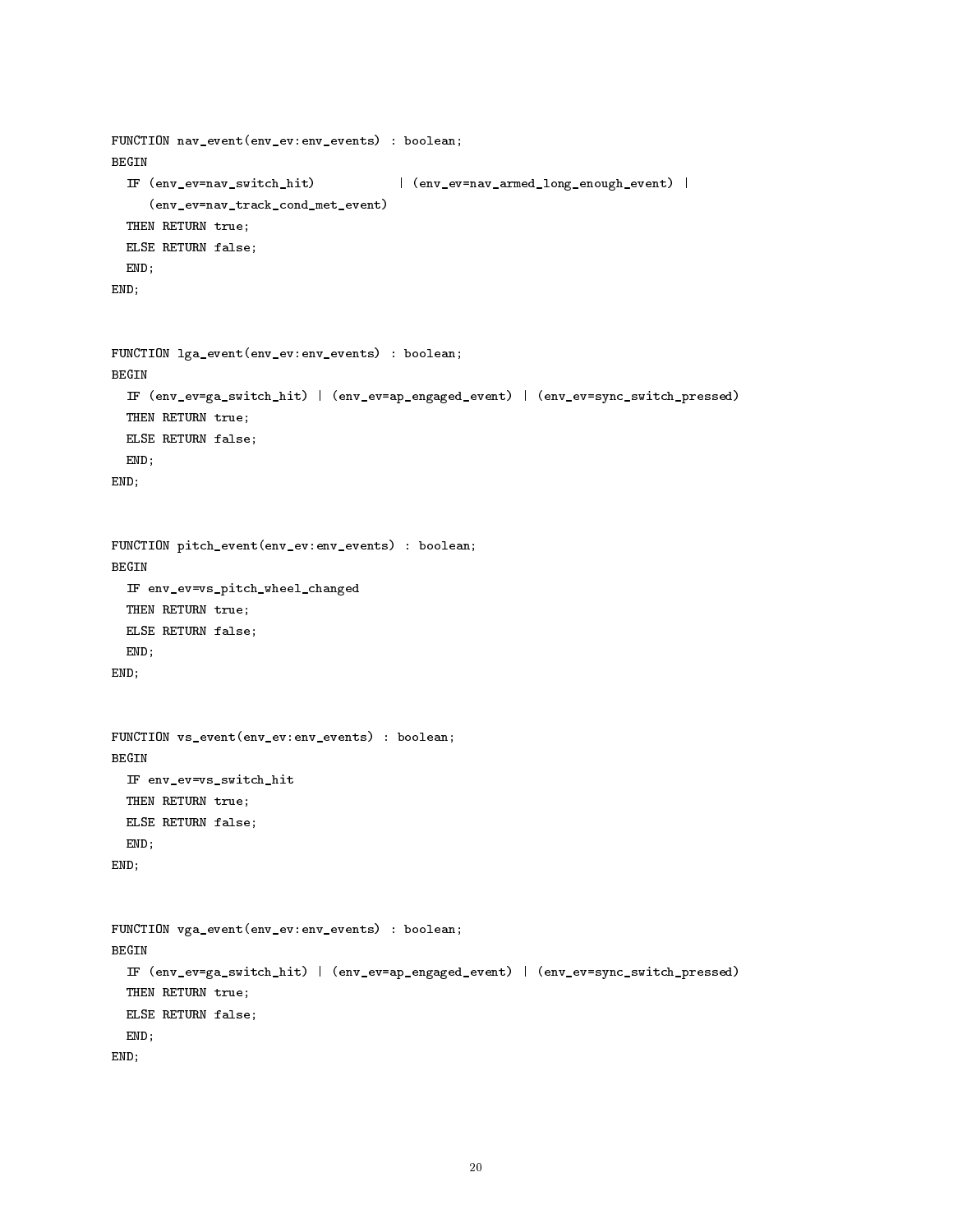```
FUNCTION lateral_mode_requested(env_ev:env_events) : boolean;
BEGIN
 IF (env_ev=hdg_switch_hit) | (env_ev=nav_switch_hit) | (env_ev=ga_switch_hit)
 THEN RETURN true;
 ELSE RETURN false;
 END;
END;
FUNCTION vertical_mode_requested(env_ev:env_events) : boolean;
BEGIN
 IF (env_ev=vs_switch_hit) | (env_ev=ga_switch_hit)
 THEN RETURN true;
 ELSE RETURN false;
 END;
END;
FUNCTION flight_director_event(env_ev:env_events) : boolean;
BEGIN
 IF (env_ev=ap_engaged_event) | (env_ev=fd_switch_hit) | (env_ev=overspeed_start) |
    lateral_mode_requested(env_ev) | vertical_mode_requested(env_ev)
 THEN RETURN true;
 ELSE RETURN false;
 END;
END;
-- abstract data type module simple guidance -------------------------------------------------
PROCEDURE simple_guidance(VAR mode:sg_mode; event:sg_events; VAR signal:sg_signals);
BEGIN
 IF mode=sg_cleared THEN
   SWITCH event
     CASE sg__nil : signal := sg_null;
                      \sim :
     CASE sg_activate : mode := sg_active; signal := sg_activated;
     CASE sg_deactivate : signal := sg_null;
     CASE sg_switch : mode := sg_active; signal := sg_activated;
     CASE sg_clear : signal := sg_null;
    END;
     \texttt{CASE sg}_nil \qquad : \qquad \qquad \texttt{signal} \; : \; \texttt{sg}_null \, ;CASE sg_activate :<br>signal := sg_null;CASE sg_deactivate : mode := sg_cleared; signal := sg_null;
     CASE sg_switch : mode := sg_cleared; signal := sg_deactivated;
     CASE sg_clear : mode := sg_cleared; signal := sg_deactivated;
   END;
 END;
END;
```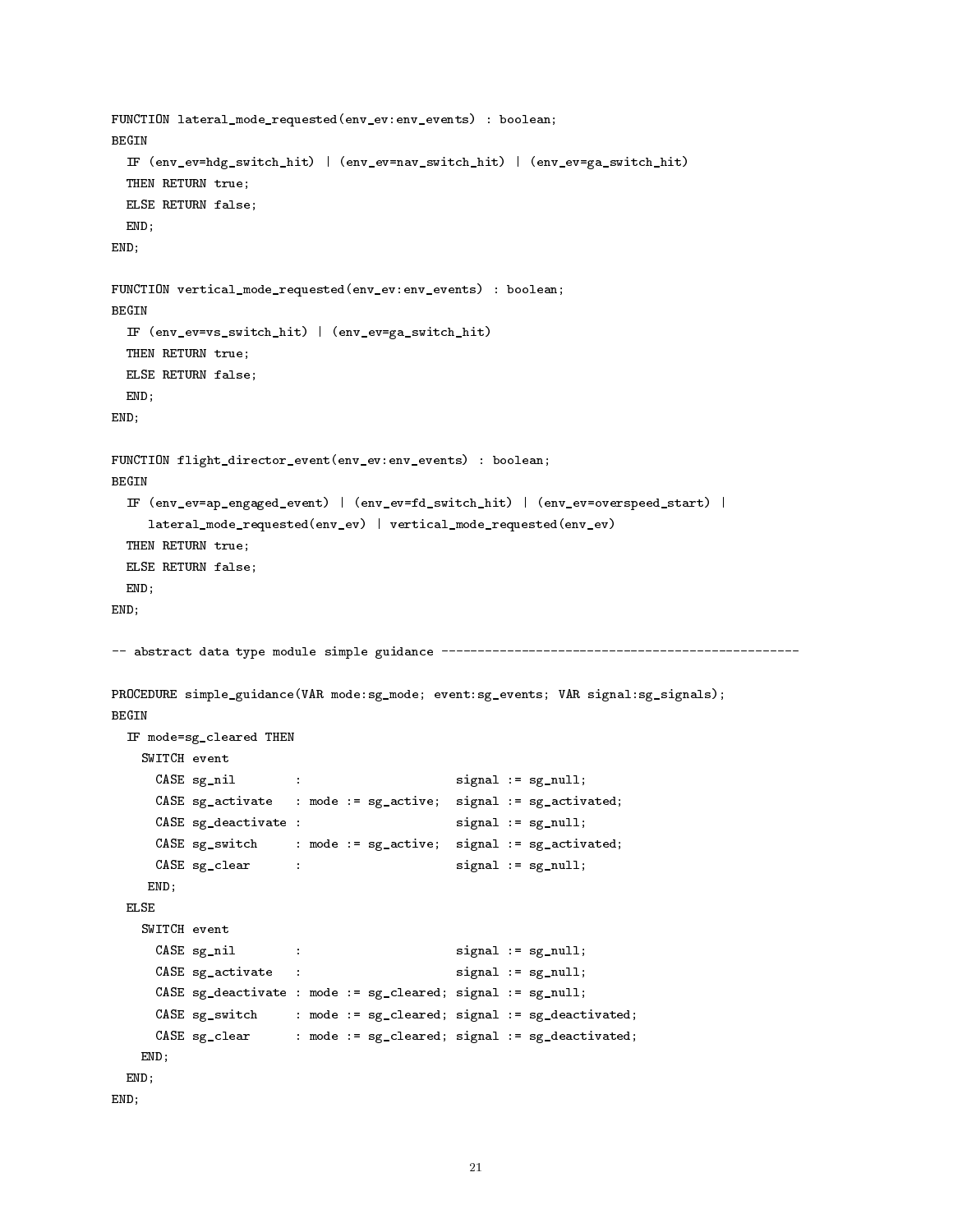```
-- abstract data object module arming guidance -----------------------------------------------
PROCEDURE arming_guidance(event:ag_events; VAR signal:ag_signals);
 IF nav.mode=ag_cleared THEN
   SWITCH event
     CASE \alphag_nil : signal := \alphag_null;
     CASE ag_activate : nav.mode := ag_armed_initial; signal := ag_activated;
     CASE ag_deactivate : \qquad \qquad : signal := ag_null;
     CASE ag_switch : nav.mode := ag_armed_initial; signal := ag_activated;
     CASE ag_clear : signal := ag_null;
                              \cdotCASE ag_armed_long_enough_ev : signal := ag_null;
     CASE ag_track_cond_met : nav.track_cond_met := true; signal := ag_null;
   END;
 ELSE
   SWITCH event
     CASE ag_nil \qquad \qquad : signal := ag_null;
     CASE ag_activate : \qquad \qquad : \qquad \qquad signal := ag_null;
                              \sim \simCASE ag_deactivate : nav.mode := ag_cleared; signal := ag_null;
     CASE ag_switch : nav.mode := ag_cleared; signal := ag_deactivated;
     CASE ag_clear : nav.mode := ag_cleared; signal := ag_deactivated;
     CASE ag_armed_long_enough_ev : IF (nav.mode=ag_armed_initial) & nav.track_cond_met
                                THEN
                                 nav.mode := ag_track; signal := ag_null;
                                ELSIF (nav.mode=ag_armed_initial) & !nav.track_cond_met
                                THEN
                                 nav.mode := ag_armed_long_enough; signal := ag_null;
                                ELSE
                                                                signal := ag_null;
                                END;
     CASE ag_track_cond_met : IF nav.mode=ag_armed_long_enough THEN
                                  nav.mode := ag_track; signal := ag_null;
                                 nav.track_cond_met := true;
                                ELSE
                                 nav.track_cond_met := true;    signal := ag_null;
                                END;
END; END; END;
-- function module lateral guidance & auxiliary functions ------------------------------------
FUNCTION hdg_conv(env_ev:env_events) : sg_events;
BEGIN
 SWITCH env_ev
   CASE hdg_switch_hit : RETURN sg_switch;
   ELSE
                      RETURN sg_nil;
 END;
END;
```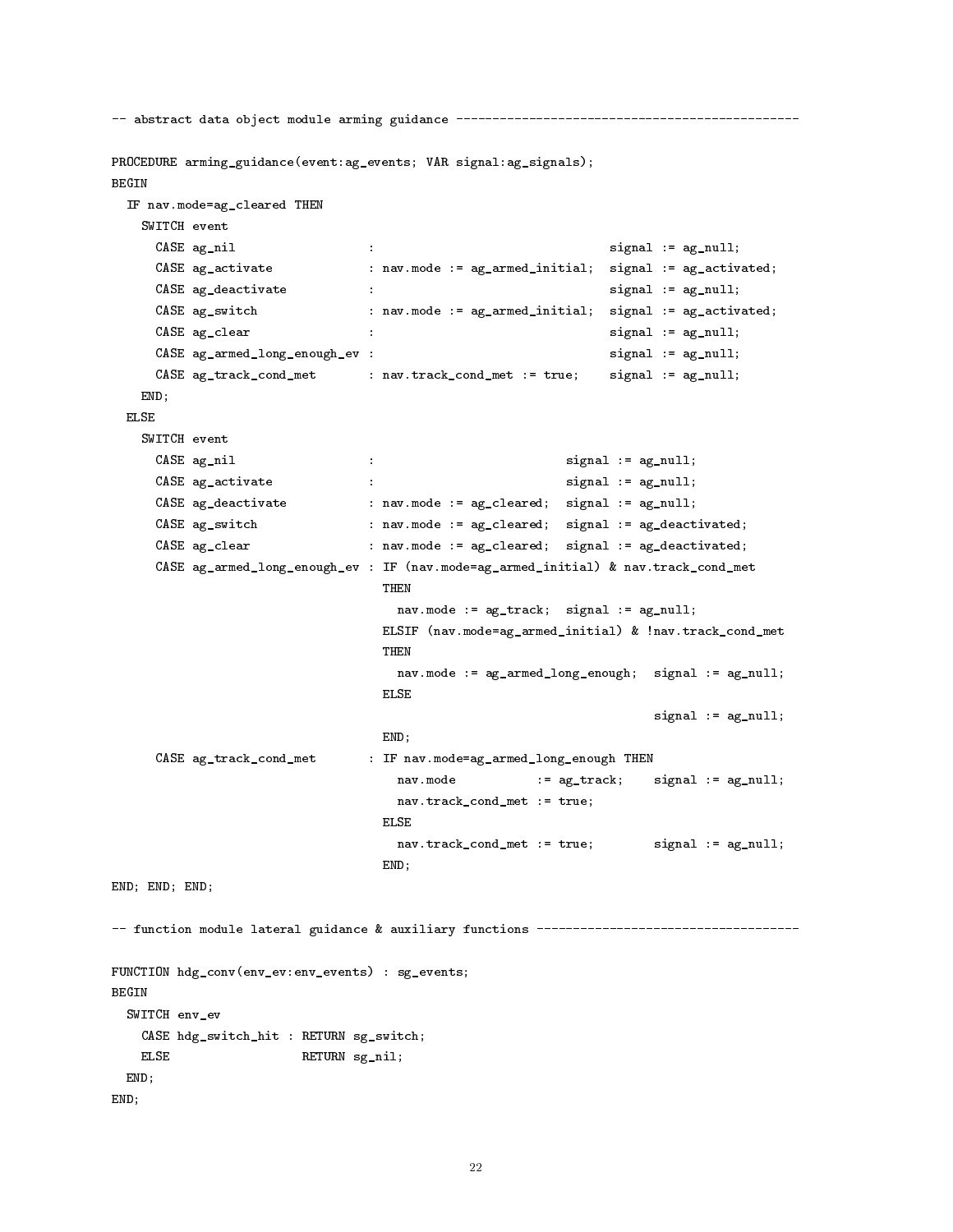```
FUNCTION nav_conv(env_ev:env_events) : ag_events;
BEGIN
  SWITCH env_ev
   CASE nav_switch_hit : RETURN ag_switch;
   CASE nav_track_cond_met_event : RETURN ag_track_cond_met;
   CASE nav_armed_long_enough_event : RETURN ag_armed_long_enough_ev;
   ELSE
                                     RETURN ag_nil;
 END;
END;
FUNCTION lga_conv(env_ev:env_events) : sg_events;
BEGIN
  SWITCH env_ev
   CASE ga_switch_hit : RETURN sg_activate;
   CASE ap_engaged_event : RETURN sg_clear;
   CASE sync_switch_pressed : RETURN sg_clear;
   ELSE RETURN sg_nil;
 END;
END;
PROCEDURE lateral_guidance(env_ev:env_events);
VAR roll_sig, hdg_sig, lga_sig : sg_signals; nav_sig : ag_signals;
BEGIN CLEAR roll_sig; CLEAR hdg_sig; CLEAR lga_sig; CLEAR nav_sig;
  IF hdg_event(env_ev) THEN
    simple_guidance(hdg, hdg_conv(env_ev), hdg_sig);
    IF hdg_sig=sg_activated THEN simple_guidance(roll, sg_deactivate, roll_sig);
                                    simple_guidance(lga, sg_deactivate, lga_sig );
                                    arming_guidance( ag_deactivate, nav_sig );
   ELSIF hdg_sig=sg_deactivated THEN simple_guidance(roll, sg_activate, roll_sig );
   END;
  ELSIF nav_event(env_ev) THEN
    arming_guidance( nav_conv(env_ev), nav_sig);
    IF nav_sig=ag_activated THEN simple_guidance(roll, sg_deactivate, roll_sig);
                                    simple_guidance(hdg, sg_deactivate, hdg_sig );
                                    simple_guidance(lga, sg_deactivate, lga_sig );
   ELSIF nav_sig=ag_deactivated THEN simple_guidance(roll, sg_activate, roll_sig );
   END;
 ELSIF lga_event(env_ev) THEN
    simple_guidance(lga, lga_conv(env_ev), lga_sig);
   IF lga_sig=sg_activated THEN simple_guidance(roll, sg_deactivate, roll_sig);
                                    simple_guidance(hdg, sg_deactivate, hdg_sig );
                                    arming_guidance( ag_deactivate, nav_sig );
   ELSIF lga_sig=sg_deactivated THEN simple_guidance(roll, sg_activate, roll_sig );
   END;
 END;
END;
```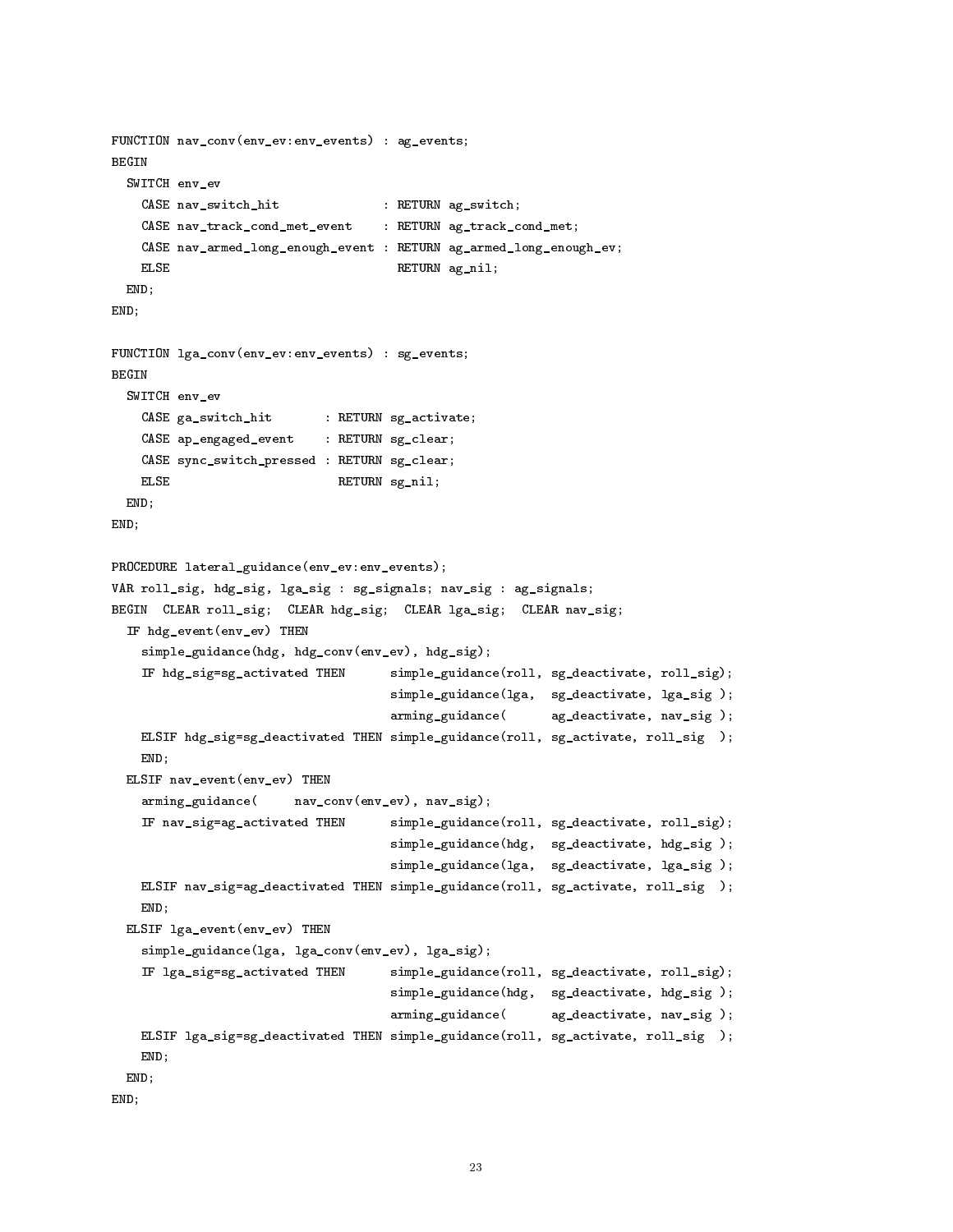```
-- function module vertical guidance & auxiliary functions------------------------------------
FUNCTION pitch_conv(env_ev:env_events) : sg_events;
  SWITCH env_ev
    CASE vs_pitch_wheel_changed : RETURN sg_activate;
    ELSE RETURN sg_nil;
END; END;
FUNCTION vs_conv(env_ev:env_events) : sg_events;
BEGIN
  SWITCH env_ev
    CASE vs_switch_hit : RETURN sg_switch;
    ELSE
                           RETURN sg_nil;END; END;
FUNCTION vga_conv(env_ev:env_events) : sg_events;
BEGIN
  SWITCH env_ev
    CASE ga_switch_hit : RETURN sg_switch;
    CASE ap_engaged_event : RETURN sg_clear;
    CASE sync_switch_pressed : RETURN sg_clear;
    ELSE RETURN sg_nil;
END; END;
PROCEDURE vertical_guidance(env_ev:env_events);
VAR pitch_sig, vs_sig, vga_sig : sg_signals;
BEGIN CLEAR pitch_sig; CLEAR vs_sig; CLEAR vga_sig;
  IF pitch_event(env_ev) THEN
    simple_guidance(pitch, pitch_conv(env_ev), pitch_sig);
    IF pitch_sig=sg_activated THEN simple_guidance(vs, sg_deactivate, vs_sig );
                                         simple_guidance(vga, sg_deactivate, vga_sig );
    END;
  ELSIF vs_event(env_ev) THEN
    simple_guidance(vs, vs_conv(env_ev), vs_sig);
    IF vs_sig=sg_activated THEN simple_guidance(pitch, sg_deactivate, pitch_sig);
                                         simple_guidance(vga, sg_deactivate, vga_sig );
    ELSIF vs_sig=sg_deactivated THEN simple_guidance(pitch, sg_activate, pitch_sig );
    endo de la construcción de la construcción de la construcción de la construcción de la construcción de la construcción de la construcción de la construcción de la construcción de la construcción de la construcción de la co
  ELSIF vga_event(env_ev) THEN
    simple_guidance(vga, vga_conv(env_ev), vga_sig);
    IF vga_sig=sg_activated THEN simple_guidance(pitch, sg_deactivate, pitch_sig);
                                         simple_guidance(vs, sg_deactivate, vs_sig
                                                                                           \rightarrowELSIF vga_sig=sg_deactivated THEN simple_guidance(pitch, sg_activate, pitch_sig );
    END;
 END;
END;
```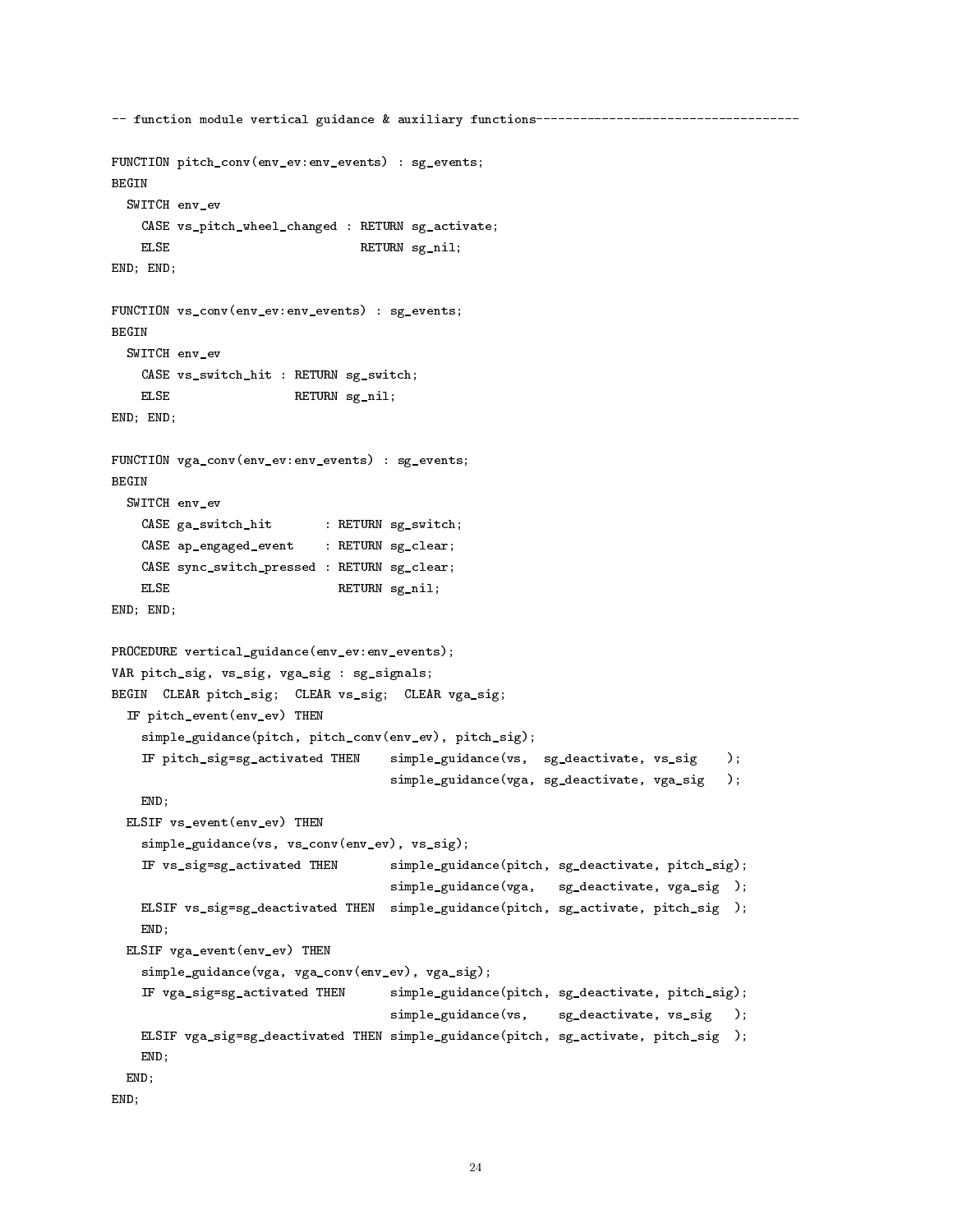```
-- abstract data object module flight director ----------------------------------------------
PROCEDURE flight_director(event:fd_events; VAR signal:fd_signals);
BEGIN
  IF event=fd_nil THEN
    signal := fd\_null;ELSIF fd=fd_off THEN
    SWITCH event
     CASE fd_force_cues : fd := fd_cues; signal := fd_turned_on;
     CASE fd_turn_on : fd := fd_cues; signal := fd_turned_on;
     CASE fd_switch : fd := fd_cues; signal := fd_turned_on;
     CASE fd_turn_off : signal := fd_null;
   END;
 ELSIF fd=fd_cues THEN
    SWITCH event
     CASE fd_force_cues : signal := fd_null;
     CASE fd_turn_on : signal := fd_null;
     CASE fd_switch : IF overspeed | ap_engaged THEN
                           fd := fd_no_cues; signal := fd_null;
                         ELSE
                            fd := fd_off; signal := fd_turned_off;END;
     CASE fd_turn_off : IF overspeed | ap_engaged THEN
                           fd := fd_no_cues; signal := fd_null;
                          ELSE
                           fd := fd_off; signal := fd_turned_off;
                          END;
   END;
 ELSE
    SWITCH event
     CASE fd_force_cues : fd := fd_cues; signal := fd_null;
     CASE fd_turn_on : fd := fd_cues; signal := fd_null;
     CASE fd_switch : IF overspeed | ap_engaged THEN
                           fd := fd_cues; signal := fd_null;
                         ELSE
                           fd := fd_off; signal := fd_turned_off;
                          END;
     CASE fd_turn_off : IF overspeed | ap_engaged THEN
                                             signal := fd_null;
                         ELSE
                            fd := fd_off; signal := fd_turned_off;
                         END;
   END;
 END;
END;
```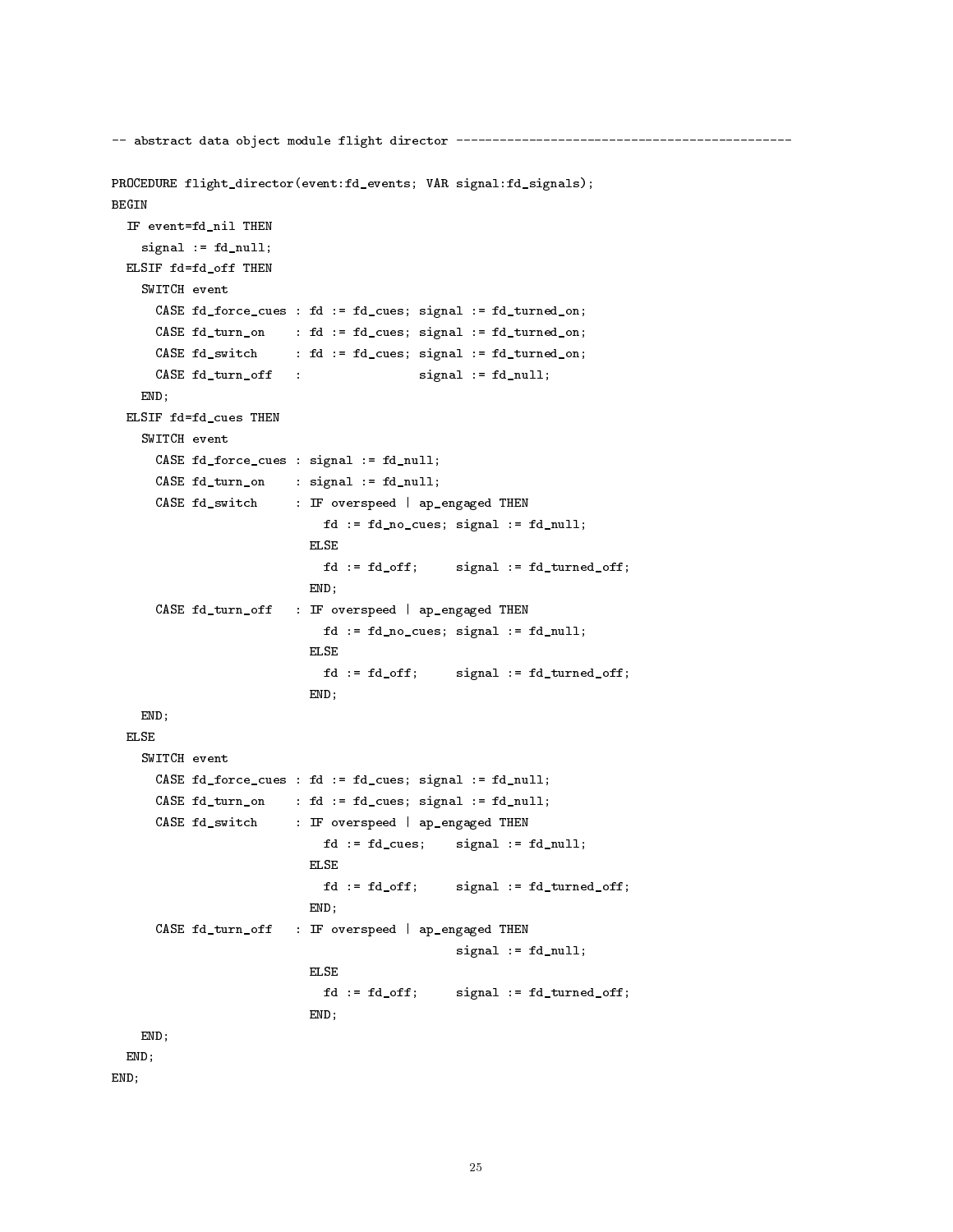```
-- mode confusion properties as assertions & auxiliary functions ----------------------------
FUNCTION crew_input(env_ev:env_events) : boolean;
BEGIN
  IF (env_ev=ap_engaged_event) | (env_ev=sync_switch_pressed) |
                                                                          \mathbf{I}(env_ev=sync_switch_released) | (env_ev=fd_switch_hit) |
                                                                          \mathbf{I}lateral_mode_requested(env_ev) | vertical_mode_requested(env_ev) |
     (env_ev=vs_pitch_wheel_changed)
 THEN RETURN true;
 ELSE RETURN false;
 END;
END;
FUNCTION ignored_crew_input(env_ev:env_events) : boolean;
BEGIN
 IF ((env_ev=ap_engaged_event) &
                                       \mathbf{z}!((old_lga=sg_active) | (old_vga=sg_active))) |
     -- ((env_ev=ga_switch_hit) & -- PVS model too strong
-\text{(old\_lga=sg\_active)} & \text{(old\_vga=sg\_active)} | -- (may be left out)
\overline{a}((env_ev=sync_switch_pressed) &
                                       \mathbf{z}!((old_lga=sg_active) | (old_vga=sg_active))) |
   -- ((env_ev=sync_switch_pressed) & -- PVS model too strong
                                       &
\qquad \qquad -\overline{a}\text{(old_fd=fd_off)}) | -- (may be left out)
                                                        \mathbf{I}(env_ev=sync_switch_released) |
     ((env_ev=vs_pitch_wheel_changed) &
       \text{(old_fd=fd_off)})\mathbf{I}((env_ev=vs_pitch_wheel_changed) &
       (old_pitch=sg_active))
 THEN RETURN true;
 ELSE RETURN false;
 END;
END;
FUNCTION indirect_mode_change(env_ev:env_events) : boolean;
  IF ((env_ev=overspeed_start) & !(old_fd=fd_cues)) |
     ((env_ev=nav_armed_long_enough_event) & (old_nav.mode=ag_armed_initial )) |
                                                                                  )) |
     ((env_ev=nav_track_cond_met_event) & (old_nav.mode=ag_armed_long_enough))
 THEN RETURN true;
 ELSE RETURN false;
 END;
END;
```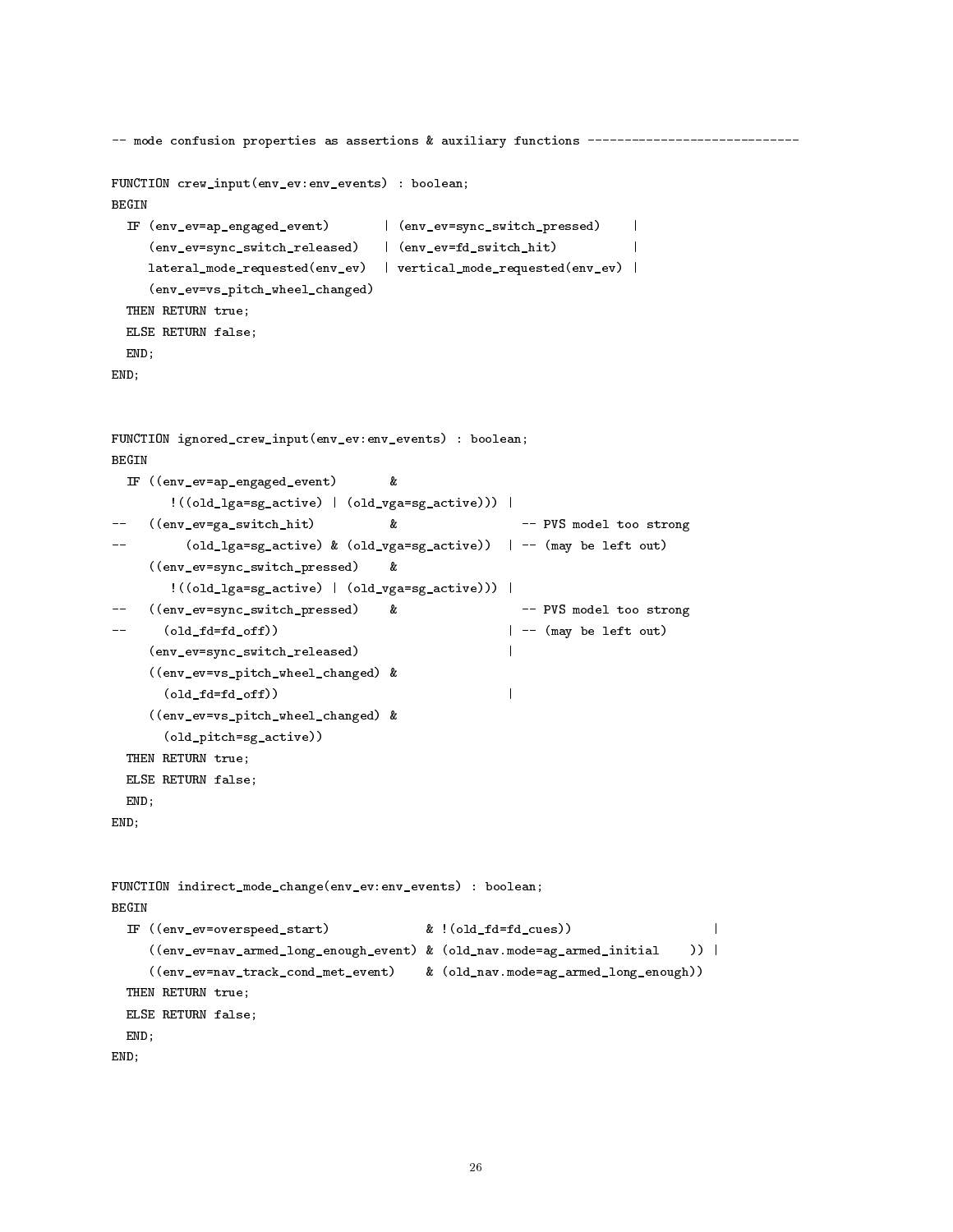```
PROCEDURE mode_confusion_properties(env_ev:env_events);
BEGIN
 ALIAS
    mode_change : fd != old_fd | pitch != old_pitch | vs != old_vs | vga != old_vga |
                    roll != old_roll | hdg := old_hdg | lga != old_lga |
                   nav.mode != old_nav.mode;
 D<sub>0</sub>
    SWITCH env_ev
      CASE hdg_switch_hit :
        -- check for response to pressing HDG button
        assert (old_hdg=sg_cleared -> hdg =sg_active) "hdg_selected and hdg_toggle_1";
        assert (old_hdg=sg_active -> roll=sg_active) "hdg_deselected";
         assert (old_hdg=sg_active -> hdg=sg_cleared) "hdg_toggle_2";
      CASE nav_switch_hit :
        -- check for response to pressing NAV button
        assert (old_nav.mode=ag_cleared -> (nav.mode=ag_armed_initial) |
                   (nav.mode=ag_armed_long_enough) | (nav.mode=ag_track))
                "nav_selected and nav_toggle_1";
        assert (((old_nav.mode=ag_armed_initial) | (old_nav.mode=ag_armed_long_enough) |
                   (old_nav.mode=ag_track)) -> roll=sg_active) "nav_deselected";
         assert (((old_nav.mode=ag_armed_initial) | (old_nav.mode=ag_armed_long_enough) |
                   (old_nav.mode=ag_track)) -> nav.mode=ag_cleared) "nav_toggle_2";
      CASE vs_switch_hit :
        -- check for response to pressing VS button
        assert (old_vs=sg_cleared -> vs =sg_active) "vs_selected and vs_toggle_1";
        assert (old_vs=sg_active -> pitch=sg_active) "vs_deselected";
        assert (old_vs=sg_active -> vs =sg_cleared) "vs_toggle_2";
      CASE fd_switch_hit :
                                           \ddot{\phantom{1}}-- check for response to pressing the FD button
        assert (old_fd=fd_off -> fd=fd_cues)
                "fd_off";
        assert ((!(old_fd=fd_off) & !(ap_engaged | overspeed)) -> fd=fd_off) "fd_on";
        assert (((old_fd=fd_cues) & (ap_engaged | overspeed)) -> fd=fd_no_cues) "fd_cues";
        assert (((old_fd=fd_no_cues) & (ap_engaged | overspeed)) -> fd=fd_cues) "fd_no_cues";
    endo de la construcción de la construcción de la construcción de la construcción de la construcción de la construcción de la construcción de la construcción de la construcción de la construcción de la construcción de la co
    -- search for ignored crew inputs
    -- assert (crew_input(env_ev) -> mode_change) "search_for_ignored_crew_inputs";
    -- property violated
    -- no unknown ignored crew inputs
    assert ((crew_input(env_ev) & !(ignored_crew_input(env_ev))) -> mode_change)
            "no_unknown_ignored_crew_inputs";
```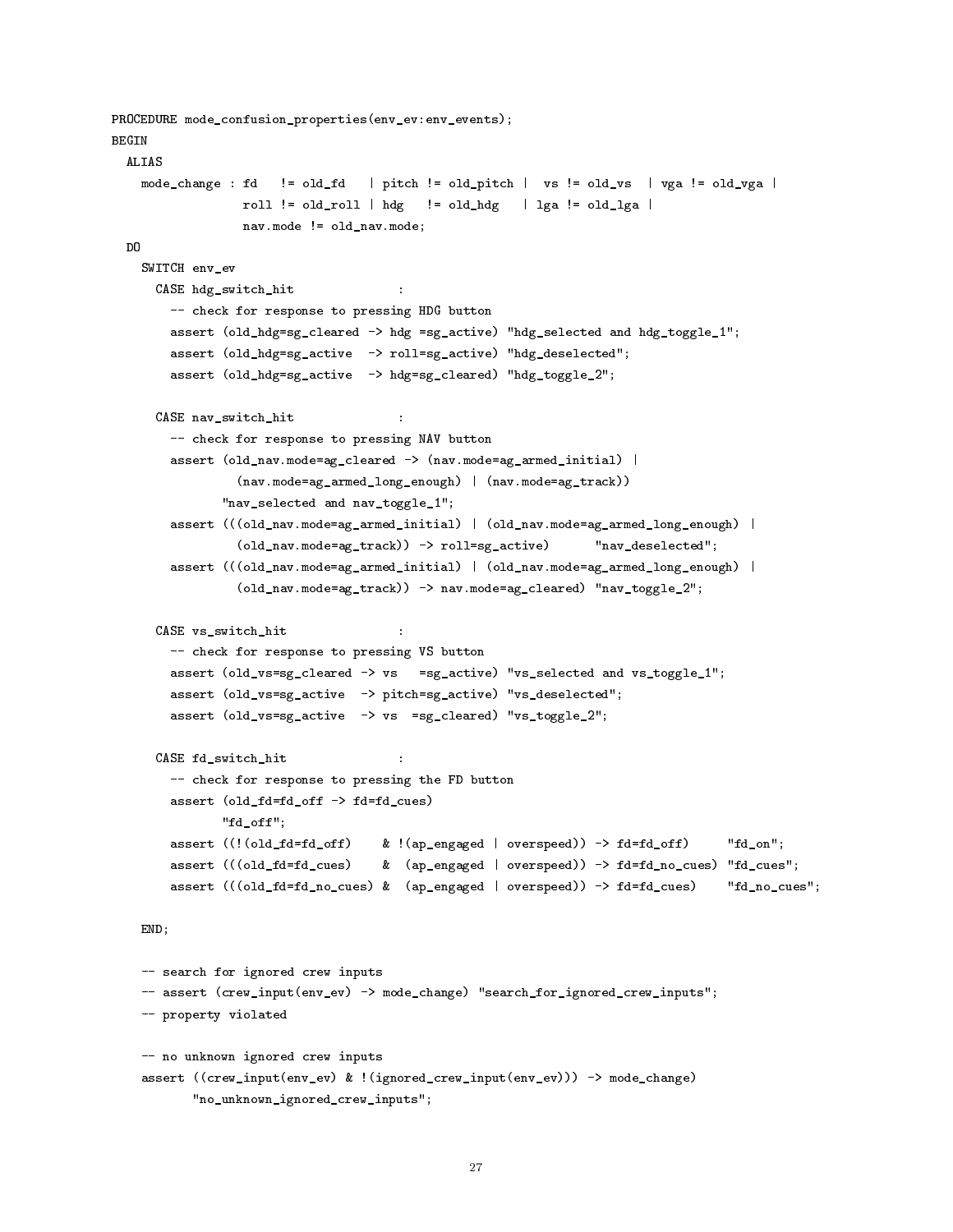```
-- search for indirect mode changes
    -- assert (!(crew_input(env_ev)) -> !mode_change) "search_for_indirect_mode_changes";
    -- property violated
    -- no unknown indirect mode changes
    assert ((!(crew_input(env_ev)) & !(indirect_mode_change(env_ev))) -> !mode_change)
            "no_unknown_indirect_mode_changes";
  End of the contract of the contract of the contract of the contract of the contract of the contract of the contract of the contract of the contract of the contract of the contract of the contract of the contract of the con
  -- update old state variables
  old_pitch := pitch; old_vs := vs; old_vga := vga; old_roll := roll;
  old_hdg := hdg; old_lga := lga; old_fd := fd; old_nav := nav;
END;
PROCEDURE clear_all_modes();
BEGIN
 pitch := sg_cleared; vs := sg_cleared; vga := sg_cleared; roll := sg_cleared;
 hdg := sg_cleared; lga := sg_cleared; nav.mode := ag_cleared;
END;
PROCEDURE select_default_mode();
 pitch := sg_active; roll := sg_active;
END;
PROCEDURE process_external_event(env_ev:env_events);
BEGIN
  SWITCH env_ev
    CASE ap_engaged_event : ap_engaged := true;
    CASE ap_disengaged_event : ap_engaged := false;
    CASE overspeed_start : overspeed := true;
   CASE overspeed_stop : overspeed := false;
 END;
END;
FUNCTION fd_event(env_ev:env_events) : fd_events;
 IF env_ev=ap_engaged_event THEN RETURN fd_turn_on;
 ELSIF lateral_mode_requested(env_ev) THEN RETURN fd_turn_on;
 ELSIF vertical_mode_requested(env_ev) THEN RETURN fd_turn_on;
 ELSIF env_ev=fd_switch_hit THEN RETURN fd_switch;
  ELSIF env_ev=overspeed_start THEN RETURN fd_force_cues;
  ELSE RETURN for the control of the control of the control of the control of the control of the control of the c
 END;
END;
```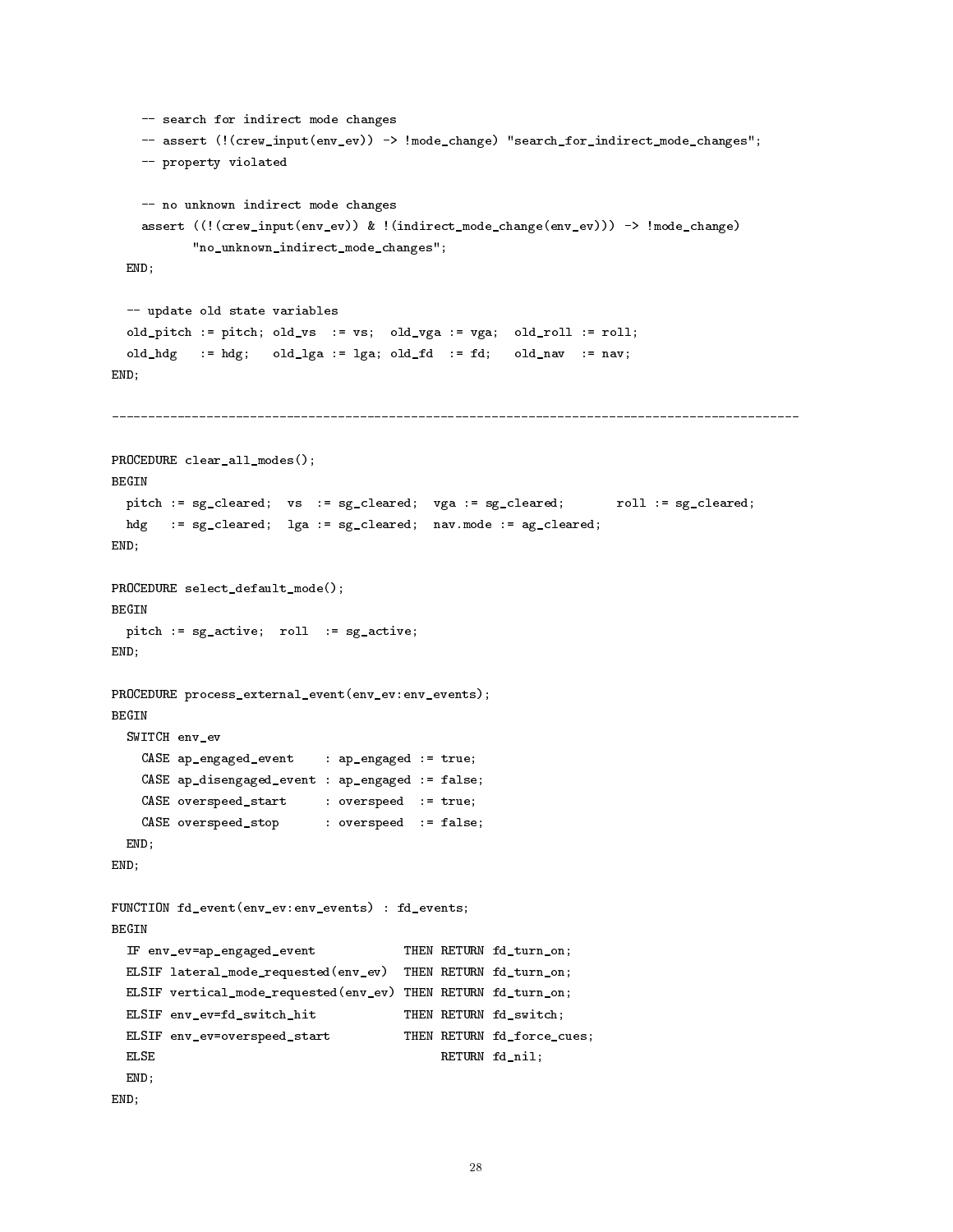```
PROCEDURE process_fd_event(env_ev:env_events);
VAR fd_sig : fd_signals;
 IF flight_director_event(env_ev) THEN
   flight_director(fd_event(env_ev),fd_sig);
   IF fd_sig=fd_turned_off THEN clear_all_modes();
   ELSIF fd_sig=fd_turned_on THEN select_default_mode();
   END;
 END;
END;
PROCEDURE process_flight_mode_event(env_ev:env_events);
BEGIN
 IF !(fd=fd_off) THEN lateral_guidance(env_ev); vertical_guidance(env_ev); END;
END;
PROCEDURE fgs(env_ev:env_events);
BEGIN
 process_external_event(env_ev); process_fd_event(env_ev);
 process_flight_mode_event(env_ev); mode_confusion_properties(env_ev);
END;
-- model of the environment using rules ------------------------------------------------------
RULE "hdg_switch_hit" BEGIN fgs(hdg_switch_hit); END;
RULE "nav_switch_hit" BEGIN fgs(nav_switch_hit); END;
RULE "nav_armed_long_enough_event" BEGIN fgs(nav_armed_long_enough_event); END;
RULE "nav_track_cond_met_event" BEGIN fgs(nav_track_cond_met_event); END;
RULE "ga_switch_hit" BEGIN fgs(ga_switch_hit); END;
RULE "vs_pitch_wheel_changed" BEGIN fgs(vs_pitch_wheel_changed); END;
RULE "vs_switch_hit" BEGIN fgs(vs_switch_hit); END;
RULE "fd_switch_hit" BEGIN fgs(fd_switch_hit); END;
RULE "overspeed_start" BEGIN fgs(overspeed_start); END;
RULE "overspeed_stop" BEGIN fgs(overspeed_stop); END;
RULE "ap_engaged_event" BEGIN fgs(ap_engaged_event); FND;
RULE "ap_disengaged_event" BEGIN fgs(ap_disengaged_event); END;
RULE "sync_switch_pressed" BEGIN fgs(sync_switch_pressed); END;
RULE "sync_switch_released" BEGIN fgs(sync_switch_released); END;
STARTSTATE
BEGIN
 overspeed := false; ap_engaged := false;
 CLEAR pitch; CLEAR vs; CLEAR vga; CLEAR roll; CLEAR hdg; CLEAR lga;
```

```
29
```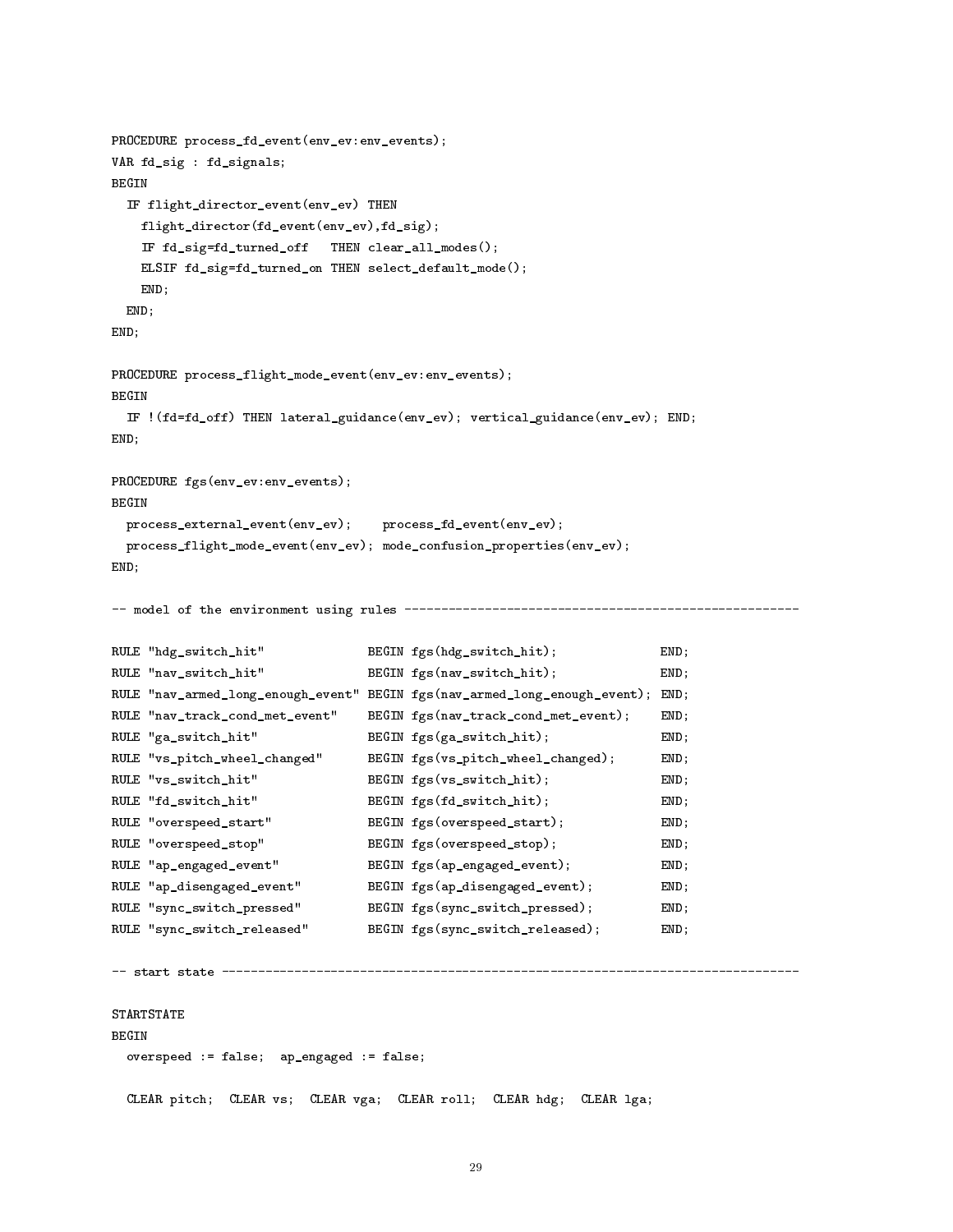```
CLEAR nav.mode; nav.track_cond_met := false;
                                                      CLEAR fd:
  CLEAR old_pitch; CLEAR old_vs; CLEAR old_vga; CLEAR old_roll; CLEAR old_hdg;
  CLEAR old_lga; CLEAR old_nav.mode; old_nav.track_cond_met := false; CLEAR old_fd;
END;
-- mandatory properties as invariants --------------------------------------------------------
ALIAS
  nav_active : (nav.mode=ag_armed_initial) | (nav.mode=ag_armed_long_enough) |
                (nav.mode=ag_track);
D<sub>0</sub>
-- the flight director is on if the autopilot is engaged
INVARIANT "fd_on_if_ap_engaged"
  ap_engaged -> !(fd=fd_off);
-- at least one lateral mode is active iff the flight director is on
INVARIANT "at_least_one_lateral_mode_active"
  (!(fd=fd_off) -> (roll=sg_active | hdg=sg_active | lga=sg_active | nav_active)) &
  ((\text{roll=sg}_\text{active} \mid \text{hdg=sg}_\text{active} \mid \text{lga=sg}_\text{active} \mid \text{nav}_\text{active}) \rightarrow ((\text{fd}_\text{off}));-- there is never more than one lateral mode active
INVARIANT "at_most_one_lateral_mode_active"
  ((lga=sg_active) -> (roll=sg_cleared & hdg=sg_cleared & nav.mode=ag_cleared)) &
  ((roll=sg_active) -> (lga =sg_cleared & hdg=sg_cleared & nav.mode=ag_cleared)) &
  ((hdg=sg_active) -> (roll=sg_cleared & lga=sg_cleared & nav.mode=ag_cleared)) &
  (nav_active -> (roll=sg_cleared & hdg=sg_cleared & lga=sg_cleared));
-- at least one vertical mode is active iff the flight director is on
INVARIANT "at_least_one_vertical_mode_active"
  (!(fd=fd_off) -> (vga=sg_active | vs=sg_active | pitch=sg_active)) &
  ((vga=sg_active | vs=sg_active | pitch=sg_active) -> !(fd=fd_off));
-- at most one vertical mode is active
INVARIANT "at_most_one_vertical_mode_active"
  (vga =sg_active -> (pitch=sg_cleared & vs =sg_cleared)) &
  (vs =sg_active -> (pitch=sg_cleared & vga=sg_cleared)) &
  (pitch=sg_active -> (vga =sg_cleared & vs =sg_cleared));
```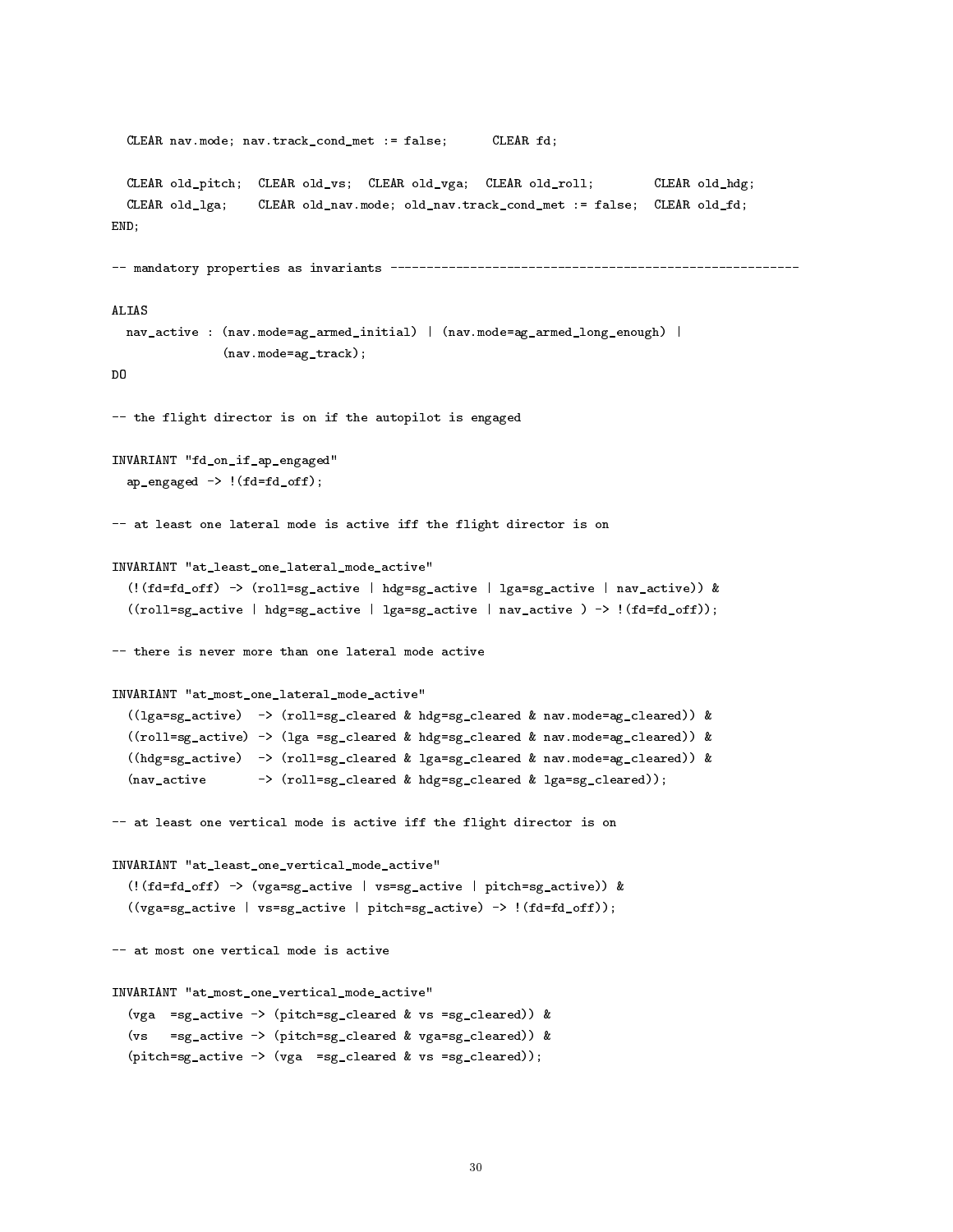```
-- if the flight director is off, all modes must be cleared
INVARIANT "fd_off_implies_all_modes_cleared"
  (fd=fd_off -> (pitch=sg_cleared & vs=sg_cleared & vga=sg_cleared &
                 roll =sg_cleared & hdg=sg_cleared & lga=sg_cleared & nav.mode=ag_cleared)
 );
-- the default modes are active if the flight director is on and all other modes are cleared
INVARIANT "default_modes"
  ((!(fd=fd_off) & vs=sg_cleared & vga=sg_cleared & hdg=sg_cleared &
                   lga=sg_cleared & nav.mode=ag_cleared
  ) -> (pitch=sg_active & roll=sg_active));
```
END;

## A.2. Output of the Mur $\phi$  verifier.

This program should be regarded as a DEBUGGING aid, not as a certifier of correctness. Call with the -l flag or read the license file for terms and conditions of use. Run this program with "-h" for the list of options.

Bugs, questions, and comments should be directed to "murphi@verify.stanford.edu".

Murphi compiler last modified date: Jan 29 1999 Include files last modified date: Jan 29 1999 

Murphi Release 3.1

Finite-state Concurrent System Verifier.

Copyright (C) 1992 - 1999 by the Board of Trustees of Leland Stanford Junior University.

Protocol: fgs

Algorithm: Verification by breadth first search. with symmetry algorithm 3 -- Heuristic Small Memory Normalization with permutation trial limit 10.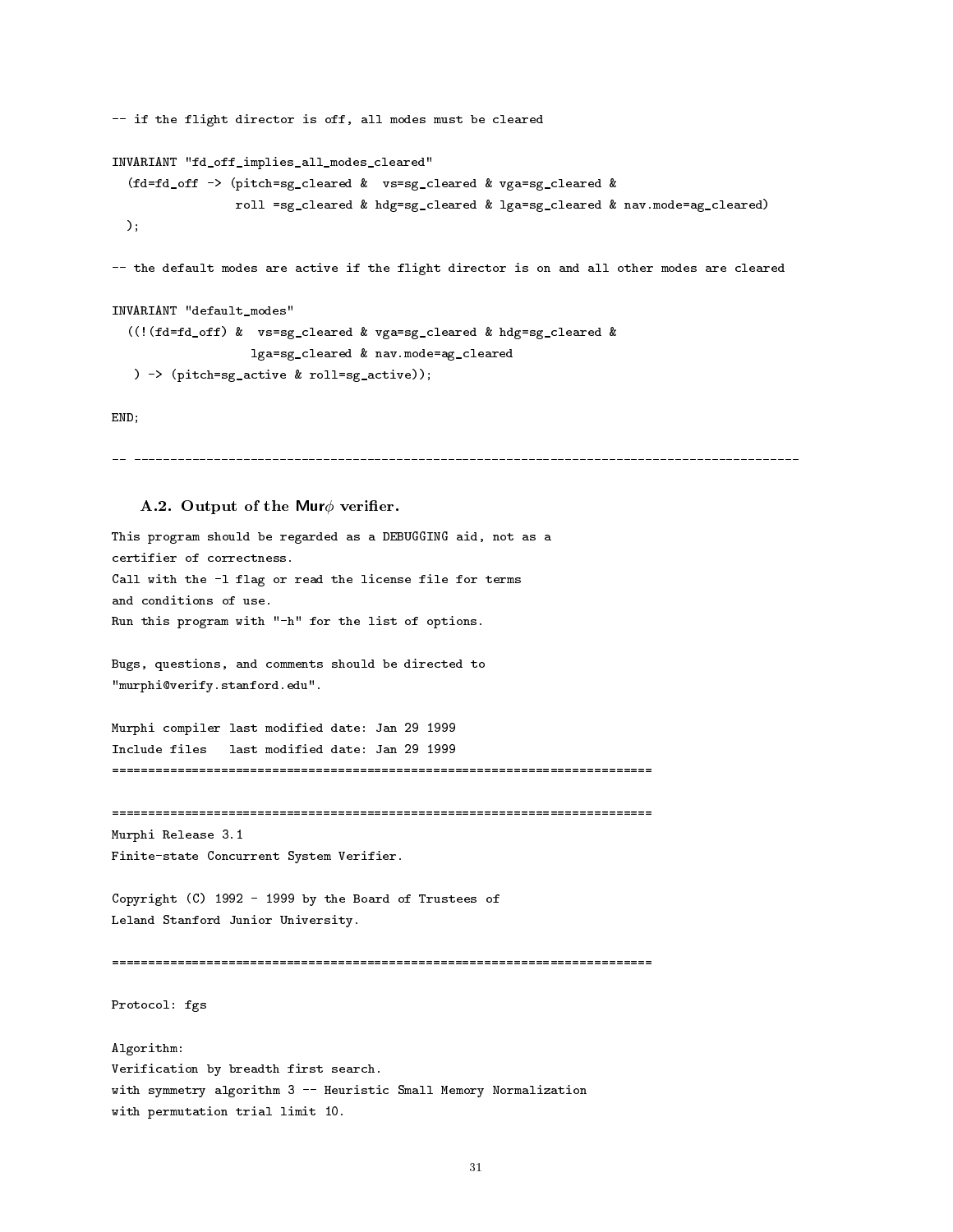```
Memory usage:
```
\* The size of each state is 160 bits (rounded up to 20 bytes). \* The memory allocated for the hash table and state queue is 8 Mbytes. With two words of overhead per state, the maximum size of the state space is 327869 states. \* Use option "-k" or "-m" to increase this, if necessary. \* Capacity in queue for breadth-first search: 32786 states. \* Change the constant gPercentActiveStates in mu\_prolog.inc to increase this, if necessary. Warning: No trace will not be printed in the case of protocol errors! Check the options if you want to have error traces. Status: No error found. State Space Explored: 242 states, 3388 rules fired in 1.80s. Rules Information: Fired 242 times - Rule "sync\_switch\_released" Fired 242 times - Rule "sync\_switch\_pressed" Fired 242 times - Rule "ap\_disengaged\_event" Fired 242 times - Rule "ap\_engaged\_event" Fired 242 times - Rule "overspeed\_stop" Fired 242 times - Rule "overspeed\_start" Fired 242 times - Rule "fd\_switch\_hit" Fired 242 times - Rule "vs\_switch\_hit" Fired 242 times - Rule "vs\_pitch\_wheel\_changed" Fired 242 times - Rule "ga\_switch\_hit" Fired 242 times - Rule "nav\_track\_cond\_met\_event" Fired 242 times - Rule "nav\_armed\_long\_enough\_event" Fired 242 times - Rule "nav\_switch\_hit" Fired 242 times - Rule "hdg\_switch\_hit"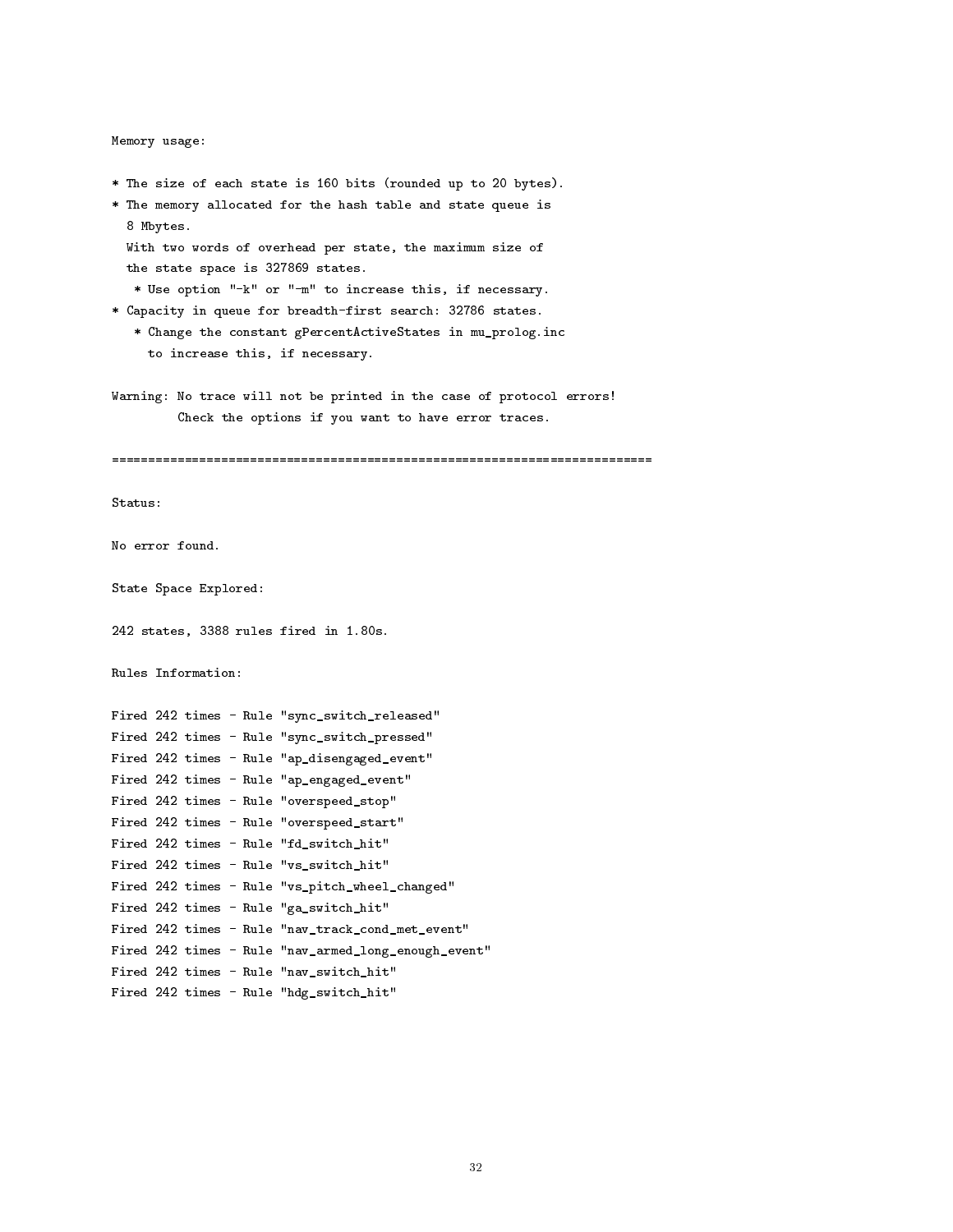# Appendix B. Specification and Verification Using SMV.

B.1. Full Model of the Mode Logic.

MODULE simple\_guidance(activate, deactivate, switch, clear, fd\_is\_on)

```
VAR
 mode : {cleared, active};
ASSIGN
 init(mode) := cleared;
 next(mode) := case
              !fd_is_on : mode;
              deactivated | deactivate : cleared;
              activated : active;
              \mathbf{1}: mode;
             esac;
 activated := (mode=cleared) & (activate | switch);
 deactivated := (mode=active) & (clear \t | switch);MODULE arming_guidance(activate, deactivate, switch, clear, track_cond_met_event,
                  armed_long_enough_event, fd_is_on)
VAR
 mode
              : {cleared, track, armed_initial, armed_long_enough};
 track_cond_met : boolean;
ASSIGN
 init(track_cond_met) := 0;
 next(track_cond_met) := track_cond_met | track_cond_met_event;
 init(mode) := cleared;
 next(mode) := case
               !fd_is_on : mode;
              deactivated | deactivate \qquad : cleared;
               (mode=armed_long_enough) & track_cond : track;
               (mode=armed_initial) & track_cond &
                armed_long_enough_event : track;
               activated : armed_initial;
               (mode=armed_initial) & !track_cond &
                armed_long_enough_event : armed_long_enough;
              \mathbf{1}: mode;
```

```
esac;
```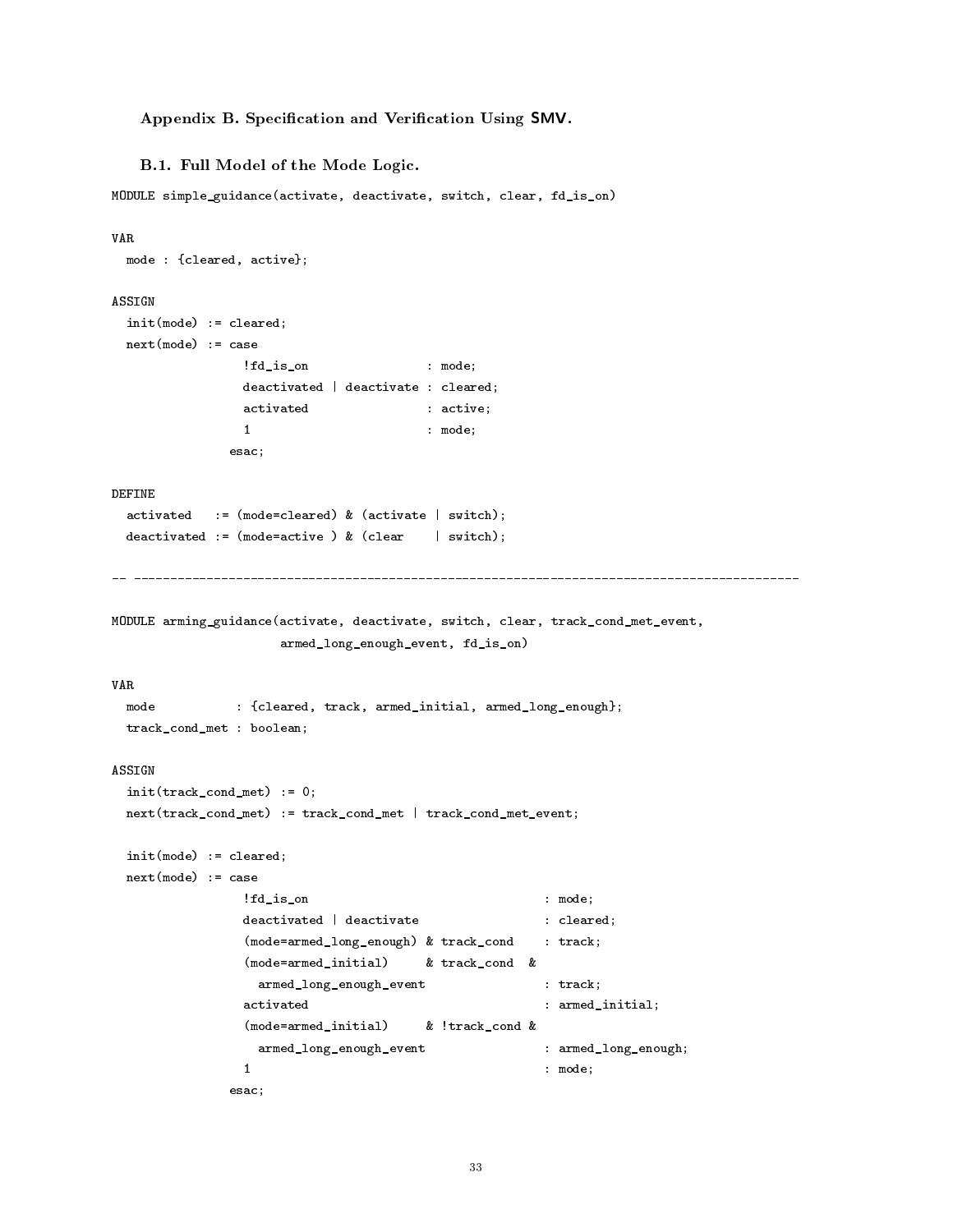```
DEFINE
 track_cond := track_cond_met | track_cond_met_event;
 mode_armed := (mode=armed_initial) | (mode=armed_long_enough);
 \text{mode}\_\text{active} := (\text{mode}\_\text{armed}) | (\text{mode}\_\text{track});
 activated
          := (mode=cleared) & (activate | switch);
 deactivated := mode_active \& (clear | switch);
 MODULE lateral_guidance(_hdg_switch_hit, _ga_switch_hit, _ap_engaged_event,
                    _sync_switch_pressed, _nav_switch_hit, _nav_armed_long_enough_event,
                    _nav_track_cond_met_event, clear, select_default, fd_is_on)
VAR
 roll : simple_guidance(roll_activate, roll_deactivate,
                    roll_switch, roll\_clear, fd\_is\_on);hdg : simple_guidance(hdg_activate, hdg_deactivate,
                    hdg_switch, hdg_clear , fd_is_on);
 ga : simple_guidance(ga_activate, ga_deactivate,
                     ga_switch, ga_clear , fd_is_on);
 nav : arming_guidance(nav_activate, nav_deactivate,
                     nav_switch, nav_clear,
                     nav_track_cond_met, nav_armed_long_enough, fd_is_on);
 roll_activate := (hdg_event & hdg.deactivated) | (nav_event & nav.deactivated) |
                      (lga_event & ga.deactivated ) | select_default;
 roll_deactivate := (hdg_event & hdg.activated) | (nav_event & nav.activated) |
                      (lga_event & ga.activated );
 roll_switch := 0;
 roll_clear := (clear & !select_default);
 hdg_activate := 0;
 hdg_deactivate := (nav_event & nav.activated) | (lga_event & ga.activated);
 hdg_switch := _hdg_switch_hit;
 hdg_clear := clear;
 ga_activate := _ga_switch_hit;
 ga_deactivate := (hdg_event & hdg.activated) | (nav_event & nav.activated);
 ga_switch := 0;
 ga_clear := _ap_engaged_event | _sync_switch_pressed | clear;
 nav_activate := 0;
 nav_deactivate := (hdg_event & hdg.activated) | (lga_event & ga.activated);
 nav_switch := _nav_switch_hit;
```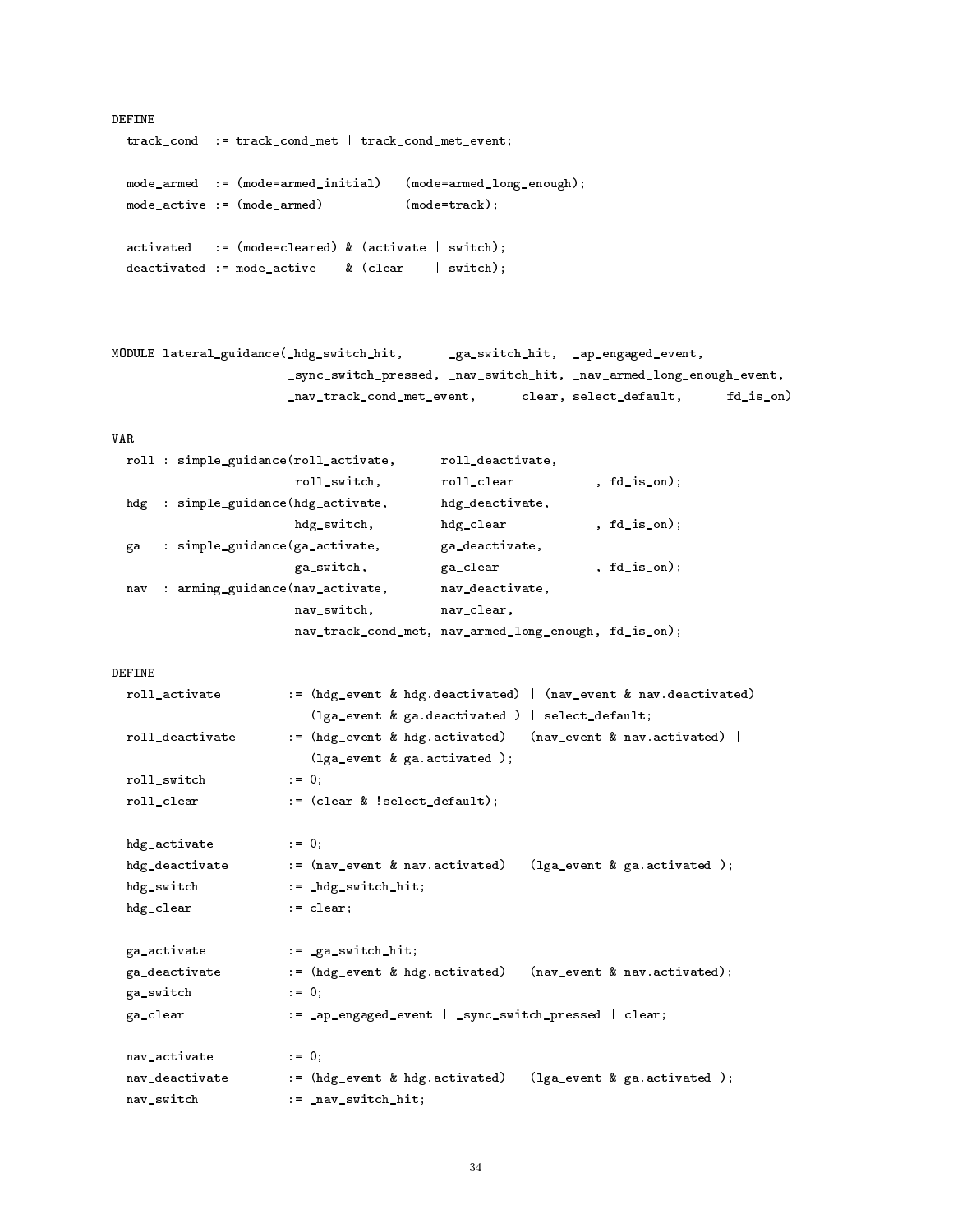```
nav_clear := hdg.activated | ga.activated | clear;
 nav_track_cond_met := _nav_track_cond_met_event;
 nav_armed_long_enough := _nav_armed_long_enough_event;
 hdg_event := _hdg_switch_hit;
 lga_event := _ga_switch_hit | _ap_engaged_event | _sync_switch_pressed;
 nav_event := _nav_switch_hit | _nav_armed_long_enough_event |
                      _nav_track_cond_met_event;
    MODULE vertical_guidance(_vs_pitch_wheel_changed, _vs_switch_hit, _ga_switch_hit,
                     _ap_engaged_event, _sync_switch_pressed,
                     clear, select_default, fd_is_on)
VAR
 pitch : simple_guidance(pitch_activate, pitch_deactivate,
                     pitch_switch, pitch_clear, fd_is_on);
 vs : simple_guidance(vs_activate, vs_deactivate,
                      vs_switch, vs_clear, fd_is_on);
 ga : simple_guidance(ga_activate, ga_deactivate,
                      ga_switch, ga_clear, fd_is_on);
 pitch_activate := (vs_event & vs.deactivated) | (vga_event & ga.deactivated) |
                  _vs_pitch_wheel_changed |
                                            \mathbf{L}select_default;
 pitch_deactivate := (vs_event & vs.activated) | (vga_event & ga.activated);
 pitch_switch := 0;
 pitch_clear := (clear & !select_default);
 vs_activate := 0;
 vs_deactivate := (pitch_event & pitch.activated) | (vga_event & ga.activated );
 vs_switch := _vs_switch_hit;
 vs_clear := clear;
 ga_activate := 0;
 ga_deactivate := (pitch_event & pitch.activated) | (vs_event & vs.activated );
 ga_switch := _ga_switch_hit;
 ga_clear := _ap_engaged_event | _sync_switch_pressed | clear;
 pitch_event := _vs_pitch_wheel_changed;
 vs_event := _vs_switch_hit;
 vga_event := _ga_switch_hit | _ap_engaged_event | _sync_switch_pressed;
```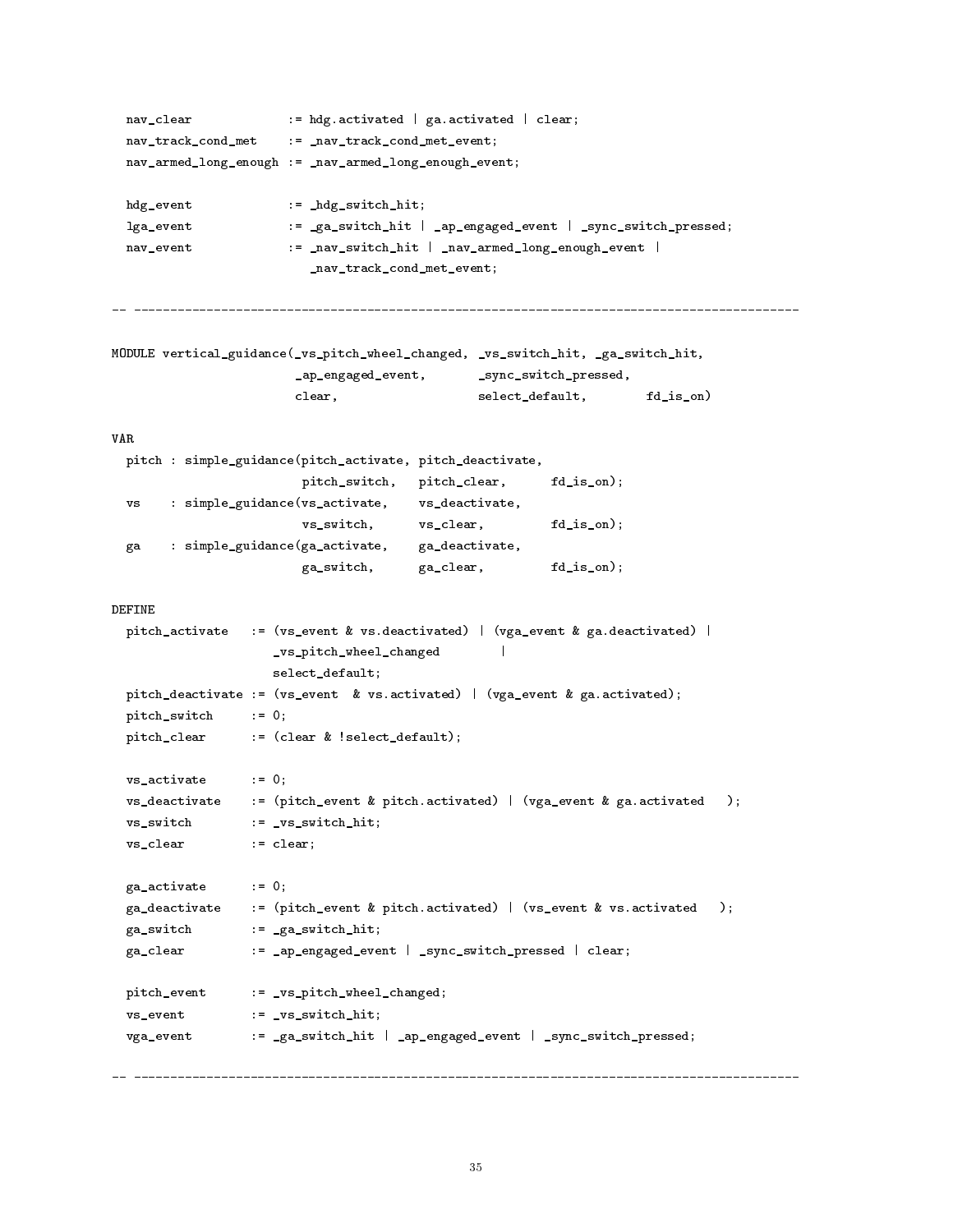```
MODULE flight_director(force_cues, turn_on, switch, turn_off,
                    _ap_engaged, _overspeed)
 mode : {off, cues, no_cues};
ASSIGN
 init(mode) := off;next(mode) := case
                turned on the contract of \mathcal{O}(\mathcal{O}) . The contract of \mathcal{O}(\mathcal{O}) is a contract of \mathcal{O}(\mathcal{O})turned_on : cues;
                (mode=no_cues) &
                  (force_cues | turn_on | (switch & (_overspeed | _ap_engaged))) : cues;
                (mode=cues) & switch & (_overspeed | _ap_engaged) : no_cues;
                1 : model et al. 1 : model et al. 1 : model et al. 1 : model et al. 1 : model et al. 1 : model et al. 1 : model
              esac;
DEFINE
 mode_on := (mode=cues) | (mode=no_cues);
 turned_on := (mode=off) & (turn_on | force_cues | switch);
 turned_off := (mode_on) & (switch | turn_off) & !_overspeed & !_ap_engaged;
MODULE main
 env_ev : {hdg_switch_hit, nav_switch_hit,
              nav_armed_long_enough_event, nav_track_cond_met_event,
              ga_switch_hit, vs_pitch_wheel_changed,
              vs_switch_hit, fd_switch_hit,
              overspeed_start, overspeed_end,
              ap_engaged_event, ap_disengaged_event,
              sync_switch_pressed, sync_switch_released };
 overspeed : boolean;
 ap_engaged : boolean;
 fd : flight_director(fd_force_cues, fd_turn_on, fd_switch,
                           fd_turn_off, fd_ap_engaged, fd_overspeed);
 lateral : lateral_guidance(lg_hdg_switch_hit, lg_ga_switch_hit,
                            lg_ap_engaged, lg_sync_switch_pressed,
                            lg_nav_switch_hit, lg_nav_armed_long_enough,
                            lg_nav_track_cond_met,
                            lg_clear, lg_select_default,
                            fd_is_on);
```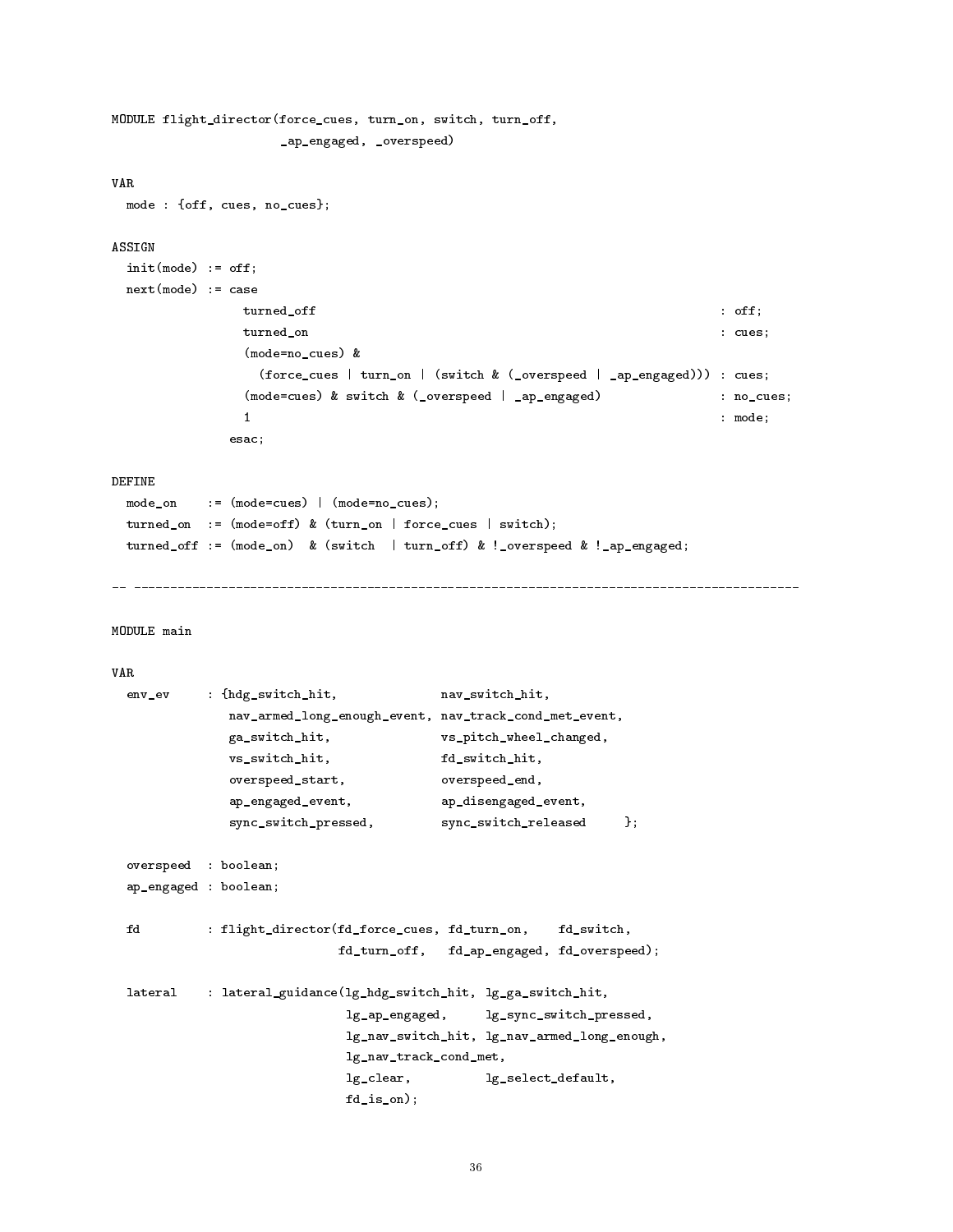```
vertical
          : vertical_guidance(vg_vs_pitch_wheel_changed, vg_vs_switch_hit,
                             vg_ga_switch_hit, vg_ap_engaged,
                             vg_sync_switch_pressed,
                             vg_clear, vg_select_default,
                             fd_is_on);
ASSIGN
 init(env_ev) := all_events;
 next(env_ev) := all_events;
 init(overspeed) := 0;
 next(overspeed) := new_overspeed;
 init(ap_engaged) := 0;
 next(ap_engaged) := new_ap_engaged;
DEFINE
 all_events := {hdg_switch_hit, nav_switch_hit,
                nav_armed_long_enough_event, nav_track_cond_met_event,
                ga_switch_hit, vs_pitch_wheel_changed,
                vs_switch_hit, fd_switch_hit,
                overspeed_start, overspeed_end,
                ap_engaged_event, ap_disengaged_event,
                sync_switch_pressed, sync_switch_released };
 new_overspeed := case
                               (env_ev=overspeed_start) : 1;
                               (env_ev=overspeed_end) : 0;
                               1 : overspeed;
                             esac;
 new_ap_engaged := case
                               (env_ev=ap_engaged_event) : 1;
                               (env_ev=ap_disengaged_event) : 0;
                               \mathbf{1}1 : ap_engaged;
                             esac;
 fd\_is\_on := !(fd.\text{mode}=off) | fd.\text{turned\_on};lateral_mode_requested := (env_ev=hdg_switch_hit) | (env_ev=nav_switch_hit) |
                             (env_ev=ga_switch_hit);
 vertical_mode_requested := (env_ev=vs_switch_hit) | (env_ev=ga_switch_hit);
 flight_director_event := (env_ev=ap_engaged_event) | (env_ev=fd_switch_hit) |
                             (env_ev=overspeed_start) |
                                                   \blacksquarelateral_mode_requested | vertical_mode_requested;
```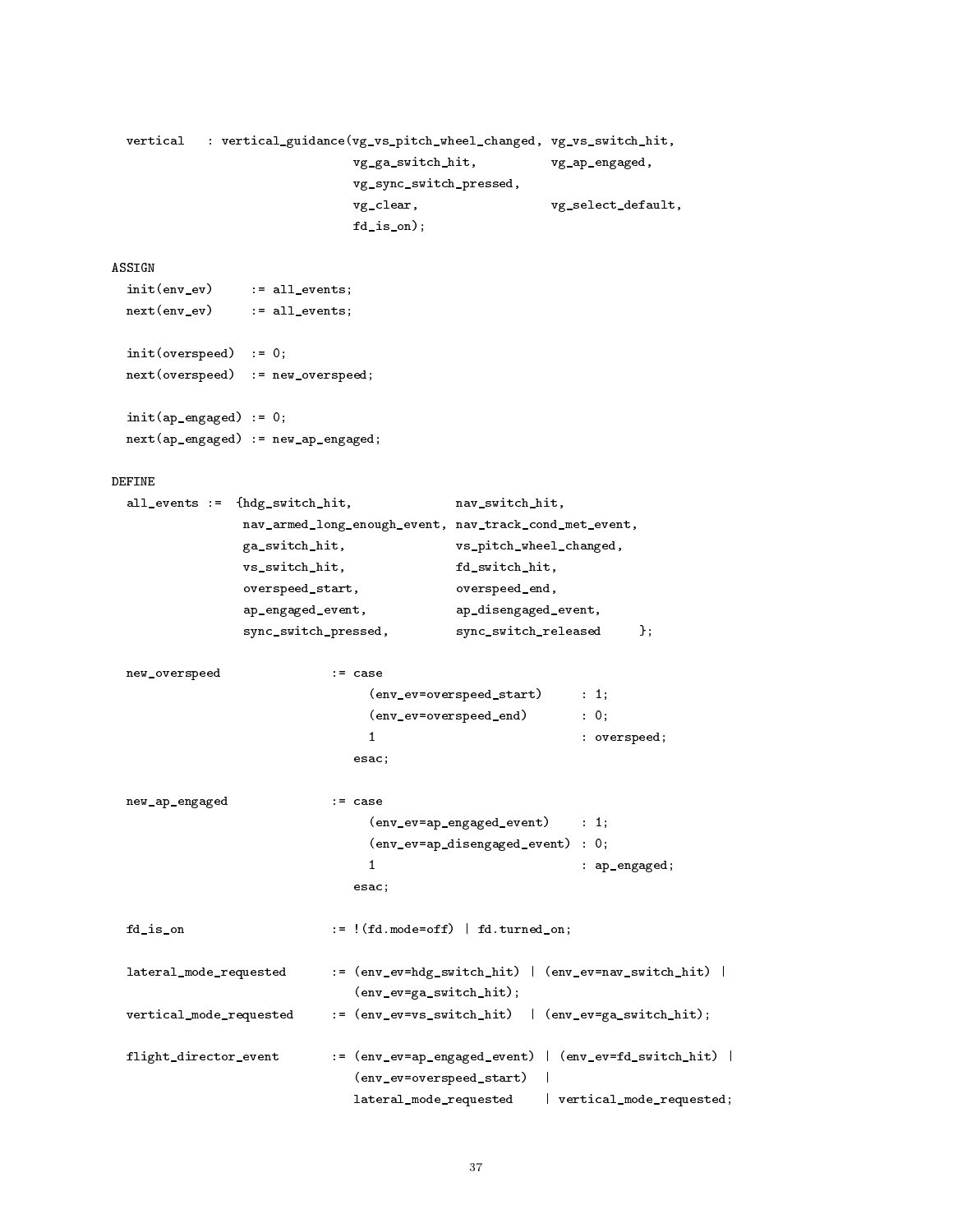```
fd_force_cues := (env_ev=overspeed_start);
 fd_turn_on := (env_ev=ap_engaged_event) |
                            lateral_mode_requested | vertical_mode_requested;
 fd_switch := (env_ev=fd_switch_hit);
 fd\_turn\_off := 0;
 fd_ap_engaged := new_ap_engaged;
 fd_overspeed := new_overspeed;
 lg_hdg_switch_hit := (env_ev=hdg_switch_hit);
 lg_ga_switch_hit := (env_ev=ga_switch_hit);
 lg_ap_engaged := (env_ev=ap_engaged_event);
 lg_sync_switch_pressed := (env_ev=sync_switch_pressed);
 lg_nav_switch_hit := (env_ev=nav_switch_hit);
 lg_nav_armed_long_enough := (env_ev=nav_armed_long_enough_event);
 lg_nav_track_cond_met := (env_ev=nav_track_cond_met_event);
 lg_clear := flight_director_event & fd.turned_off;
 lg_select_default := flight_director_event & fd.turned_on;
 vg_vs_pitch_wheel_changed := (env_ev=vs_pitch_wheel_changed);
 vg_vs_switch_hit := (env_ev=vs_switch_hit);
 vg_ga_switch_hit := (env_ev=ga_switch_hit);
 vg_ap_engaged := (env_ev=ap_engaged_event);
 vg_sync_switch_pressed := (env_ev=sync_switch_pressed);
 vg_clear := flight_director_event & fd.turned_off;
 vg_select_default := flight_director_event & fd.turned_on;
-- mandatory properties ----------------------------------------------------------------------
-- the flight director is on if the autopilot is engaged
DEFINE fd_on_if_ap_engaged := AG (ap_engaged -> !(fd.mode=off));
SPEC fd_on_if_ap_engaged
-- at least one lateral mode is active iff the flight director is on
DEFINE at_least_one_lateral_mode_active :=
 AG (!(fd.mode=off) <-> (lateral.roll.mode=active | lateral.hdg.mode=active |
                      lateral.ga.mode=active | lateral.nav.mode_active )
    \cdot);
```

```
SPEC at_least_one_lateral_mode_active
```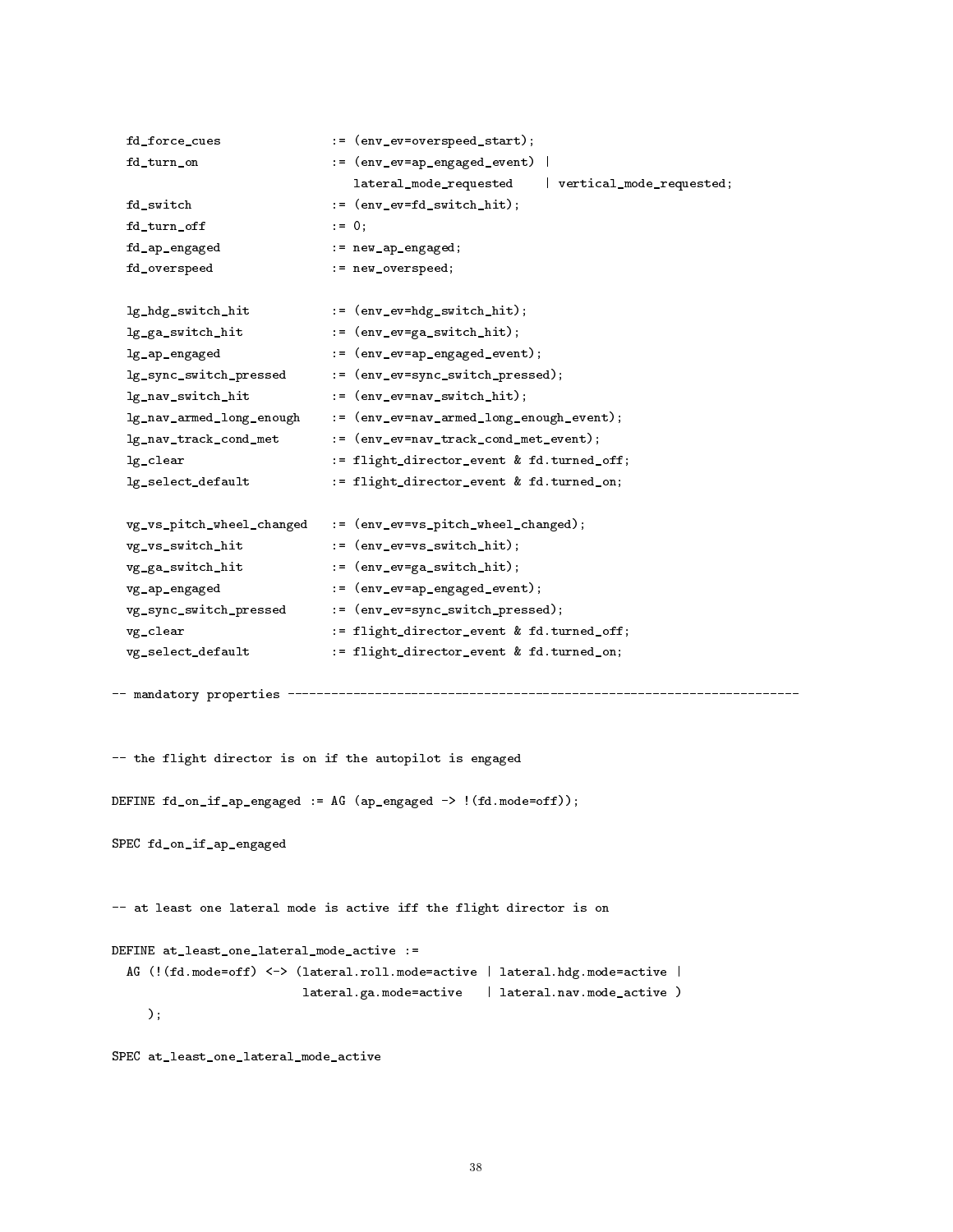```
-- there is never more than one lateral mode active
DEFINE at_most_one_lateral_mode_active :=
           AG((lateral.ga.mode=active -> (lateral.roll.mode=cleared & lateral.hdg.mode=cleared &
                                                   lateral.nav.mode=cleared )
               ) &
               (lateral.roll.mode=active -> (lateral.ga.mode=cleared & lateral.hdg.mode=cleared &
                                                    lateral.nav.mode=cleared )
               \overline{\phantom{a}} \overline{\phantom{a}} \overline{\phantom{a}} \overline{\phantom{a}} \overline{\phantom{a}} \overline{\phantom{a}} \overline{\phantom{a}} \overline{\phantom{a}} \overline{\phantom{a}} \overline{\phantom{a}} \overline{\phantom{a}} \overline{\phantom{a}} \overline{\phantom{a}} \overline{\phantom{a}} \overline{\phantom{a}} \overline{\phantom{a}} \overline{\phantom{a}} \overline{\phantom{a}} \overline{\(lateral.hdg.mode=active -> (lateral.roll.mode=cleared & lateral.nav.mode=cleared &
                                                   lateral.ga.mode=cleared )
               ) &
               (lateral.nav.mode_active -> (lateral.roll.mode=cleared & lateral.hdg.mode=cleared &
                                                   lateral.ga.mode=cleared )
              )
             );
SPEC at_most_one_lateral_mode_active
-- at least one vertical mode is active iff the flight director is on
DEFINE at_least_one_vertical_mode_active :=
           AG (!(fd.mode=off) <-> (vertical.ga.mode=active | vertical.vs.mode=active |
                                         vertical.pitch.mode=active )
              );
SPEC at_least_one_vertical_mode_active
-- at most one vertical mode is active
DEFINE at_most_one_vertical_mode_active :=
  AG ((vertical.ga.mode=active -> (vertical.pitch.mode=cleared & vertical.vs.mode=cleared)) &
        (vertical.vs.mode=active -> (vertical.pitch.mode=cleared & vertical.ga.mode=cleared)) &
        (vertical.pitch.mode=active -> (vertical.ga.mode=cleared & vertical.vs.mode=cleared))
      );
SPEC at_most_one_vertical_mode_active
-- if the flight director is off, all modes must be cleared
DEFINE fd_off_implies_all_modes_cleared :=
  AG (fd.mode=off -> (vertical.pitch.mode=cleared & vertical.vs.mode =cleared &
                           vertical.ga.mode =cleared & lateral.roll.mode =cleared &
                           lateral.hdg.mode = cleared & lateral.ga.mode = cleared &
                           lateral.nav.mode =cleared
                           )
      );
```

```
39
```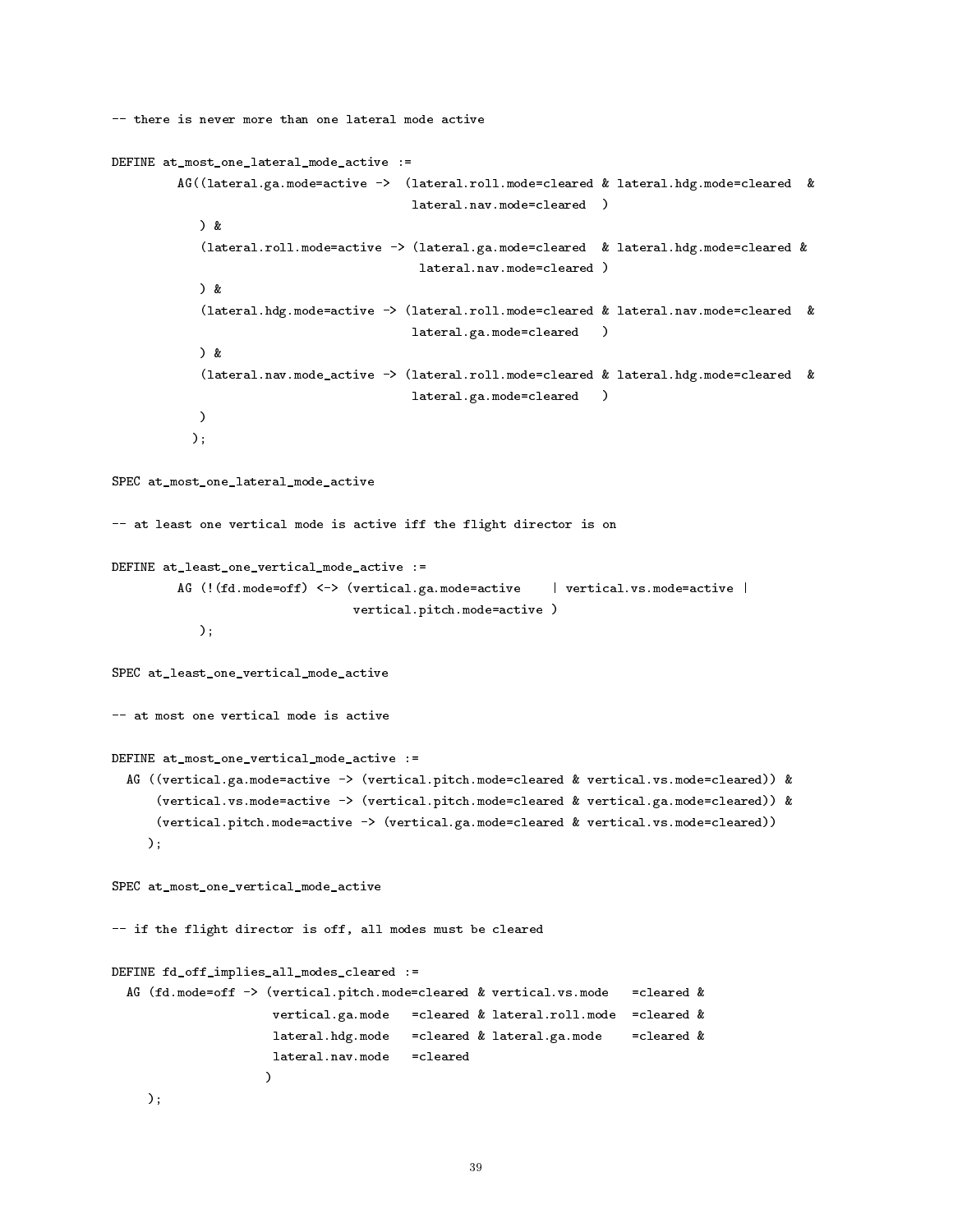```
SPEC fd_off_implies_all_modes_cleared
-- the default modes are active if the flight director is on and all other modes are cleared
DEFINE default_modes :=
  AG ((!(fd.mode=off) & vertical.vs.mode =cleared & vertical.ga.mode =cleared &
                         lateral.hdg.mode =cleared & lateral.ga.mode =cleared &
                         lateral.nav.mode =cleared
       \sim(vertical.pitch.mode=active & lateral.roll.mode=active)
      );
SPEC default modes
SPEC default and the control of the control of the control of the control of the control of the control of the
-- mode confusion properties -----------------------------------------------------------------
-- check for response to pressing HDG button
DEFINE
  hdg_selected_and_hdg_toggle_1 :=
    AG (lateral.hdg.mode=cleared & env_ev=hdg_switch_hit -> AX lateral.hdg.mode=active);
 hdg_deselected :=
    AG (lateral.hdg.mode=active & env_ev=hdg_switch_hit -> AX lateral.roll.mode=active);
 hdg_toggle_2 :=AG (lateral.hdg.mode=active & env_ev=hdg_switch_hit -> AX lateral.hdg.mode=cleared);
SPEC hdg_selected_and_hdg_toggle_1
SPEC hdg_deselected
SPEC hdg_toggle_2
-- check for response to pressing NAV button
  nav_selected_and_nav_toggle_1 :=
    AG (lateral.nav.mode=cleared & env_ev=nav_switch_hit -> AX lateral.nav.mode_active);
  nav_deselected :=
    AG (lateral.nav.mode_active & env_ev=nav_switch_hit -> AX lateral.roll.mode=active);
  nav_toggle_2 :=
    AG (lateral.nav.mode=active & env_ev=nav_switch_hit -> AX lateral.nav.mode=cleared);
SPEC nav_selected_and_nav_toggle_1
SPEC nav_deselected
SPEC nav_toggle_2
```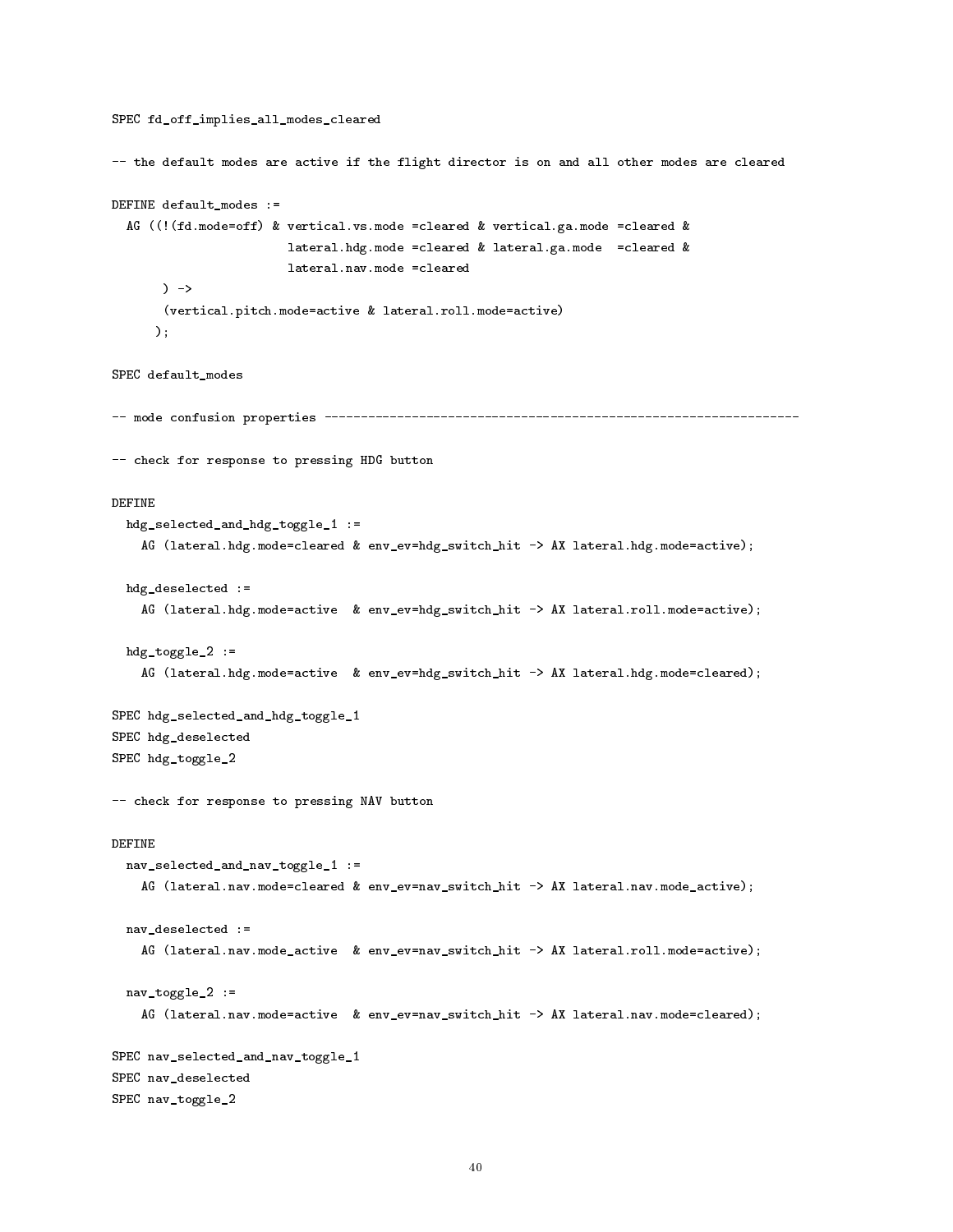```
-- check for response to pressing VS button
 vs_selected_and_vs_toggle_1 :=
    AG (vertical.vs.mode=cleared & env_ev=vs_switch_hit -> AX vertical.vs.mode=active);
 vs_deselected :=
    AG (vertical.vs.mode=active & env_ev=vs_switch_hit -> AX vertical.pitch.mode=active);
 vs_toggle_2 :=
    AG (vertical.vs.mode=active & env_ev=vs_switch_hit -> AX vertical.vs.mode=cleared);
SPEC vs_selected_and_vs_toggle_1
SPEC vs_deselected
SPEC vs_toggle_2
-- check for response to pressing the FD button
 fd_off := AG (fd.mode=off & env_ev=fd_switch_hit -> AX fd.mode=cues);
 fd_on := AG (!(fd.mode=off) & env_ev=fd_switch_hit &
                    !(ap_engaged | overspeed) ->
                   AX fd.mode=off
                   \lambda:
                   );
 fd_cues := AG (fd.mode=cues & env_ev=fd_switch_hit &
                     (ap_engaged | overspeed) ->
                   AX fd.mode=no_cues
                   \mathcal{C}:
                   );
 fd_no_cues := AG (fd.mode=no_cues & env_ev=fd_switch_hit &
                     (ap_engaged | overspeed) ->
                   AX fd.mode=cues
                   \mathcal{E}:
                   );
SPEC fd_off
SPEC fd_on
SPEC fd_cues
SPEC fd_no_cues
-- search for ignored crew inputs
DEFINE
  crew_input := env_ev=ap_engaged_event | env_ev=fd_switch_hit
                                                                             \overline{\phantom{a}}env_ev=sync_switch_pressed | env_ev=sync_switch_released |
                 lateral_mode_requested | vertical_mode_requested |
                 env_ev=vs_pitch_wheel_changed;
```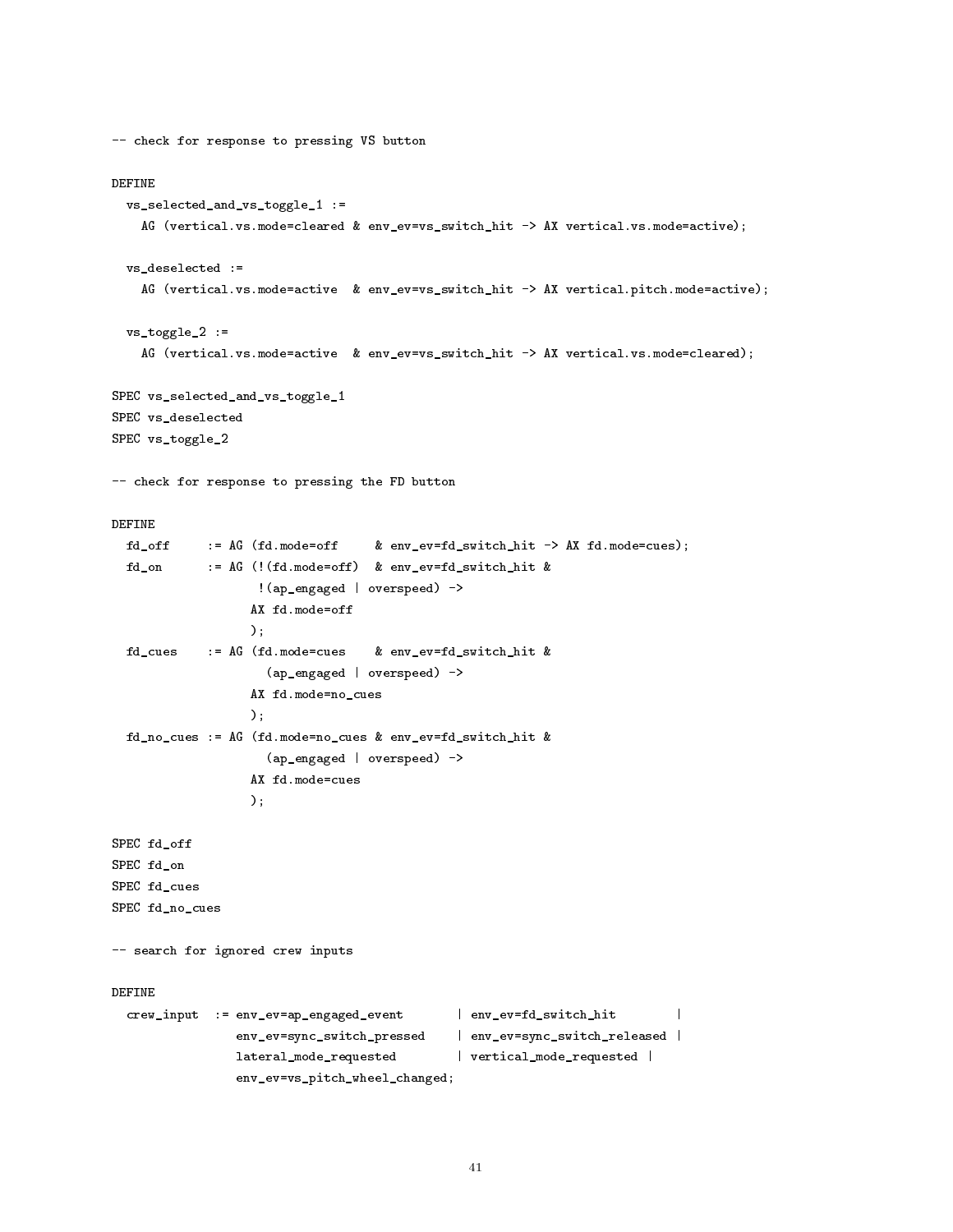```
mode_change :=
    !(fd.mode=off
                      \left\langle -\right\rangle AX fd.mode=off)
                                                  \mathbf{I}. The contraction of the operator \mathcal{A} and \mathcal{A} are a set of \mathcal{A} and \mathcal{A} are a set of \mathcal{A}!(fd.mode=cues <-> AX fd.mode=cues) |
                                                  \mathbf{I}!(fd.mode=no_cues <-> AX fd.mode=no_cues) |
    !(lateral.roll.mode = cleared <-> AX lateral.roll.mode = cleared) |
    ! (lateral.roll.mode = active \langle -\rangle AX lateral.roll.mode = active ) |
    !(lateral.hdg.mode = cleared <-> AX lateral.hdg.mode = cleared) |
    !(lateral.hdg.mode = active \langle - \rangle AX lateral.hdg.mode = active ) |
    ! (lateral.ga.mode = cleared \langle - \rangle AX lateral.ga.mode = cleared) |
    ! (lateral.ga.mode = active \langle - \rangle AX lateral.ga.mode = active ) |
    ! (lateral.nav.mode = cleared \langle - \rangle AX lateral.nav.mode = cleared) |
    ! (lateral.nav.mode = track <-> AX lateral.nav.mode = track ) |
    !(lateral.nav.mode = armed_initial <->
         AX lateral.nav.mode = armed_initial) |
                                                                             \mathbf{I}!(lateral.nav.mode = armed_long_enough <->
        AX lateral.nav.mode = armed_long_enough)
                                                                            \overline{\phantom{a}}!(vertical.pitch.mode = cleared <-> AX vertical.pitch.mode = cleared) |
    !(vertical.pitch.mode = active \langle - \rangle AX vertical.pitch.mode = active ) |
    ! (vertical.vs.mode = cleared \leq > AX vertical.vs.mode = cleared) |
    ! (vertical.vs.mode = active \langle - \rangle AX vertical.vs.mode = active ) |
    ! (vertical.ga.mode = cleared \leftarrow > AX vertical.ga.mode = cleared) |
    !(vertical.ga.mode = active <-> AX vertical.ga.mode = active);search_for_ignored_crew_inputs := AG (crew_input -> mode_change);
SPEC search_for_ignored_crew_inputs -- property violated
-- no unknown ignored crew inputs
DEFINE
  ignored_crew_input :=
    (env_ev=ap_engaged_event & !(lateral.ga.mode=active | vertical.ga.mode=active)) |
-- (ev=ga_switch_hit & (lateral.ga.mode=active & vertical.ga.mode=active)) |
                                                       PVS model too strong (may be left out)
    (env_ev=sync_switch_pressed & !(lateral.ga.mode=active | vertical.ga.mode=active)) |
-- (ev=sync_switch_pressed & fd.mode=off) |
                                                       PVS model too strong (may be left out)
    (env_ev=sync_switch_released) |
    (env_ev=vs_pitch_wheel_changed & fd.mode=off) |
    (env_ev=vs_pitch_wheel_changed & vertical.pitch.mode=active);
  no_known_ignored_crew_inputs :=
    AG (crew_input & !ignored_crew_input -> mode_change);
SPEC no_known_ignored_crew_inputs
```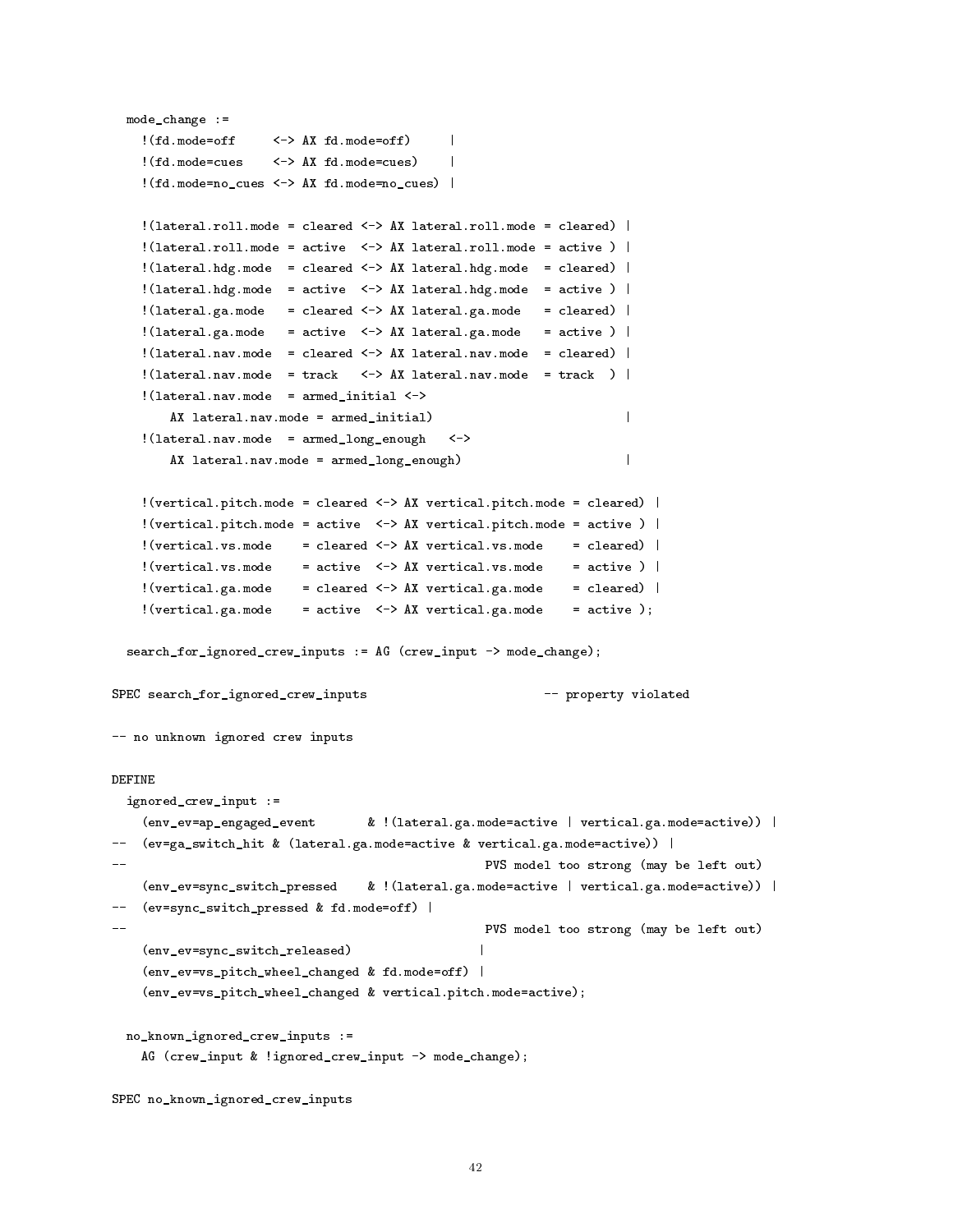```
-- search for indirect mode changes
 search_for_indirect_mode_changes := AG (!crew_input -> !mode_change);
SPEC search_for_indirect_mode_changes -- property violated
-- no unknown indirect mode changes
DEFINE
 indirect_mode_change :=
   (env_ev=overspeed_start & !(fd.mode=cues)) |
   (env_ev=nav_armed_long_enough_event & lateral.nav.mode=armed_initial) |
   (env_ev=nav_track_cond_met_event & lateral.nav.mode=armed_long_enough);
 no_unknown_indirect_mode_change :=
   AG ((!crew_input & !indirect_mode_change) -> !mode_change);
SPEC no_unknown_indirect_mode_change
```
-- -------------------------------------------------------------------------------------------

# B.2. Output of the SMV verifier.

|                            |                        | -- specification fd_on_if_ap_engaged is true              |
|----------------------------|------------------------|-----------------------------------------------------------|
| $\mathcal{L}(\mathcal{L})$ |                        | specification at_least_one_lateral_mode_active is true    |
| $--$                       |                        | specification at_most_one_lateral_mode_active is true     |
| $\qquad \qquad - \qquad$   |                        | specification at_least_one_vertical_mode_active is true   |
|                            |                        | -- specification at_most_one_vertical_mode_active is true |
|                            |                        | -- specification fd_off_implies_all_modes_cleared is true |
|                            |                        | -- specification default_modes is true                    |
|                            |                        | -- specification hdg_selected_and_hdg_toggle_1 is true    |
|                            |                        | -- specification hdg_deselected is true                   |
|                            |                        | -- specification hdg_toggle_2 is true                     |
|                            |                        | -- specification nav_selected_and_nav_toggle_1 is true    |
|                            |                        | -- specification nav_deselected is true                   |
|                            |                        | -- specification nav_toggle_2 is true                     |
|                            |                        | -- specification vs_selected_and_vs_toggle_1 is true      |
|                            |                        | -- specification vs_deselected is true                    |
|                            |                        | -- specification vs_toggle_2 is true                      |
|                            |                        | -- specification fd_off is true                           |
| $--$                       |                        | specification fd_on is true                               |
|                            |                        | -- specification fd_cues is true                          |
|                            |                        | -- specification fd_no_cues is true                       |
|                            |                        | -- specification search_for_ignored_crew_inputs is false  |
|                            |                        | -- as demonstrated by the following execution sequence    |
|                            | -- loop starts here -- |                                                           |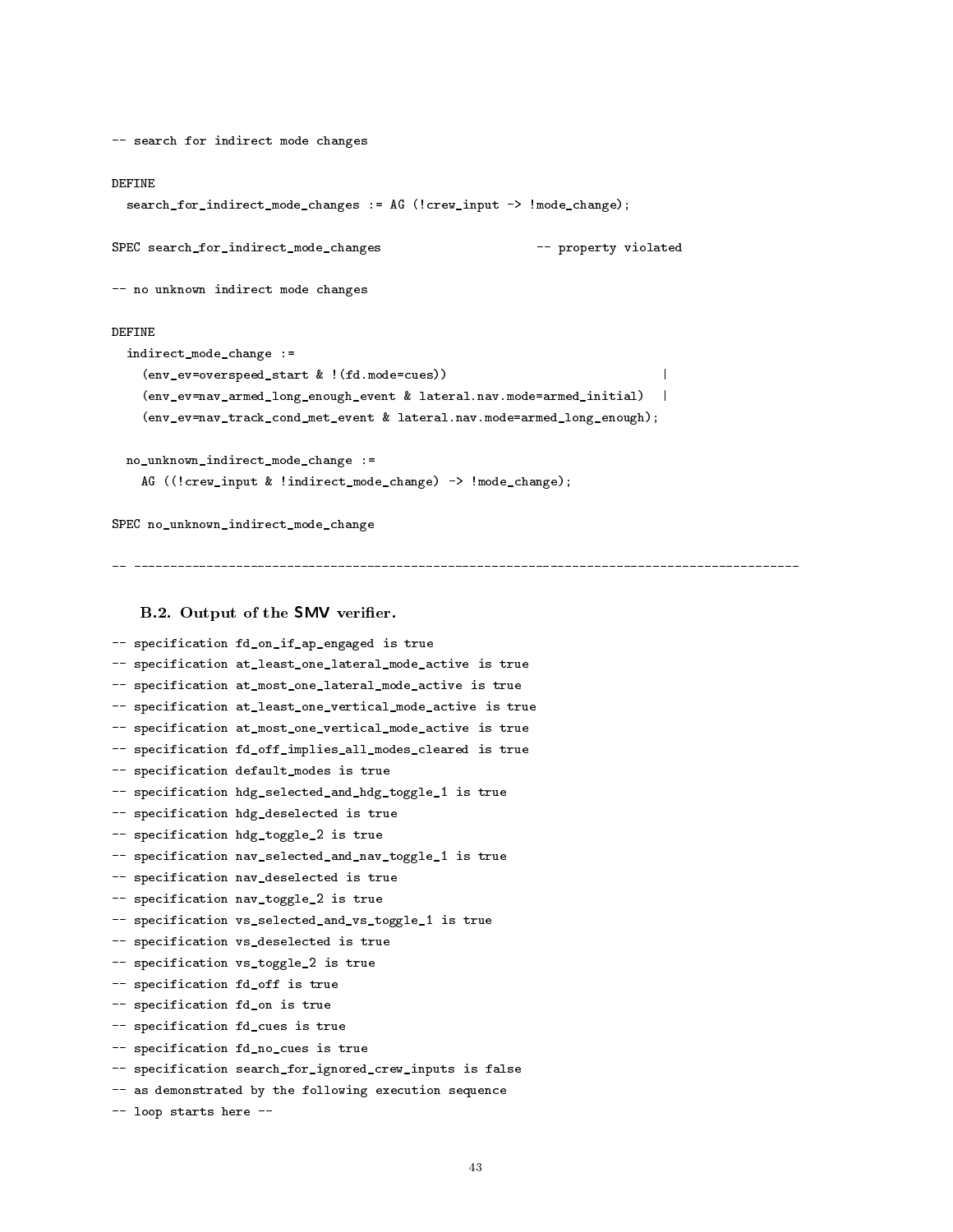```
state 1.1:
vg_select_default = 0
vg_{\text{c}}lear = 0
vg_sync_switch_pressed = 0
vg_ap_engaged = 0
vg_ga_switch_hit = 0
vg_vs_switch_hit = 0
vg_vs_pitch_wheel_changed = 0
lg\_select\_default = 0lg\_clear = 0lg_nav_track_cond_met = 0
lg_nav_armed_long_enough = 0
lg_nav_switch_hit = 0
lg_sync_switch_pressed = 0
lg_ap_engaged = 0
lg_ga_switch_hit = 0
lg_hdg_switch_hit = 0
fd_overspeed = 0
fd_ap_engaged = 0
fd\_turn\_off = 0fd_switch = 0
fd_turn_on = 0fd_force_cues = 0
flight_director_event = 0
vertical_mode_requested = 0
lateral_mode_requested = 0
fd_is\_on = 0new_ap_engaged = 0
new_overspeed = 0
all_events = hdg_switch_hit,nav_switch_hit,nav_armed_...
fd_on_if_ap_engaged = 1
at_least_one_lateral_mode_active = 1
at_most_one_lateral_mode_active = 1
at_least_one_vertical_mode_active = 1
at_most_one_vertical_mode_active = 1
fd_off_implies_all_modes_cleared = 1
default_modes = 1
hdg\_toggle_2 = 1hdg_deselected = 1
hdg_selected_and_hdg_toggle_1 = 1
nav\_toggle_2 = 1nav_deselected = 1
nav_selected_and_nav_toggle_1 = 1
vs\_toggle_2 = 1vs_deselected = 1
vs_selected_and_vs_toggle_1 = 1
fd-no_cues = 1
```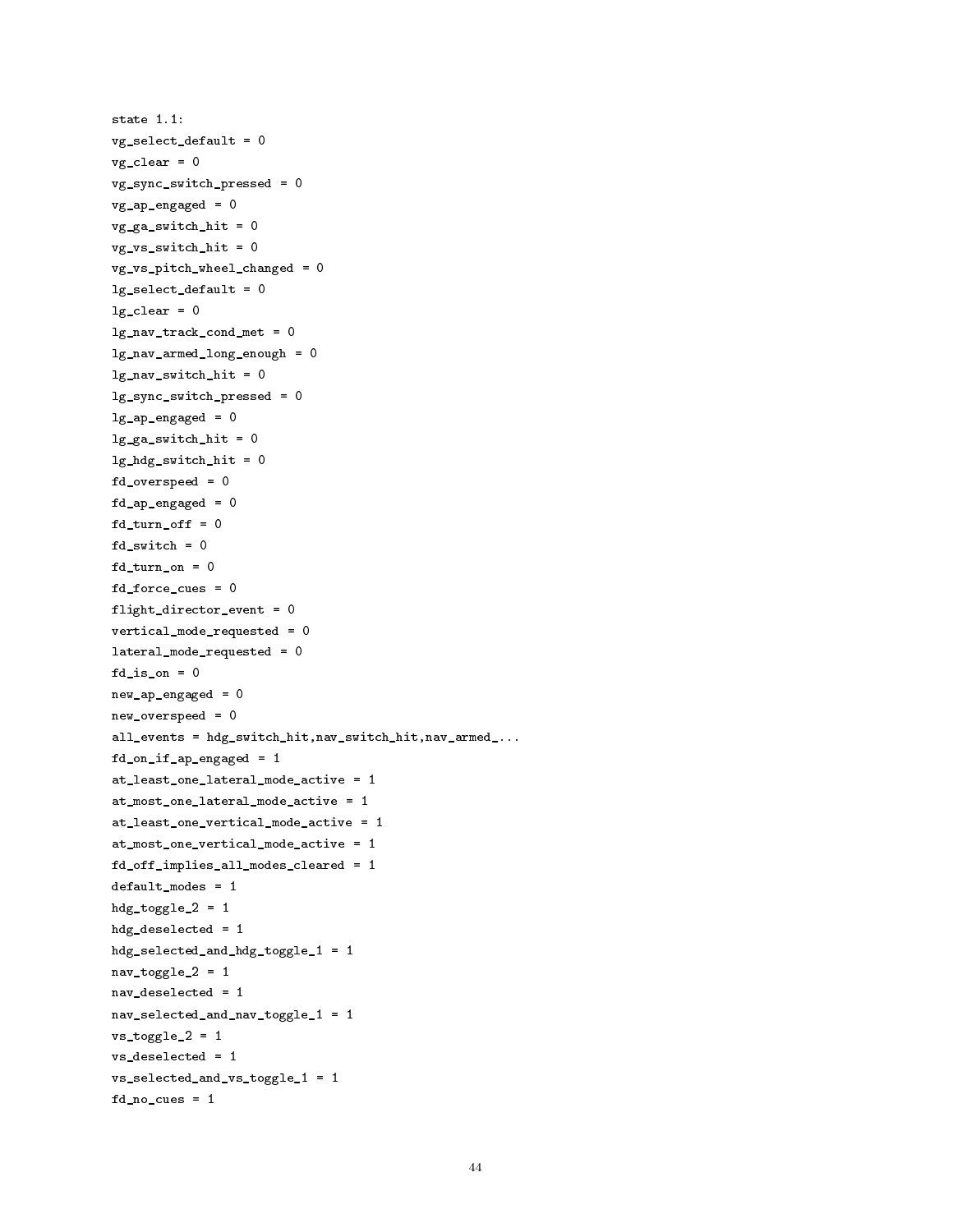```
fd_{\text{cues}} = 1fd on = 1for f and f and f and f and f and f and f and f and f and f and f and f and f and f and f and f and f and f and f and f and f and f and f and f and f and f and f and fd_off = 1search_for_ignored_crew_inputs = 0
mode_change = 0
crew_input = 1
no_known_ignored_crew_inputs = 1
ignored_crew_input = 1
search_for_indirect_mode_changes = 0
no_unknown_indirect_mode_change = 1
indirect_mode_change = 0
env_ev = sync_switch_released
overspeed = 0
ap_engaged = 0
fd.turned_off = 0
fd.turned_on = 0
fd.mode_on = 0fd.mode = off
lateral.nav_event = 0
lateral.lga_event = 0
lateral.hdg_events = 0lateral.nav_armed_long_enough = 0
lateral.nav_track_cond_met = 0
lateral.nav_clear = 0
lateral.nav_switch = 0
lateral.nav_deactivate = 0
lateral.nav_activate = 0
lateral.ga_clear = 0
lateral.ga_switch = 0
lateral.ga_deactivate = 0
lateral.ga_activate = 0lateral.hdg_clear = 0
lateral.hdg\_switch = 0lateral.hdg_deactivate = 0
lateral.hdg_activate = 0lateral.roll_clear = 0
lateral.roll_switch = 0
lateral.roll_deactivate = 0
lateral.roll_activate = 0
lateral.roll.deactivated = 0
lateral.roll.lateral.roll.mode = cleared
lateral.hdg.deactivated = 0lateral.hdg.activated = 0
lateral.hdg.mode = cleared
lateral.ga.deactivated = 0
lateral.ga.activated = 0
```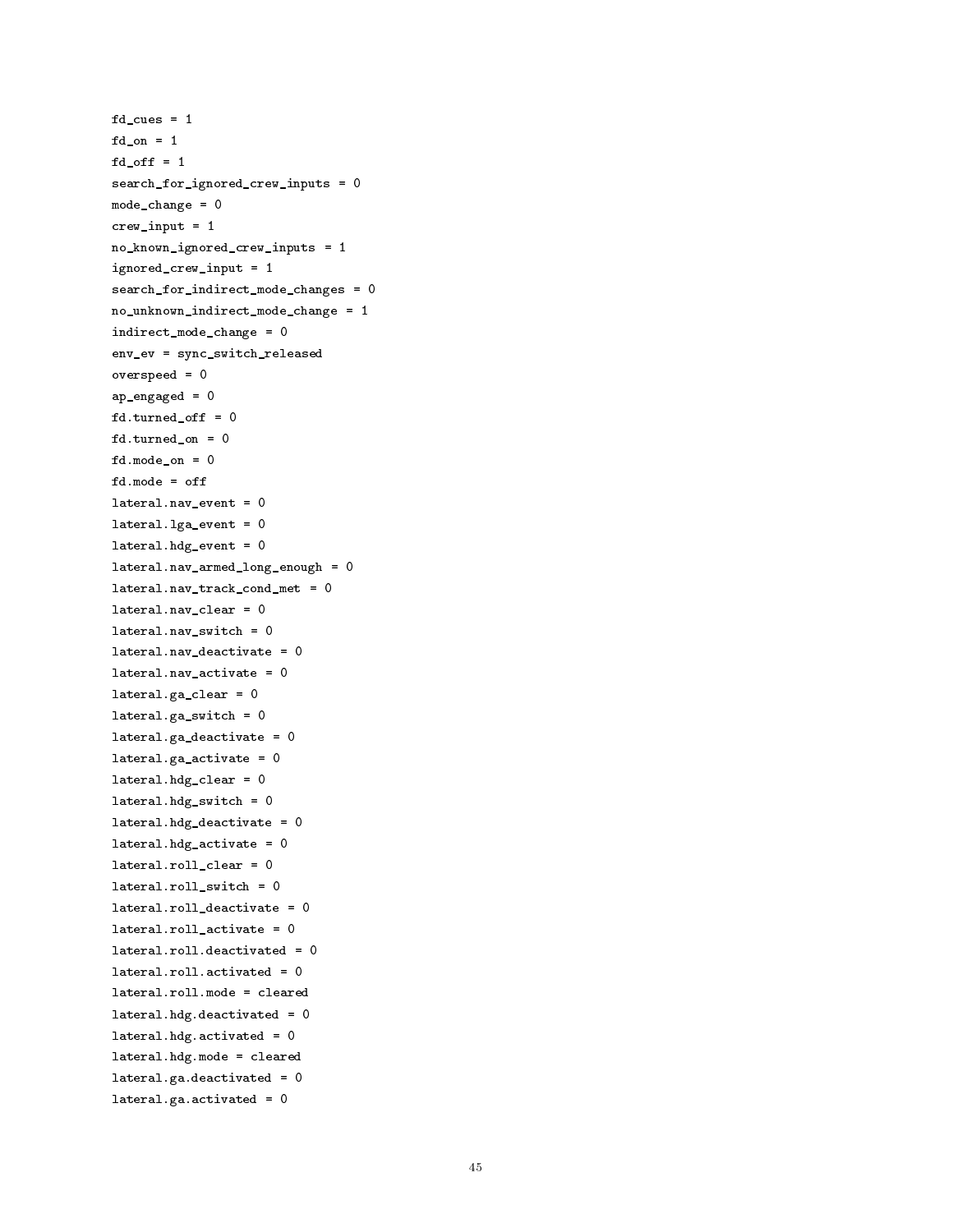```
lateral.ga.mode = cleared
lateral.nav.deactivated = 0lateral.nav.activated = 0lateral.nav.mode_active = 0
lateral.nav.mode_armed = 0
lateral.nav.track_cond = 0
lateral.nav.mode = cleared
lateral.nav.track_cond_met = 0
vertical.vga_event = 0
vertical.vs_event = 0
vertical.pitch_event = 0
vertical.ga_clear = 0
vertical.ga_switch = 0
vertical.ga\_deactive = 0vertical.ga_activate = 0
vertical.vs_clear = 0
vertical.vs_switch = 0
vertical.vs_deactivate = 0
vertical.vs_activate = 0
vertical.pitch_clear = 0
vertical.pitch_switch = 0
vertical.pitch_deactivate = 0
vertical.pitch_activate = 0
vertical.pitch.deactivated = 0
vertical.pitch.activated = 0
vertical.pitch.mode = cleared
vertical.vs.deactivated = 0
vertical.vs.activated = 0
vertical.vs.mode = cleared
vertical.ga.deactivated = 0
vertical.ga.activated = 0
vertical.ga.mode = cleared
state 1.2:
-- specification no_known_ignored_crew_inputs is true
-- specification search_for_indirect_mode_changes is false
-- as demonstrated by the following execution sequence
vg_select_default = 0
vg_{\text{c}}lear = 0
vg_sync_switch_pressed = 0
vg_ap_engaged = 0
vg_ga_switch_hit = 0
vg_vs_switch_hit = 0
vg_vs_pitch_wheel_changed = 0
lg\_select\_default = 0
```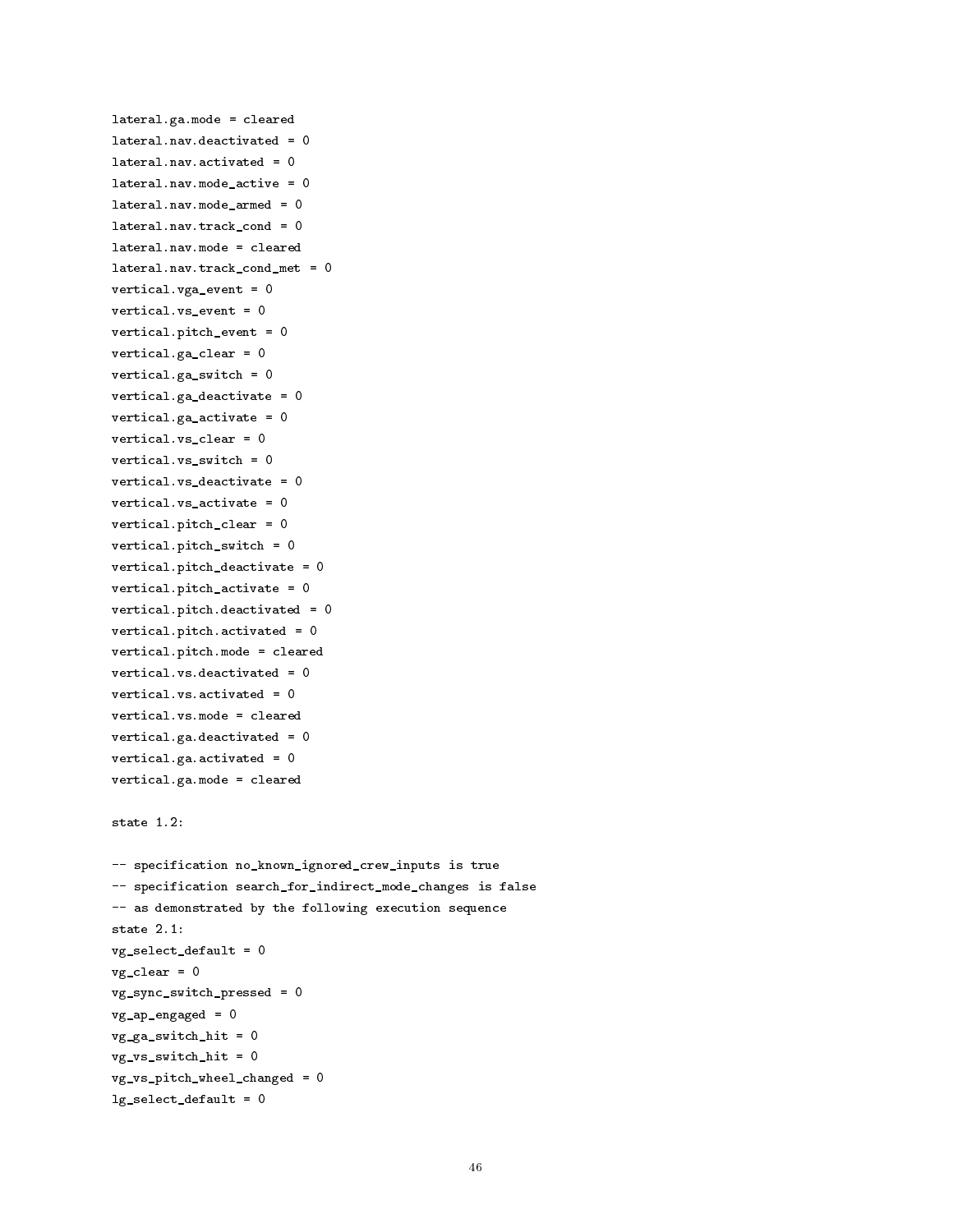```
lg\_clear = 0lg_nav_track_cond_met = 0
lg_nav_armed_long_enough = 0
lg_nav_switch_hit = 0
lg_sync_switch_pressed = 0
lg_a p_{engaged} = 0lg_ga_s witch_hit = 0
lg_hdg_switch_hit = 0
fd_overspeed = 0
fd_ap_engaged = 0
fd\_turn\_off = 0fd_switch = 0
fd_turn_on = 0fd_force_cues = 0
flight_director_event = 0
vertical_mode_requested = 0
lateral_mode_requested = 0
fd_is\_on = 0new_ap_engaged = 0
new_overspeed = 0
all_events = hdg_switch_hit,nav_switch_hit,nav_armed_...
fd_{on\_if\_ap\_engaged} = 1at_least_one_lateral_mode_active = 1
at_most_one_lateral_mode_active = 1
at_least_one_vertical_mode_active = 1
at_most_one_vertical_mode_active = 1
fd_off_implies_all_modes_cleared = 1
default_modes = 1
hdg\_togle_2 = 1hdg_deselected = 1
hdg_selected_and_hdg_toggle_1 = 1
nav\_toggle_2 = 1nav_deselected = 1
nav_selected_and_nav_toggle_1 = 1
vs\_toggle_2 = 1vs_deselected = 1
vs_selected_and_vs_toggle_1 = 1
fd-no_cues = 1for 1990 \sim 1990 \sim 1990 \sim 1990 \sim 1990 \sim 1990 \sim 1990 \sim 1990 \simfd\_on = 1fd_off = 1search_for_ignored_crew_inputs = 0
mode_change = 0
crew\_input = 1no_known_ignored_crew_inputs = 1
ignored_crew_input = 1
search_for_indirect_mode_changes = 0
```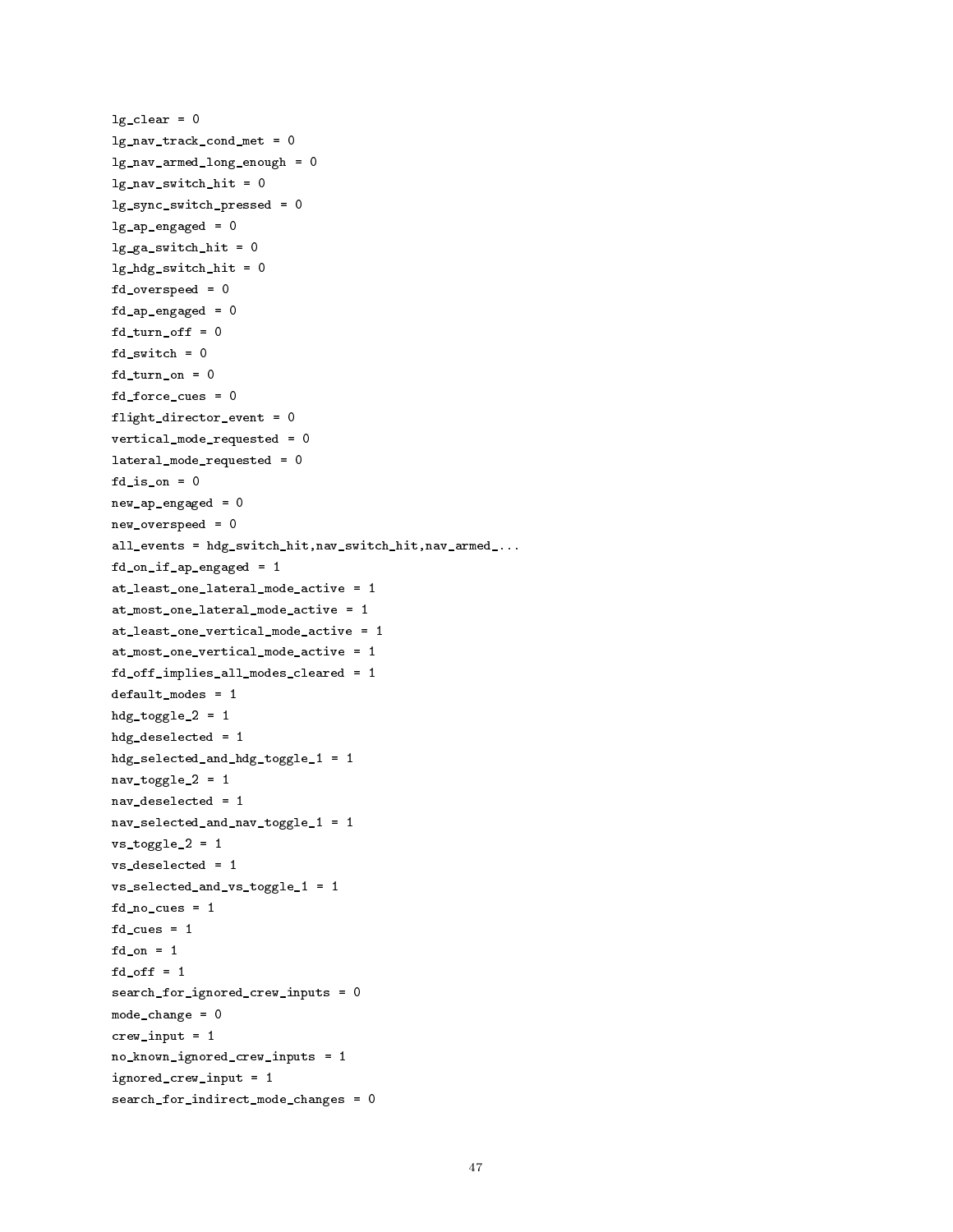```
no_unknown_indirect_mode_change = 1
indirect_mode_change = 0
env_ev = sync_switch_released
overspeed = 0
ap_engaged = 0
fd.turned_off = 0
fd.turned_ on = 0fd.mode_on = 0
fd.mode = off
lateral.nav_event = 0
lateral.lga_event = 0
lateral.hdg_events = 0lateral.nav_armed_long_enough = 0
lateral.nav_track_cond_met = 0
lateral.nav_clear = 0
lateral.nav_switch = 0
lateral.nav\_deactive = 0lateral.nav_activate = 0lateral.ga_clear = 0
lateral.ga_swidth = 0lateral.ga\_deactive = 0lateral.ga_activate = 0
lateral.hdg_clear = 0
lateral.hdg\_switch = 0lateral.hdg\_deactive = 0lateral.hdg_activate = 0lateral.roll_clear = 0
lateral.roll_switch = 0
lateral.roll_deactivate = 0
lateral.roll_activate = 0
lateral.roll.deactivated = 0
lateral.roll.activated = 0
lateral.roll.mode = cleared
lateral.hdg.deactivated = 0
lateral.hdg.activated = 0
lateral.hdg.mode = cleared
lateral.ga.deactivated = 0lateral.ga.activated = 0
lateral.ga.mode = cleared
lateral.nav.deactivated = 0lateral.nav.activated = 0lateral.nav.mode_active = 0
lateral.nav.mode_armed = 0
lateral.nav.track_cond = 0
lateral.nav.mode = cleared
lateral.nav.track_cond_met = 0
vertical.vga_event = 0
```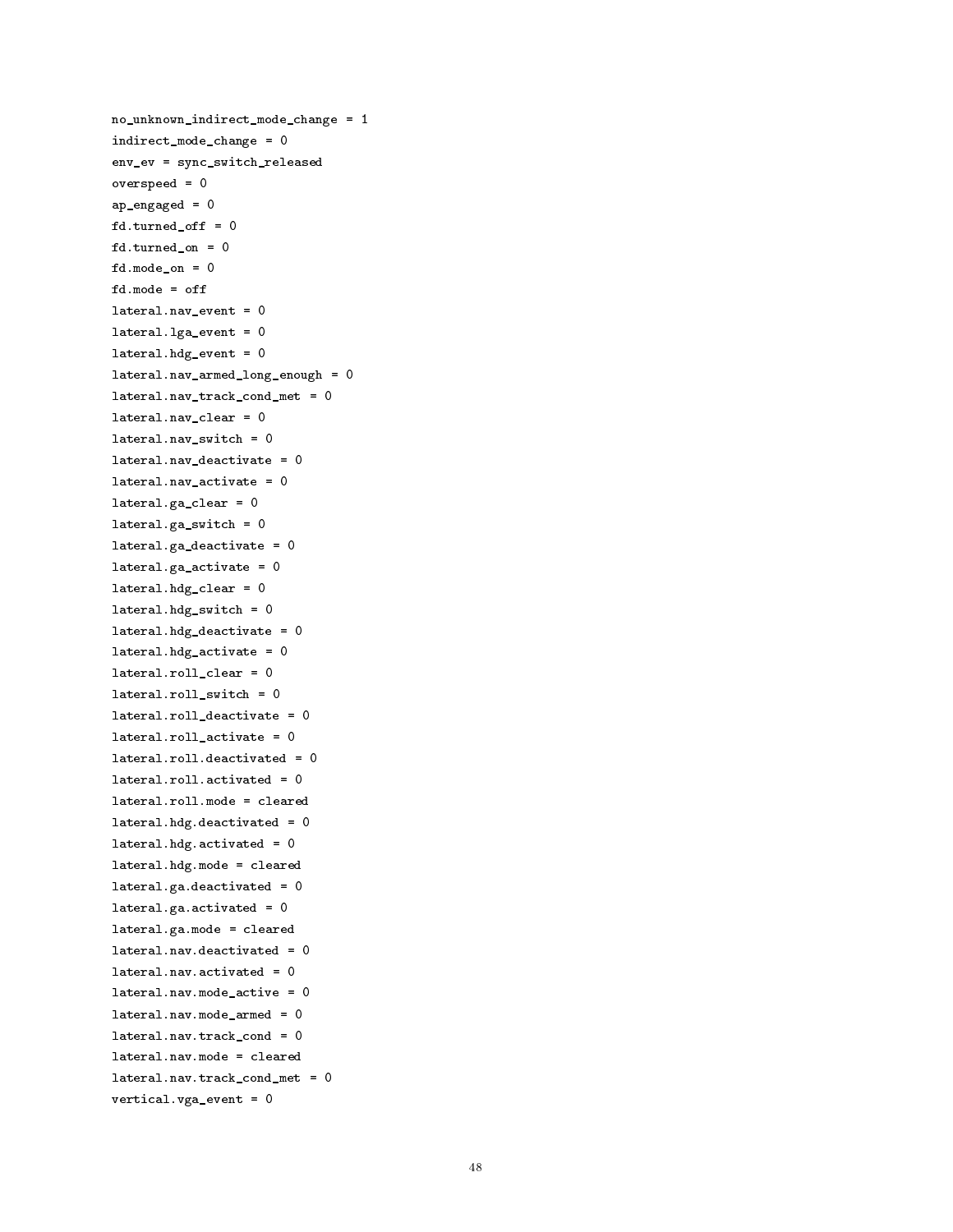```
vertical.vs_event = 0
vertical.pitch_event = 0
vertical.ga_clear = 0
vertical.ga_switch = 0
vertical.ga_deactivate = 0vertical.ga_activate = 0vertical.vs_clear = 0
vertical.vs_switch = 0
vertical.vs_deactivate = 0
vertical.vs_activate = 0
vertical.pitch_clear = 0
vertical.pitch_switch = 0
vertical.pitch_deactivate = 0
vertical.pitch_activate = 0
vertical.pitch.deactivated = 0
vertical.pitch.activated = 0
vertical.pitch.mode = cleared
vertical.vs.deactivated = 0
vertical.vs.activated = 0
vertical.vs.mode = cleared
vertical.ga.deactivated = 0
vertical.ga.activated = 0vertical.ga.mode = cleared
state 2.2:
vg\_select\_default = 1lg_select_default = 1
fd_overspeed = 1
fd_force_cues = 1
flight_director_event = 1
fd_is\_on = 1new_overspeed = 1
mode_change = 1
crew\_input = 0ignored_crew_input = 0
indirect_mode_change = 1
env_ev = overspeed_start
fd.turned_on = 1
lateral.roll_activate = 1
lateral.roll.activated = 1
vertical.pitch_activate = 1
vertical.pitch.activated = 1
state 2.3:
vg_select_default = 0
lg_select_default = 0
fd_force_cues = 0
```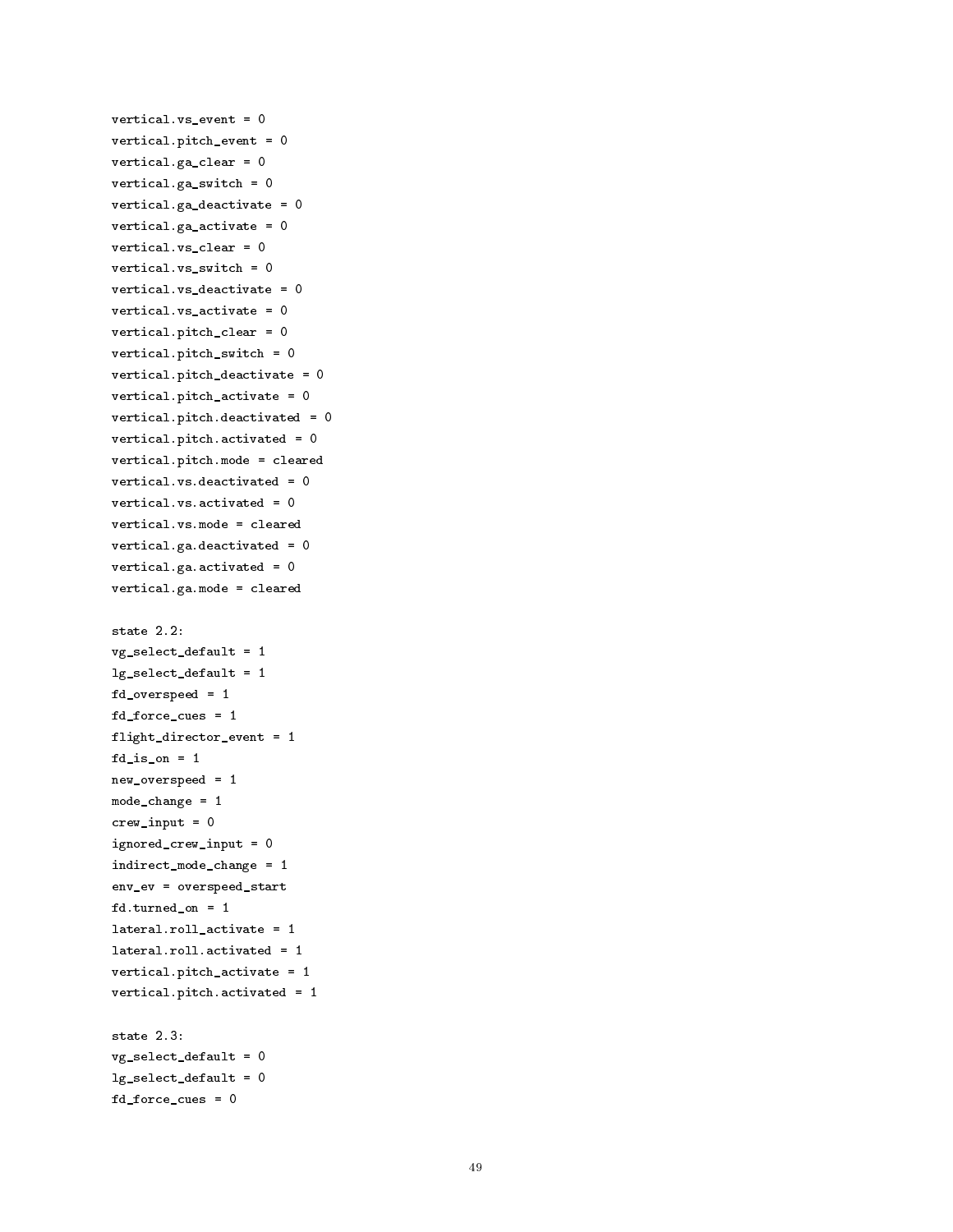```
flight_director_event = 0
mode_change = 0
crew\_input = 1ignored_crew_input = 1
indirect_mode_change = 0
env_ev = sync_switch_released
overspeed = 1
fd.turned_on = 0
fd.mode_on = 1
fd.mode = cues
lateral.roll_activate = 0
lateral.roll.activated = 0
lateral.roll.mode = active
vertical.pitch_activate = 0
vertical.pitch.activated = 0
vertical.pitch.mode = active
-- specification no_unknown_indirect_mode_change is true
resources used:
user time: 0.58 s, system time: 0.17 s
BDD nodes allocated: 5940
Bytes allocated: 983040
BDD nodes representing transition relation: 438 + 1
reachable states: 3388 (2^11.7262) out of 86016 (2^16.3923)
```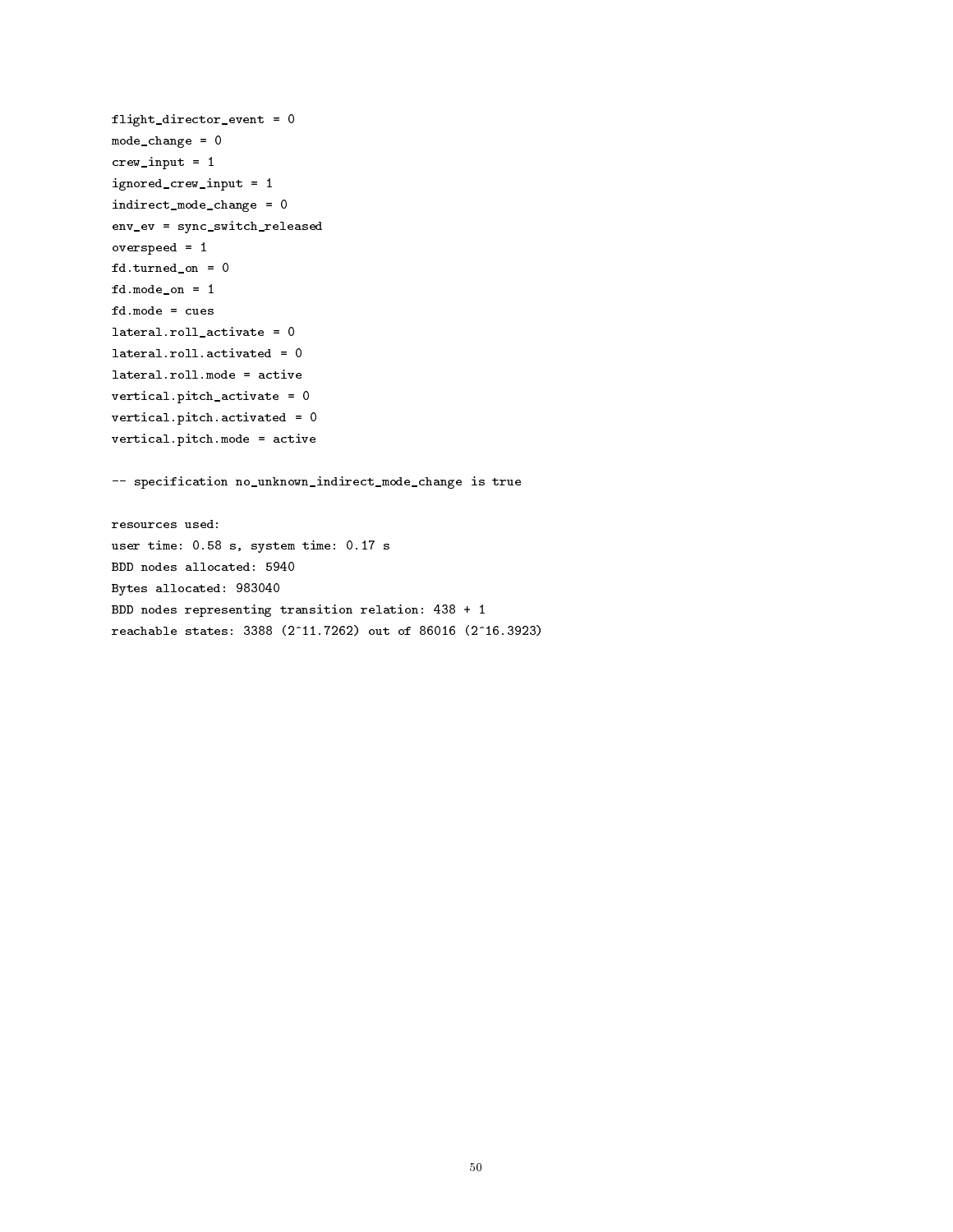Appendix C. Specification and Verification Using Spin.

C.1. Full Model of the Mode Logic.

```
/** values of modes *************************************************************************/
#define cleared 0
#define active 1
#define track
                      \mathcal{L}#define armed_initial 3
                      \overline{3}#define armed_long_enough 4
#define off 5
#define cues 6
                      6
#define no_cues 7
/** events and signals **********************************************************************/
mtype = { /* environment events */
        hdg_switch_hit, nav_switch_hit,
        nav_armed_long_enough_event, nav_track_cond_met_event,
        ga_switch_hit, vs_pitch_wheel_changed,
        vs_switch_hit, fd_switch_hit,
        overspeed_start, overspeed_stop,
        ap_engaged_event, ap_disengaged_event,
        sync_switch_pressed, sync_switch_released,
        /* simple guidance, arming guidance and flight director events */
        clear, activate,
        deactivate, switch,
        turn_on, turn_off,
        force_cues, armed_long_enough_event,
        track_cond_met_event,
        /* signals */
        activated, deactivated,
        turned_on, turned_off,
        null
      }
typedef ag_state { byte mode = closed;bool track_cond_met = false
              };
/** variables controled by the environment **************************************************/
bool overspeed = false;
bool ap_engaged = false;
```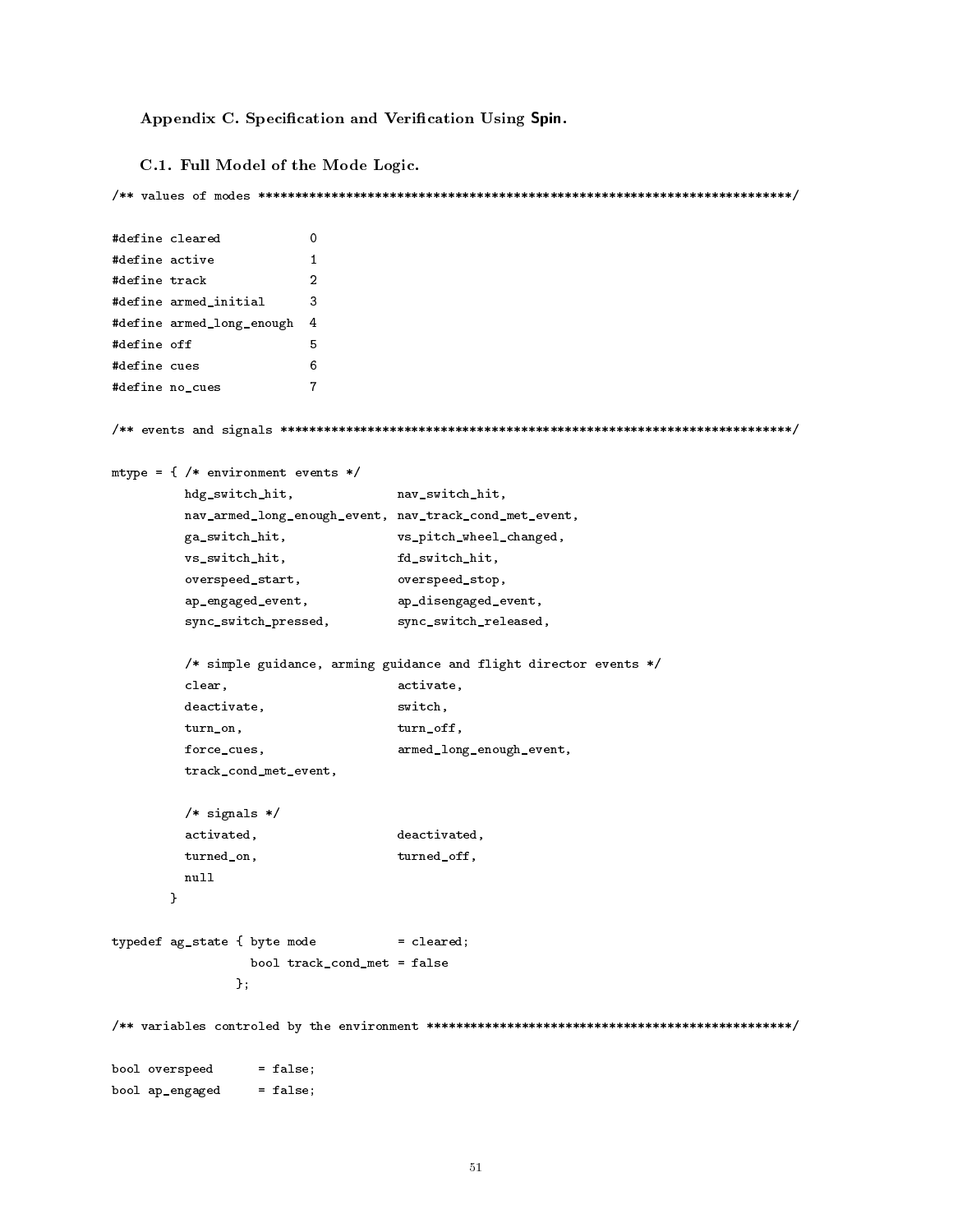```
/** mode and signal variables & variable for env. event *************************************/
bit pitch = cleared; bit old_pitch = cleared;
bit vs = cleared; bit old_vs = cleared;
bit vga = cleared; bit old_vga = cleared;
bit roll = cleared; bit old_roll = cleared;
bit hdg = cleared; bit old_hdg = cleared;
bit lga = cleared; bit old_lga = cleared;
byte fd = off; byte old\_fd = off;
ag_state nav; ag_state old_nav;
mtype pitch_signal = null; mtype vs_signal = null;
mtype vga\_signal = null; mtype vol1\_signal = null;mtype hdg_signal = null; mtype lga_signal = null;
mtype nav_signal = null; mtype fd_signal = null;
mtype env_ev = null;
/** useful abbreviations ********************************************************************/
#define lateral_mode_requested
       ((env_ev==hdg_switch_hit) || (env_ev==nav_switch_hit) || (env_ev==ga_switch_hit))
#define vertical_mode_requested
       ((env_ev==vs_switch_hit) || (env_ev==ga_switch_hit))
inline flight_director_event(env_ev) { (env_ev==ap_engaged_event) ||
                                     (env_ev==fd_switch_hit) ||
                                                               \vert \vert(env_ev==overspeed_start) ||
                                      lateral_mode_requested ||
                                     vertical_mode_requested
                                   \mathcal{F}}
/** auxiliary "functions" *******************************************************************/
inline hdg_event(env_ev) { env_ev==hdg_switch_hit }
inline nav_event(env_ev) { (env_ev==nav_switch_hit) ||
                                                                \mathbf{1}(env_ev==nav_armed_long_enough_event) ||
                            (env_ev==nav_track_cond_met_event)
                         }
inline lga_event(env_ev) { (env_ev==ga_switch_hit) ||
                           (env_ev==ap_engaged_event) ||
                            (env_ev==sync_switch_pressed)
                         \mathcal{F}
```
}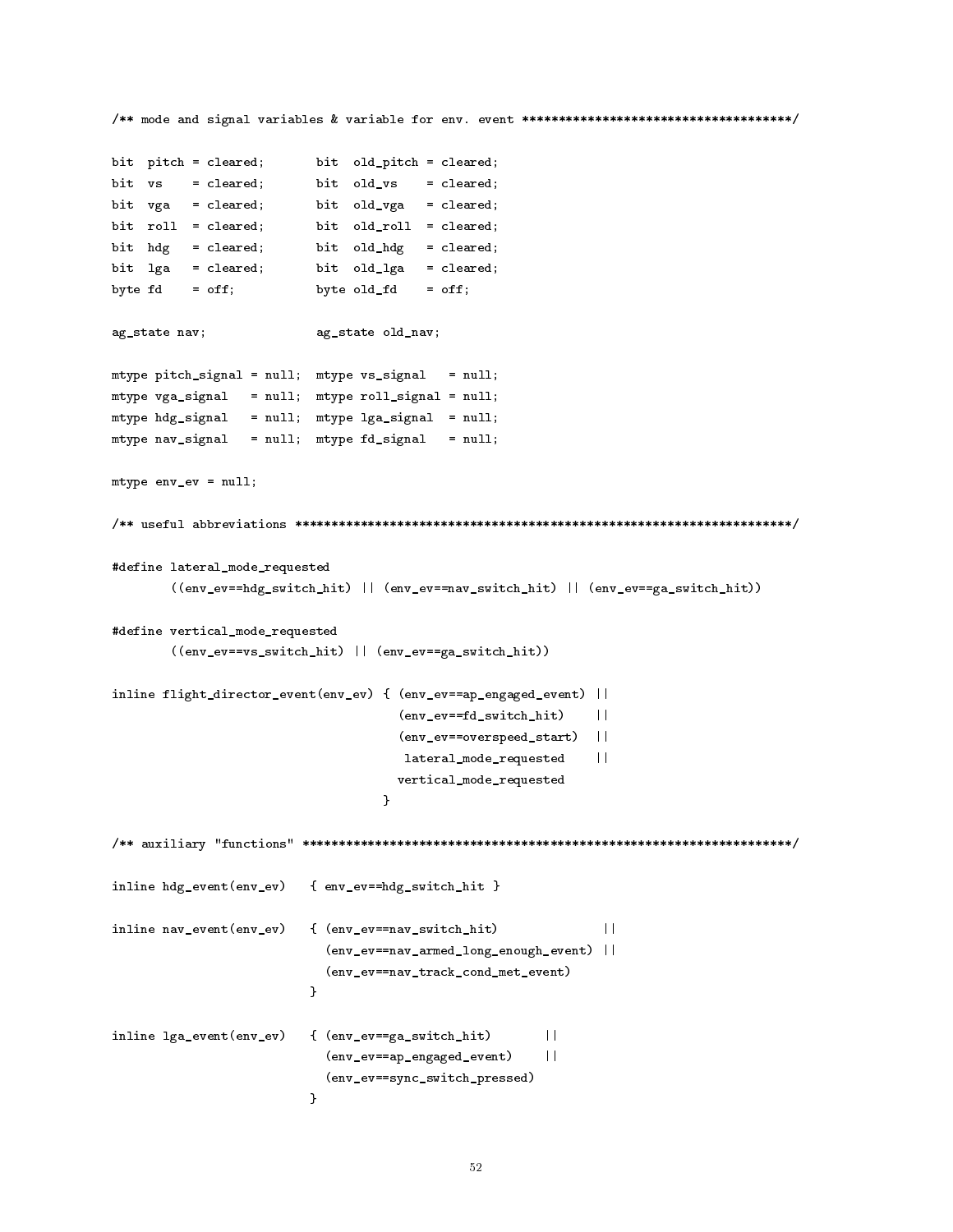```
inline pitch_event(env_ev) { env_ev==vs_pitch_wheel_changed }
inline vs_event(env_ev) { env_ev==vs_switch_hit }
inline vga_event(env_ev) { (env_ev==ga_switch_hit) || (env_ev==ap_engaged_event) ||
                              (env_ev==sync_switch_pressed)
                            \mathcal{F}}
/** abstract data type module simple guidance ***********************************************/
inline simple_guidance(mode, event, signal)
{
 if
 :: mode==cleared ->
       if
       :: event==activate -> mode=active; signal=activated
       :: event==deactivate -> signal=null
       :: event==switch -> mode=active; signal=activated
       :: event==clear -> signal=null
 :: mode==active ->
       if
       :: event==activate -> signal=null
       :: event==deactivate -> mode=cleared; signal=null
       :: event==switch -> mode=cleared; signal=deactivated
       :: event==clear -> mode=cleared; signal=deactivated
 fi
\mathcal{F}}
/** abstract data object module arming guidance *********************************************/
inline arming_guidance(event, signal)
{\color{red} \sim} . The contract of the contract of the contract of the contract of the contract of the contract of the contract of the contract of the contract of the contract of the contract of the contract of the contract of 
 if:: nav.mode==cleared ->
       if:: event==activate \rightarrow nav.mode =armed_initial;
                                             signal =activated
       :: event==deactivate \rightarrow signal =null
       : event==switch
       :: event=switch -> nav.mode == nav.mode == nav.mode == nav.mode == nav.mode == n
                                              signal =activated
       :: event==clear -> signal =null
       :: event==armed_long_enough_event -> signal =null
       :: event==track_cond_met_event -> nav.track_cond_met=true;
                                              signal =null
```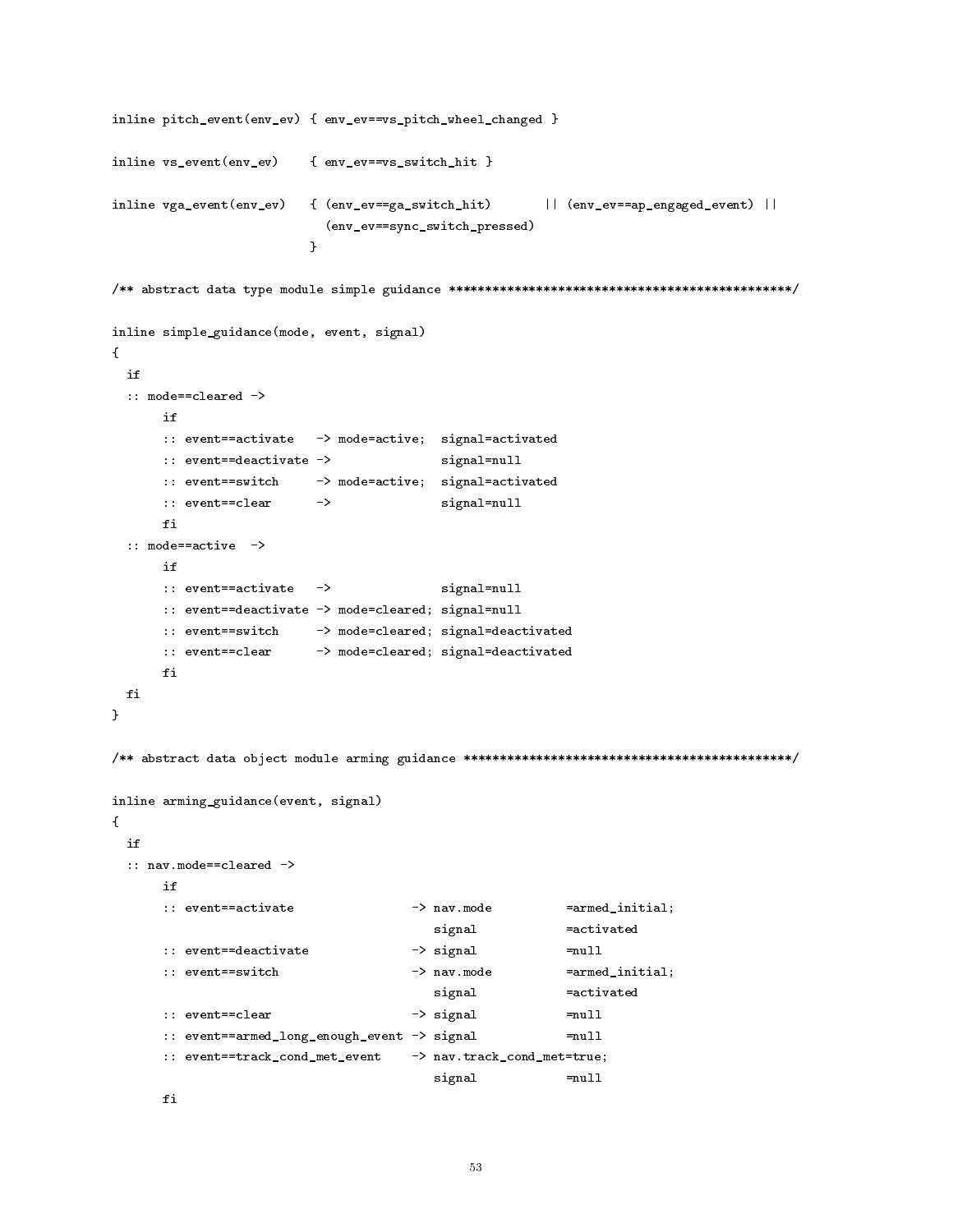```
:: else ->
      if
      :: event==activate -> signal =null
      :: event==deactivate -> nav.mode=cleared;
                                      signal =null
      :: event==switch -> nav.mode=cleared;
                                      signal =deactivated
      :: event==clear -> nav.mode=cleared;
                                      signal =deactivated
      :: event==armed_long_enough_event ->
          :: (nav.mode==armed_initial) &&
            nav.track_cond_met -> nav.mode=track;
                                      signal =null
          :: (nav.mode==armed_initial) &&
             !nav.track_cond_met -> nav.mode=armed_long_enough;
                                      signal =null
          :: else -> signal =null
          f_i:: event==track_cond_met_event ->
          if
          :: nav.mode==armed_long_enough -> nav.mode =track;
                                       nav.track_cond_met=true;
                                       signal =null
          :: else -> nav.track_cond_met=true;
                                       signal =null
          fi
      fi
 fi
}
/** function module lateral guidance ********************************************************/
inline lateral_guidance(env_ev)
{
 i f:: hdg_event(env_ev) ->
      simple_guidance(hdg, switch, hdg_signal);
      if
      :: hdg_signal==activated -> simple_guidance(roll, deactivate, roll_signal);
                                simple_guidance(lga, deactivate, lga_signal );
                               arming_guidance( deactivate, nav_signal )
      :: hdg_signal==deactivated -> simple_guidance(roll, activate, roll_signal)
      :: else -> skip
```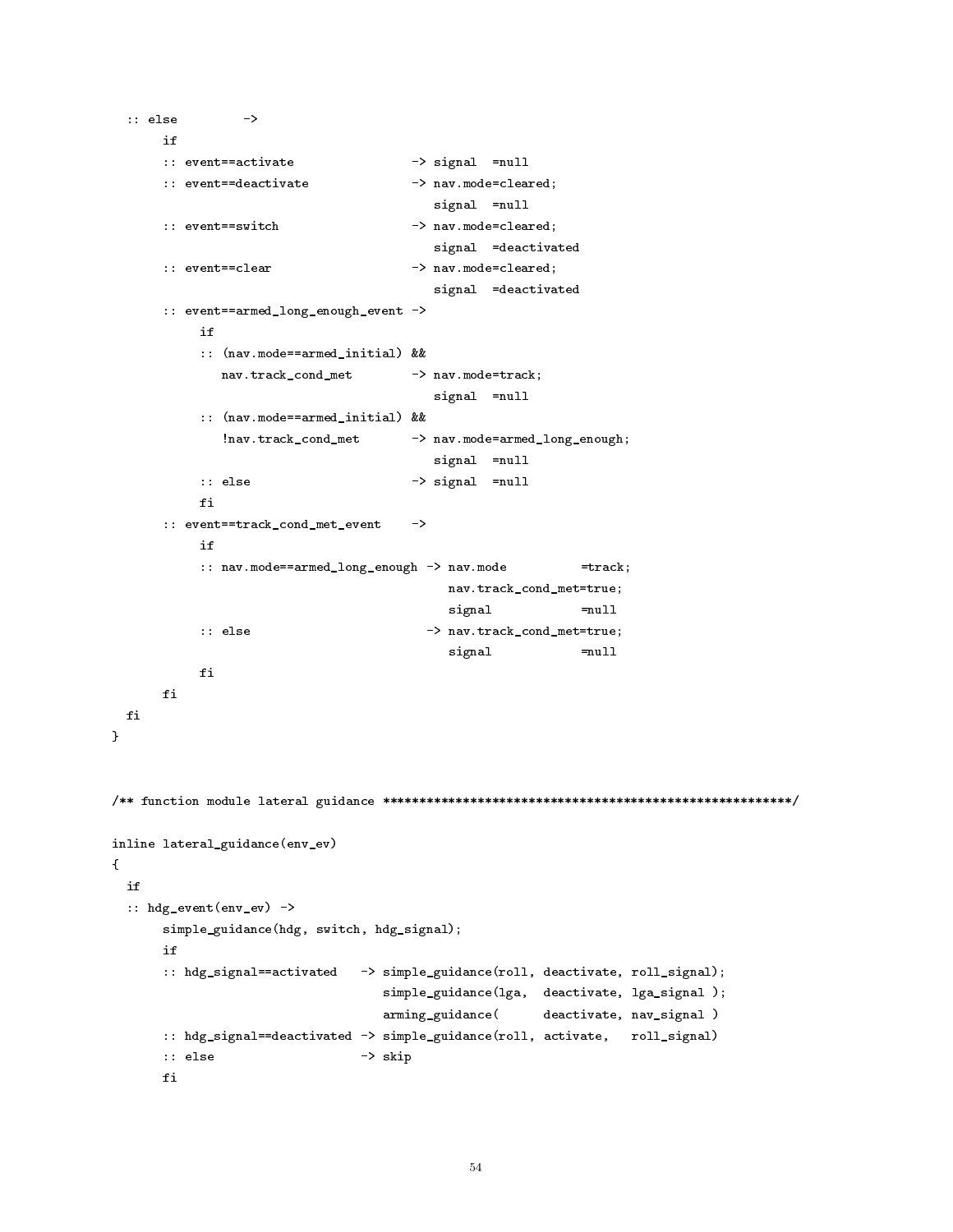```
:: nav_event(env_ev) ->
       if
       :: env_ev==nav_switch_hit
                                                 \rightarrowarming_guidance(switch, nav_signal)
       :: env_ev==nav_track_cond_met_event ->
             arming_guidance(track_cond_met_event, nav_signal)
       :: env_ev==nav_armed_long_enough_event ->
             arming_guidance(armed_long_enough_event, nav_signal)
       fi;
       if
       :: nav_signal==activated -> simple_guidance(roll, deactivate, roll_signal);
                                        simple_guidance(hdg, deactivate, hdg_signal );
                                        simple_guidance(lga, deactivate, lga_signal )
       :: nav_signal==deactivated -> simple_guidance(roll, activate, roll_signal)
       :: else -> skip
       fi
 :: lga_event(env_ev) ->
       if
       :: env_ev==ga_switch_hit -> simple_guidance(lga, activate, lga_signal)
       :: else -> simple_guidance(lga, clear, lga_signal)
       fi;
       :: lga_signal==activated -> simple_guidance(roll, deactivate, roll_signal);
                                        simple_guidance(hdg, deactivate, hdg_signal );
                                       arming_guidance( deactivate, nav_signal )
       :: lga_signal==deactivated -> simple_guidance(roll, activate, roll_signal)
       :: else -> skip
       fi
 :: else ->
       skip
 fi
}
/** function module vertical guidance *******************************************************/
inline vertical_guidance(env_ev)
{\color{blue} \bullet} . The contract of the contract of the contract of the contract of the contract of the contract of the contract of the contract of the contract of the contract of the contract of the contract of the contract of 
  if
  :: pitch_event(env_ev) ->
       simple_guidance(pitch, activate, pitch_signal);
       if
       :: pitch_signal==activated -> simple_guidance(vs, deactivate, vs_signal );
                                        simple_guidance(vga, deactivate, vga_signal)
       :: else -> skip
```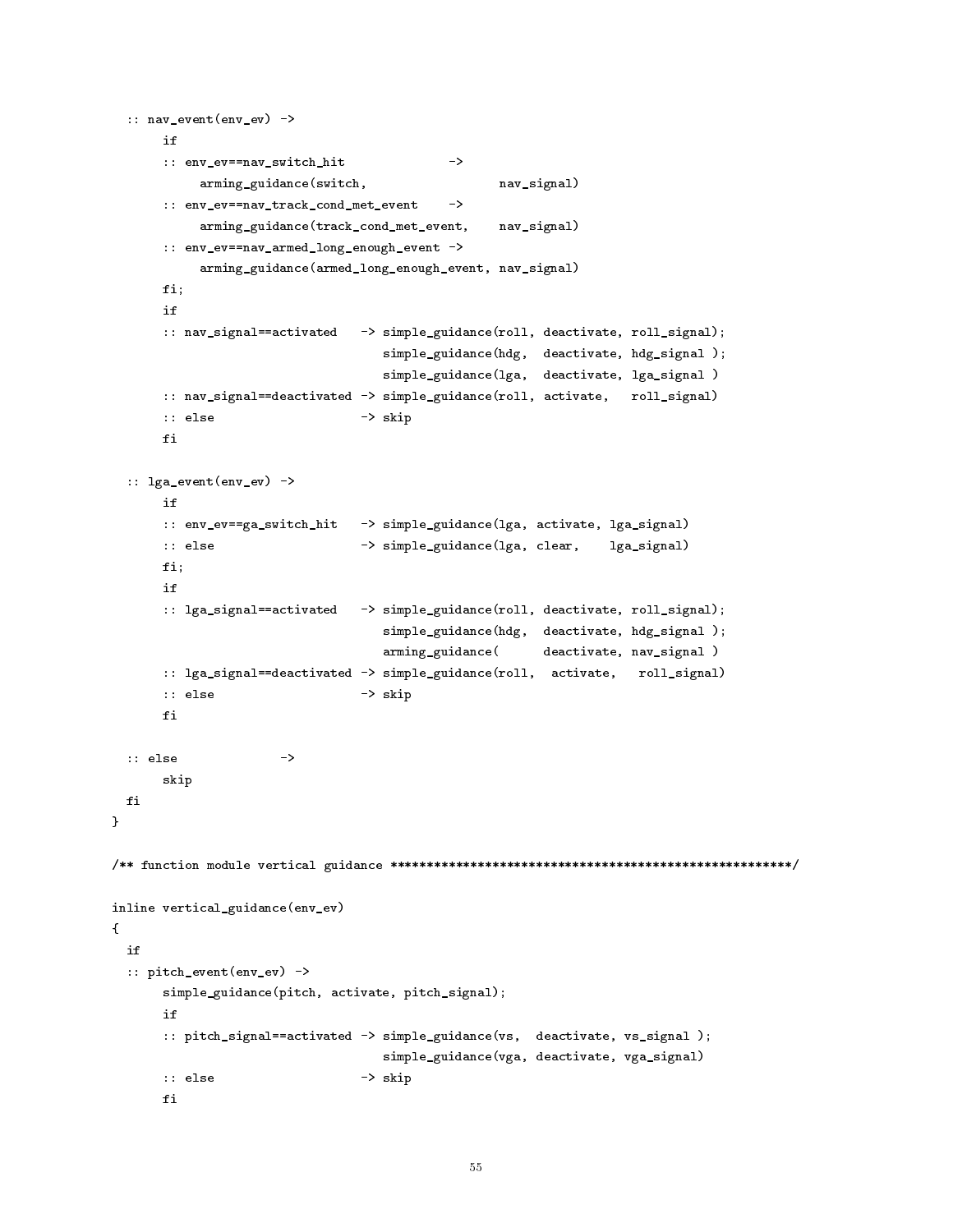```
:: v s_{event(env\_ev)}\rightarrowsimple_guidance(vs, switch, vs_signal);
       if
       :: vs_signal==activated -> simple_guidance(pitch, deactivate, pitch_signal);
                                        simple_guidance(vga, deactivate, vga_signal )
       :: vs_signal==deactivated -> simple_guidance(pitch, activate, pitch_signal)
        :: else -> skip -> skip -> skip -> skip -> skip -> skip -> skip -> skip -> skip -> skip -> skip -> skip -> skip -> skip -> skip -> skip -> skip -> skip -> skip -> skip -> skip -> skip -> skip -> skip -> skip -> skip -> ski
  :: vga_event(env_ev) ->
       :: env_ev==ga_switch_hit -> simple_guidance(vga, switch,vga_signal)
       :: else -> simple_guidance(vga, clear, vga_signal)
       fi;
       :: vga_signal==activated -> simple_guidance(pitch, deactivate, pitch_signal);
                                        simple_guidance(vs, deactivate, vs_signal )
       :: vga_signal==deactivated -> simple_guidance(pitch, activate, pitch_signal)
       :: else -> skip
  :: else ->
       skip
 fi
\mathcal{F}}
/** abstract data object module flight director ********************************************/
inline flight_director(event, signal)
{
  :: fd==off \longrightarrowif
       :: event==force_cues -> fd=cues; signal=turned_on;
       :: event==turn_on -> fd=cues; signal=turned_on
       :: event==switch -> fd=cues; signal=turned_on
       :: event==turn_off -> signal=null
       if
       :: event==force_cues -> signal=null
       :: event==turn_on -> signal=null
       :: event==switch
                              \rightarrowif
             :: overspeed || ap_engaged -> fd=no_cues; signal=null
            :: else -> fd=off; signal=turned_off
            fi
```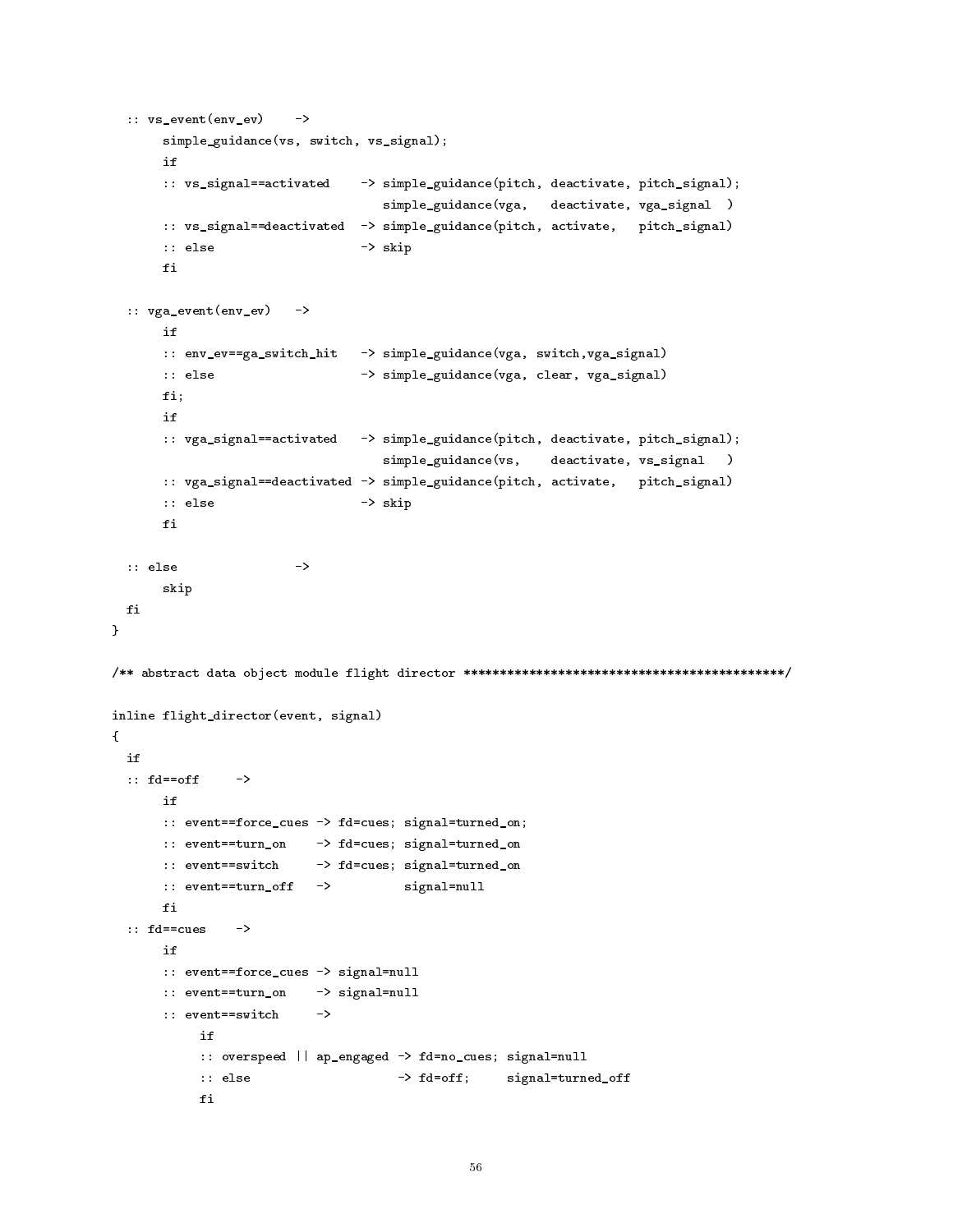```
:: event==turn_off
                         \rightarrowif
           :: overspeed || ap_engaged -> fd=no_cues; signal=null
          :: else -> fd=off; signal=turned_off
          f_1fi
 :: else
               \rightarrow:: event==force_cues -> fd=cues; signal=null
      :: event==turn_on -> fd=cues; signal=null
      :: event==switch ->
           :: overspeed || ap_engaged -> fd=cues; signal=null
          :: else -> fd=off; signal=turned_off
          fi
      :: event==turn_off ->
           if
          :: overspeed || ap_engaged -> signal=null
          :: else -> fd=off; signal=turned_off
          f_ifi
 fi
}
/** mandatory and mode confusion properties as assertions ***********************************/
#define nav_active
       ((nav.mode==armed_initial) || (nav.mode==armed_long_enough) || (nav.mode==track))
#define crew_input
       ((env_ev==ap_engaged_event) || (env_ev==sync_switch_pressed) ||
        (env_ev==sync_switch_released) || (env_ev==fd_switch_hit) ||
        lateral_mode_requested || vertical_mode_requested ||(env_ev==vs_pitch_wheel_changed))
#define ignored_crew_input
       (((env_ev==ap_engaged_event) && !((old_lga==active)||(old_vga==active))) ||
        ((env_ev==sync_switch_pressed) && !((old_lga==active)||(old_vga==active))) ||
        (env_ev==sync_switch_released) ||
        ((\verb"env=vs_pitch_wheel\_changed) % \verb" %' (old_fd==off))\overline{11}((env_ev==vs_pitch_wheel_changed) && (old_pitch==active)))
#define indirect_mode_change
       (((env_ev==overspeed_start) && !(old_fd==cues)) ||
        ((env_ev==nav_armed_long_enough_event) && (old_nav.mode==armed_initial)) ||
                                                                               \vert | |
        ((env_ev==nav_track_cond_met_event) && (old_nav.mode==armed_long_enough)))
```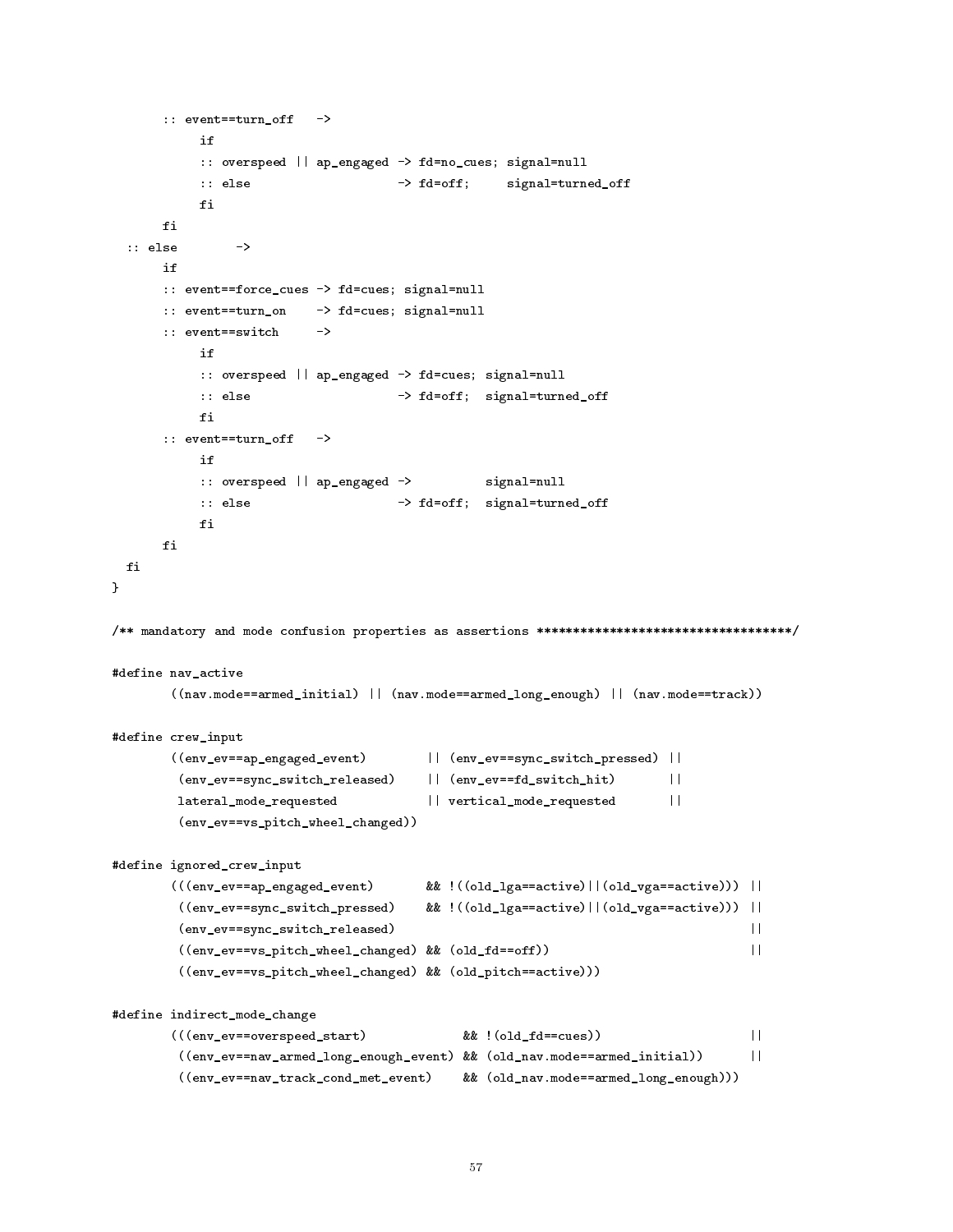```
#define mode_change
         ((fd \t!= old_fd) \t= (pitch \t!= old_pitch) \t= (vs \t!= old_vds) \t= (vs \t!= old_vvs) \t= (vs \t!= old_vsga) \t= )(roll != old-roll) || (hdg != old_hdg) || (lga != old_hg) ||(nav.mode != old_nav.mode))inline mandatory_and_mode_confusion_properties(env_ev)
{\color{blue} \bullet} . The contract of the contract of the contract of the contract of the contract of the contract of the contract of the contract of the contract of the contract of the contract of the contract of the contract of 
  /** the flight director is on if the autopilot is engaged **/
  assert(!ap_engaged || !(fd==off));
  /** at least one lateral mode is active iff the flight director is on **/
  assert(((fd==off) || (roll==active || hdg==active || lga==active || nav_active)) &&
          (!(roll==active || hdg==active || lga==active || nav_active) || !(fd==off))
        );
  /** there is never more than one lateral mode active **/
  assert((!(lga ==active) || (roll==cleared && hdg==cleared && nav.mode==cleared)) &&
          (!(roll==active) || (lga==cleared && hdg==cleared && nav.mode==cleared)) &&
          (!(hdg ==active) || (roll==cleared && lga==cleared && nav.mode==cleared)) &&
          (!(nav_active) || (roll==cleared && hdg==cleared && lga ==cleared))
         );
  /** at least one vertical mode is active iff the flight director is on **/
  assert(((fd==off) || (vga==active || vs==active || pitch==active)) &&
          (!(vga==active || vs==active || pitch==active) || !(fd==off))
         );
  /** at most one vertical mode is active **/
  assert((!(vga ==active) || (pitch==cleared && vs==cleared)) &&
          (!(vs ==active) || (pitch==cleared && vga==cleared)) &&
          (!(pitch==active) || ( vga==cleared && vs==cleared))
         );
  /** if the flight director is off, all modes must be cleared **/
  assert(!(fd==off) || (pitch==cleared && vs==cleared && vga==cleared && roll==cleared &&
                             hdg==cleared && lga==cleared && nav.mode==cleared)
        );
  /** the default modes are active if the flight director is on and **/
  /** all other modes are cleared
                                                                             **/assert(!(!(fd==off) && vs==cleared && vga==cleared &&
                            hdg==cleared && lga==cleared && nav.mode==cleared
            ) || (pitch==active && roll==active)
        );
```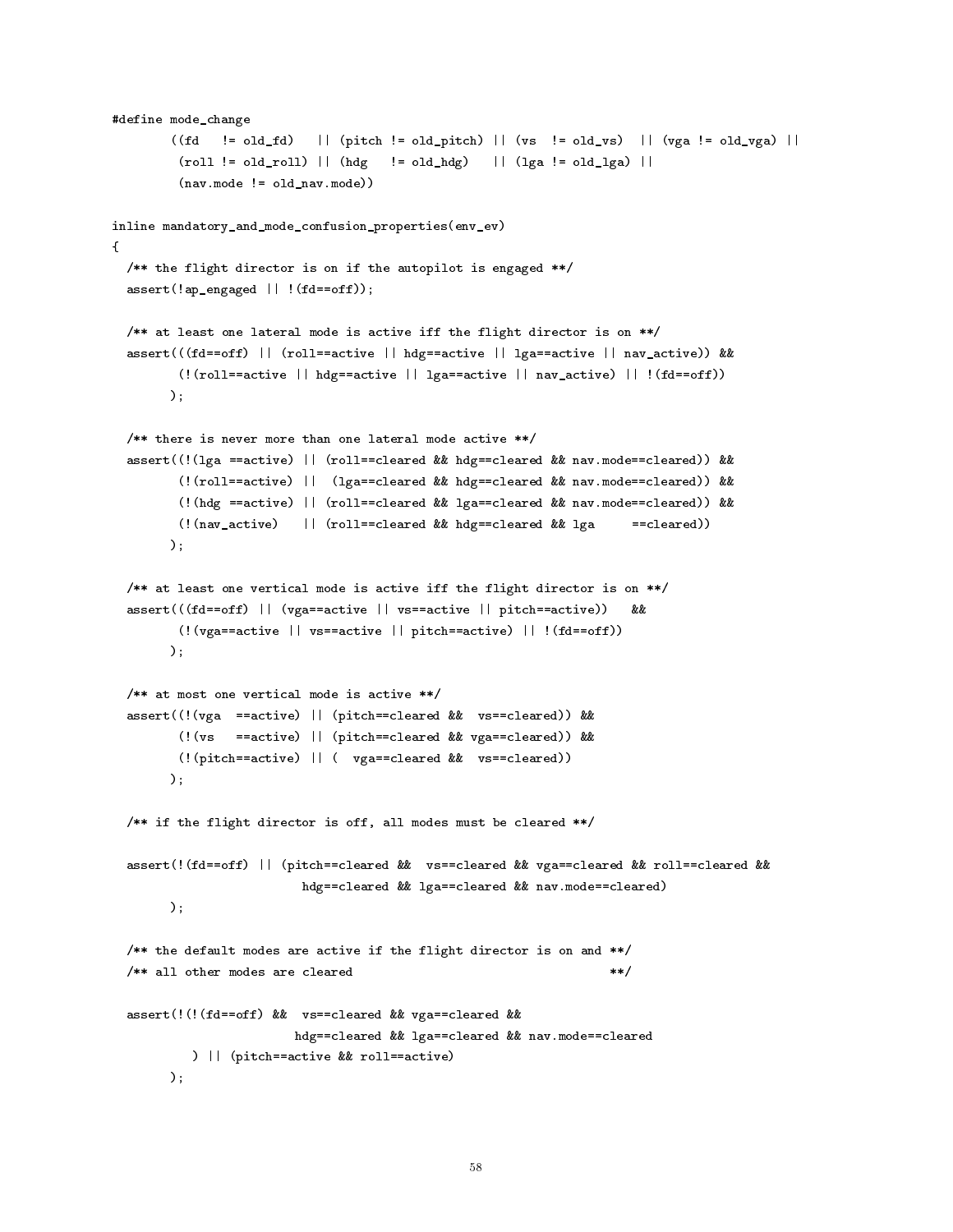```
/** mandatory properties **/
if
:: env_ev==hdg_switch_hit ->
   /** check for response to pressing HDG button **/
   assert(!(old_hdg==cleared) || ( hdg==active ));
   assert(! (old_hdg == active) || (roll == active);
   assert(!(old_hdg==active ) || ( hdg==cleared))
:: env_ev==nav_switch_hit ->
   /** check for response to pressing NAV button **/
   assert(!(old_nav.mode==cleared) || ((nav.mode==armed_initial) ||
                                       (nav.mode==armed_long_enough) || (nav.mode==track)
                                     \lambda)
         );
   assert(!((old_nav.mode==armed_initial) || (old_nav.mode==armed_long_enough) ||
            (old_nav.mode==track)
           ) || (roll==active)
         );
   assert(!((old_nav.mode==armed_initial) || (old_nav.mode==armed_long_enough) ||
            (old_nav.mode==track)
           ) || (nav.mode==cleared)
         \sqrt{ }:: env_ev==vs_switch_hit ->
   /** check for response to pressing VS button **/
   assert(!(old_vs==cleared) || (vs==active));
   assert(!(old_vs==active ) || (pitch==active));
   assert(!(old_vs==active ) || (vs==cleared))
:: env_ev==fd_switch_hit ->
   /** check for response to pressing the FD button **/
   assert((old_fd == of f) || (fd == cues));assert((!(!(old_fd==off) && !(ap_engaged || overspeed))) || (fd==off));
   assert(!((old_fd==cues) && (ap_engaged || overspeed)) || (fd==no_cues));
   assert(!((old_fd==no_cues) && (ap_engaged || overspeed)) || (fd==cues));
:: else ->
     skip
fi;
/** search for ignored crew inputs **/
/** assert(!(crew_input) || mode_change); **/
/** property violated **/
/** no unknown ignored crew inputs **/
assert(!(crew_input && !(ignored_crew_input)) || mode_change);
```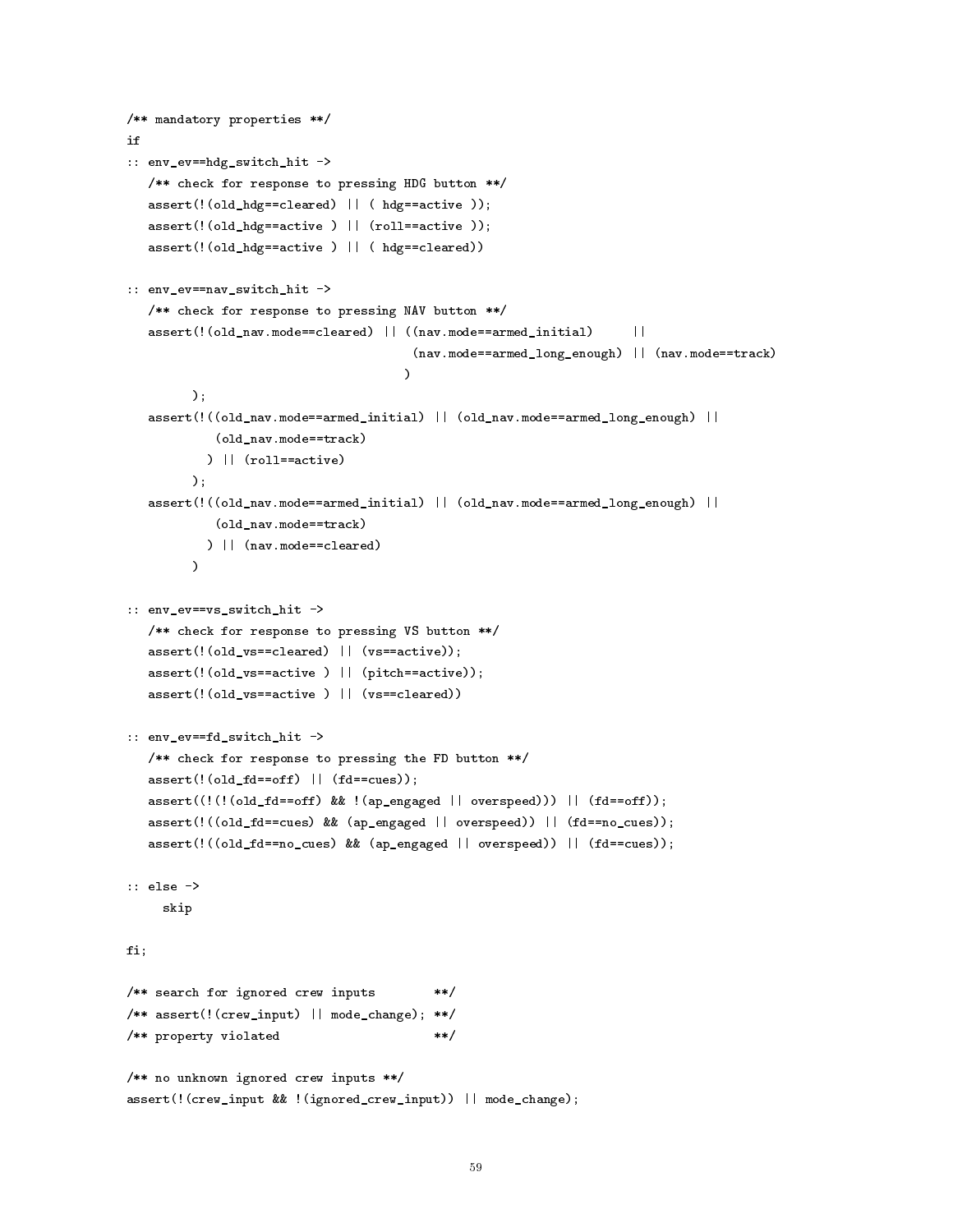```
/** search for indirect mode changes
                                              **//** assert(!(!(crew_input)) || !(mode_change)); **/
 /** property violated **/
 /** no unknown indirect mode changes **/
 assert(!(!(crew_input) && !(indirect_mode_change)) || !(mode_change));
 /** save the current mode values **/
 old\_pitch = pitch; old_vs = vs; old_vga = vga; old_rol = roll;old_hdg = hdg; old_lga = lga; old_fd = fd;
 old_nav.mode = nav.mode; old_nav.track_cond_met = nav.track_cond_met
\mathcal{L}}
/********************************************************************************************/
inline clear_all_modes()
{\color{blue} \bullet} . The contract of the contract of the contract of the contract of the contract of the contract of the contract of the contract of the contract of the contract of the contract of the contract of the contract of 
 pitch=cleared; vs=cleared; vga=cleared; roll=cleared;
   hdg=cleared; lga=cleared; nav.mode=cleared
}
\blacksquareinline select_default_mode()
{
 pitch=active; roll=active
}
                     /*********************
/********************************************************************************************/
inline process_external_event(env_ev)
{
 i f:: env_ev==ap_engaged_event -> ap_engaged=true
 :: env_ev==ap_disengaged_event -> ap_engaged=false
 :: env_ev==overspeed_start -> overspeed =true
 :: env_ev==overspeed_stop -> overspeed =false
 :: else -> skip
 fi
\mathcal{L}}
/********************************************************************************************/
```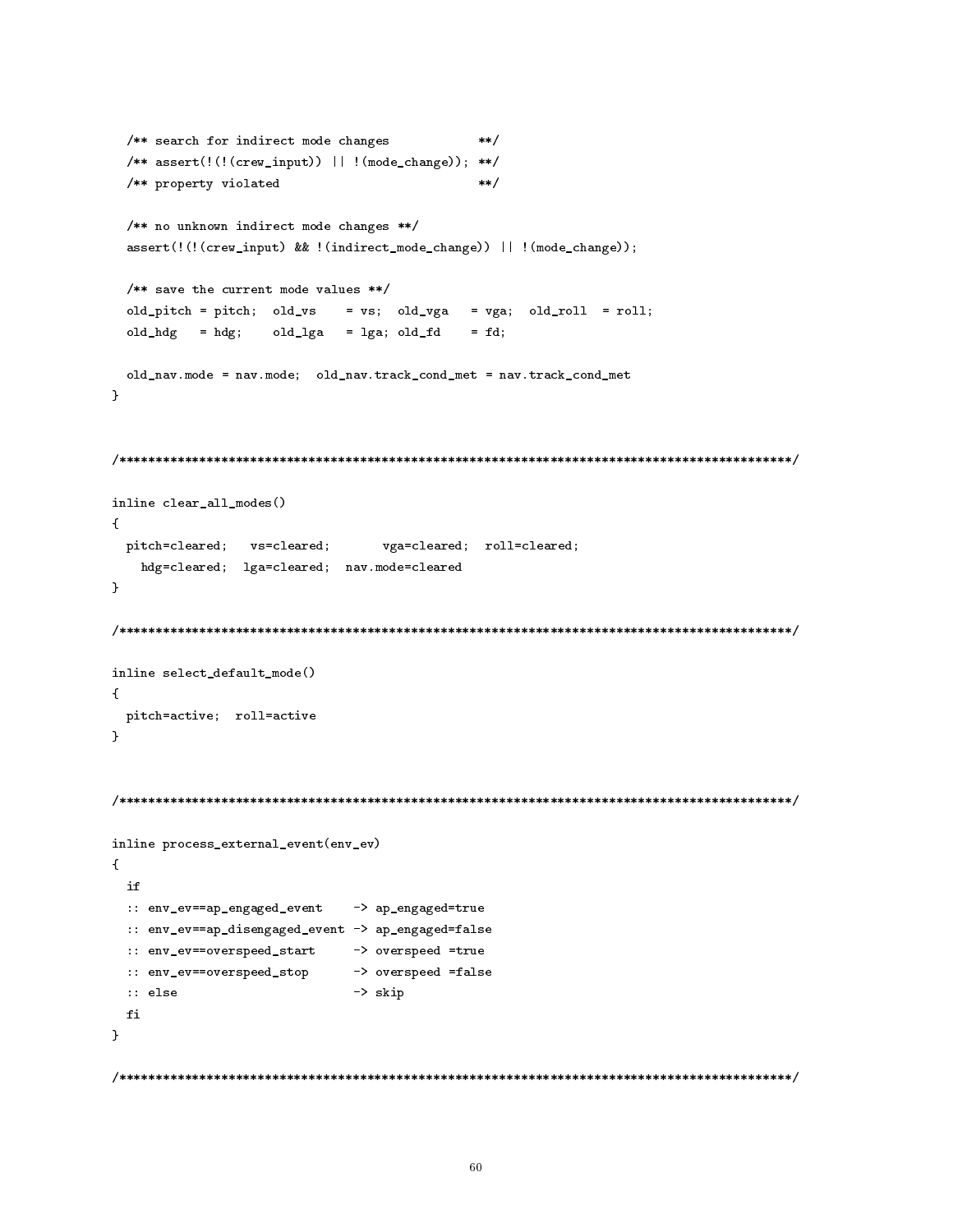```
inline process_fd_event(env_ev)
\left\{ \right.{\color{red} \sim} . The contract of the contract of the contract of the contract of the contract of the contract of the contract of the contract of the contract of the contract of the contract of the contract of the contract of 
   if
   :: flight_director_event(env_ev) ->
          :: env_ev==fd_switch_hit -> flight_director(switch, fd_signal)
           :: env_ev==overspeed_start -> flight_director(force_cues, fd_signal)
           :: else -> flight_director(turn_on, fd_signal)
          fi;
           if
           :: fd_signal==turned_off -> clear_all_modes()
          :: fd_signal==turned_on -> select_default_mode()
          :: else -> skip
           f_1:: else ->
           skip
  fi
\mathcal{F}}
/********************************************************************************************/
inline process_flight_mode_event(env_ev)
{\color{red} \sim} . The contract of the contract of the contract of the contract of the contract of the contract of the contract of the contract of the contract of the contract of the contract of the contract of the contract of 
   :: !(fd==off) -> lateral_guidance(env_ev); vertical_guidance(env_ev)
  :: else -> skip
  fi
}
/********************************************************************************************/
inline clear_signals()
\mathbf{f}{\color{red} \bullet} . The contract of the contract of the contract of the contract of the contract of the contract of the contract of the contract of the contract of the contract of the contract of the contract of the contract of 
  pitch_signal = null; vs_signal = null; vga_signal = null; roll_signal = null;
  hdg_signal = null; lga_signal = null; nav_signal = null; fd_signal = null
\mathcal{F}}
/** main module performing modeling one synchronous step of the system **********************/
inline fgs(env_ev)
\mathcal{F}{\color{red} \bullet} . The contract of the contract of the contract of the contract of the contract of the contract of the contract of the contract of the contract of the contract of the contract of the contract of the contract of 
   process_external_event(env_ev);
   process_fd_event(env_ev);
   process_flight_mode_event(env_ev);
   clear_signals(); /** signals are no longer needed **/
   mandatory_and_mode_confusion_properties(env_ev)
```
}